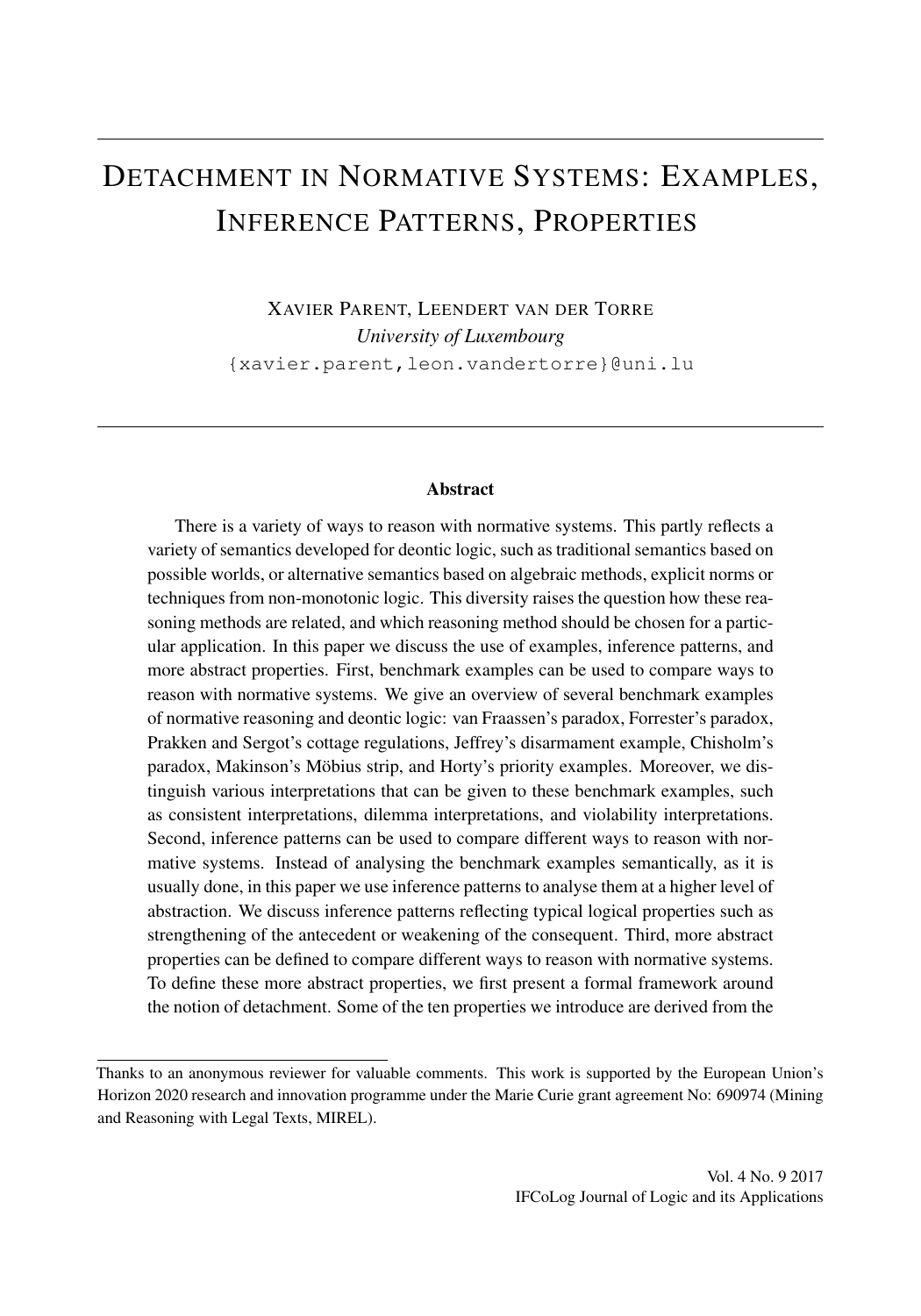inference patterns, but others are more abstract: factual detachment, violation detection, substitution, replacements of equivalents, implication, para-consistency, conjunction, factual monotony, norm monotony, and norm induction. We consider these ten properties as desirable for a reasoning method for normative systems, and thus they can be used also as requirements for the further development of formal methods for normative systems and deontic logic.

Keywords: Deontic Logic, Normative Systems, Benchmarks, Inference Patterns, Framework, Properties

# 1 Introduction

The *Handbook of Deontic Logic and Normative Systems* [5] describes a debate between the traditional or standard semantics for deontic logic and alternative approaches. The traditional semantics is based on possible world models, whereas many alternative approaches refer to foundations in normative systems, algebraic methods, or non-monotonic logic. In particular, whereas Anderson [1] argued to refer explicitly to normative systems and also Åqvist [2] builds on it, various alternative approaches such as input/output logic [13, 14] represent norms explicitly in the semantics.

Proponents of alternative approaches typically refer to limitations in the traditional approach, although the traditional approach has been generalised or extended to handle many of these limitations [10]. The development of formal and conceptual bridges between traditional and alternative approaches is one of the main current challenges in the area of normative systems and deontic logic. The following three limitations are frequently discussed.

- Dilemmas. Examples discussed in the literature are those of van Fraassen [30], Makinson [13]'s Möbius strip, Prakken and Sergot [20]'s cottage regulations, and Horty [9]'s priority examples.
- Defeasibility. The traditional approach does not distinguish various kinds of defeasibility. Legal norms are often assumed to be defeasible, and there is an increasing interest in philosophy in defeasibility, such as the defeasibility of moral reasons [9, 16].
- **Identity.** Many traditional deontic logics validate the formula  $\bigcirc$  ( $\alpha$ | $\alpha$ ), read as " $\alpha$  is obligatory given  $\alpha$ ," "whose intuitive standing is open to question" [13]. This has been dismissed as a harmless borderline case by proponents of the traditional semantics,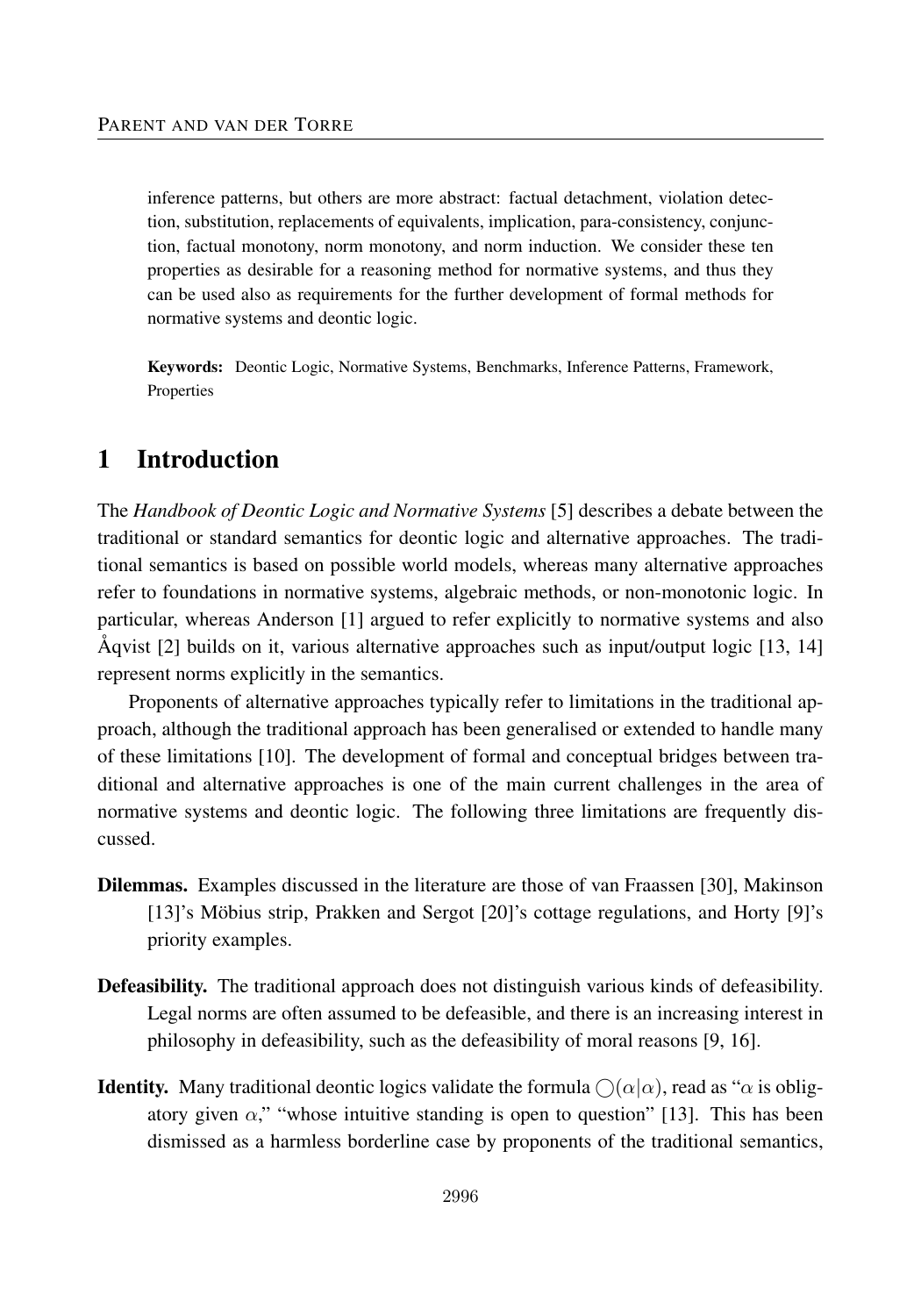but it hinders the representation of fulfilled obligations and violations, playing a central role in normative reasoning. Consider a logic validating identity: the formula  $\bigcap(\alpha \,|\, \neg \alpha)$ , which represents explicitly that there is a violation, is not satisfiable; the obligation of  $\alpha$  disappears, in context  $\neg \alpha$ . (See Section 2 in this paper.)

Different disciplines and applications have put forward different requirements for the development of formal methods for normative systems and deontic logic. For example, in linguistics compositionality is an important requirement, as deontic statements must be integrated into a larger theory of language. In legal informatics, constitutive and permissive norms play a central role, and legal norms may conflict. It is an open problem whether there can be a unique formal method which can be widely applied across disciplines, or even whether there is a single framework of formal methods which can be used. In this sense, there may be an important distinction between classical and normative reasoning, since there is a unique first order logic for classical logic reasoning about the real world using sets, relations and functions. The situation for normative reasoning may be closer to the situation for non-monotonic reasoning, where also a family of reasoning methods have been proposed, rather than a unique method.

In this paper we do not want to take a stance on these discussions, but we want to provide techniques and ideas to compare traditional and alternative approaches. We focus on inference patterns and proof-theory instead of semantical considerations. In particular, in this paper we are interested in the question:

Which obligations can be detached from a set of rules or conditional norms in a context?

Our angle is different from the more traditional one in terms of inference rules.

There are many frameworks for reasoning about rules and norms, and there are many examples about detachment from normative systems, many of them problematic in some sense. However, there are few properties to compare and analyse ways to detach obligations from rules and norms, and they are scattered over the literature. We are not aware of a systematic overview of these properties. We address our research question by surveying examples, inference patterns and properties from the deontic logic literature.

Examples: Van Fraassen's paradox, Forrester's paradox, Prakken and Sergot's cottage regulations, Jeffrey's disarmament example, Chisholm's paradox, Makinson's Möbius strip, and Horty's priority example. They illustrate challenges for normative reasoning with deontic dilemmas, contrary-to-duty reasoning, defeasible obligations, rea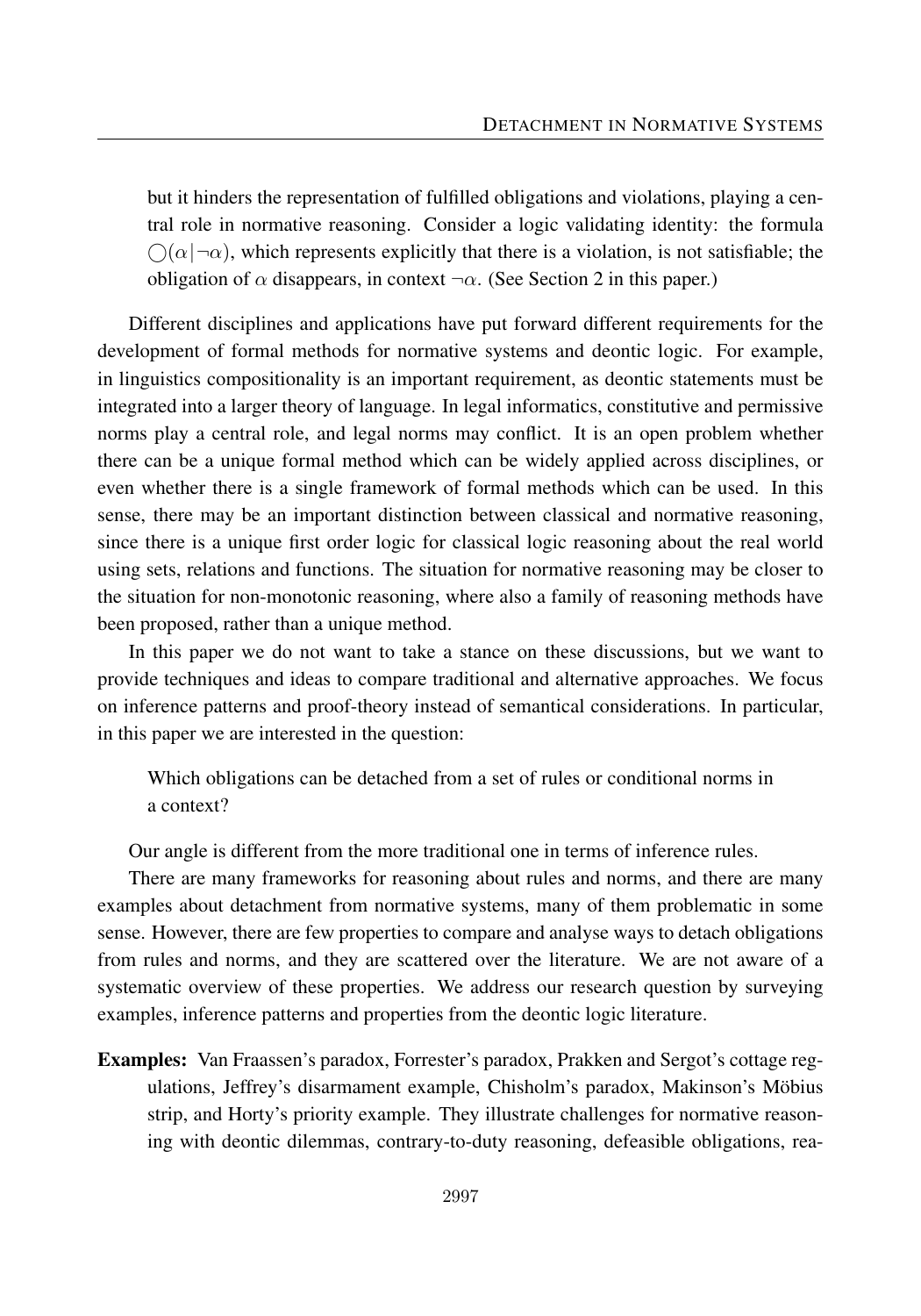soning by cases, deontic detachment, prioritised obligations, and combinations of these.

- Inference Patterns: Conjunction, weakening of the consequent, forbidden conflict, factual detachment, strengthening of the antecedent, violation detection, compliance detection, reinstatement, deontic detachment, transitivity, and various variants of these patterns.
- Framework: We develop a *framework* for deontic logics representing and resolving conflicts. By framework we mean that we do not develop a single logic, but many of them. This reflects that there is not a single logic of obligation and permission, but many of them, and which one is to be used depends on the application.
- Properties: Factual detachment, violation detection, substitution, replacements of equivalents, implication, paraconsistency, conjunction, factual monotony, norm monotony, and norm induction.

The term "property" is more general than the term "inference pattern". An inference pattern describes a property of a certain form. The inference patterns listed above appear also in the list properties. For instance, factual monotony echoes strengthening of the antecedent. In some cases, we use the same name for both the inference pattern and the corresponding property.

A formal framework to compare formal methods should make as little assumptions as possible, so it is widely applicable. We only assume that the context is a set of facts  $\{a, b, \ldots\}$  and that the conditional norms are of the type "if *a* is the case, then it ought to be the case that *b*" where *a* and *b* are sentences of a propositional language. This is more general than some rule-based languages based on logic programming, where *a* is restricted to a conjunction of literals and *b* is a single literal. However, it is less expressive than many other languages, that contain, for example, modal or first order sentences, constitutive and permissive norms, mixed norms such as "if *a* is permitted, then *b* is obligatory," nested operators, time, actions, knowledge, and so on. There are few benchmark examples discussed in the literature for such an extended language (see [6] for a noteworthy exception) and we are not aware of any properties specific for such extended languages. Extending our formal framework and properties to such extended languages is therefore left to further research.

Our framework is built upon the notion of detachment. In traditional approaches "if *a*, then it ought that *b*" is typically written as either  $a \to \bigcirc b$  or as  $\bigcirc(b|a)$ , and in alternative approaches it is sometimes written as  $(a, b)$ . To be able to compare the different reasoning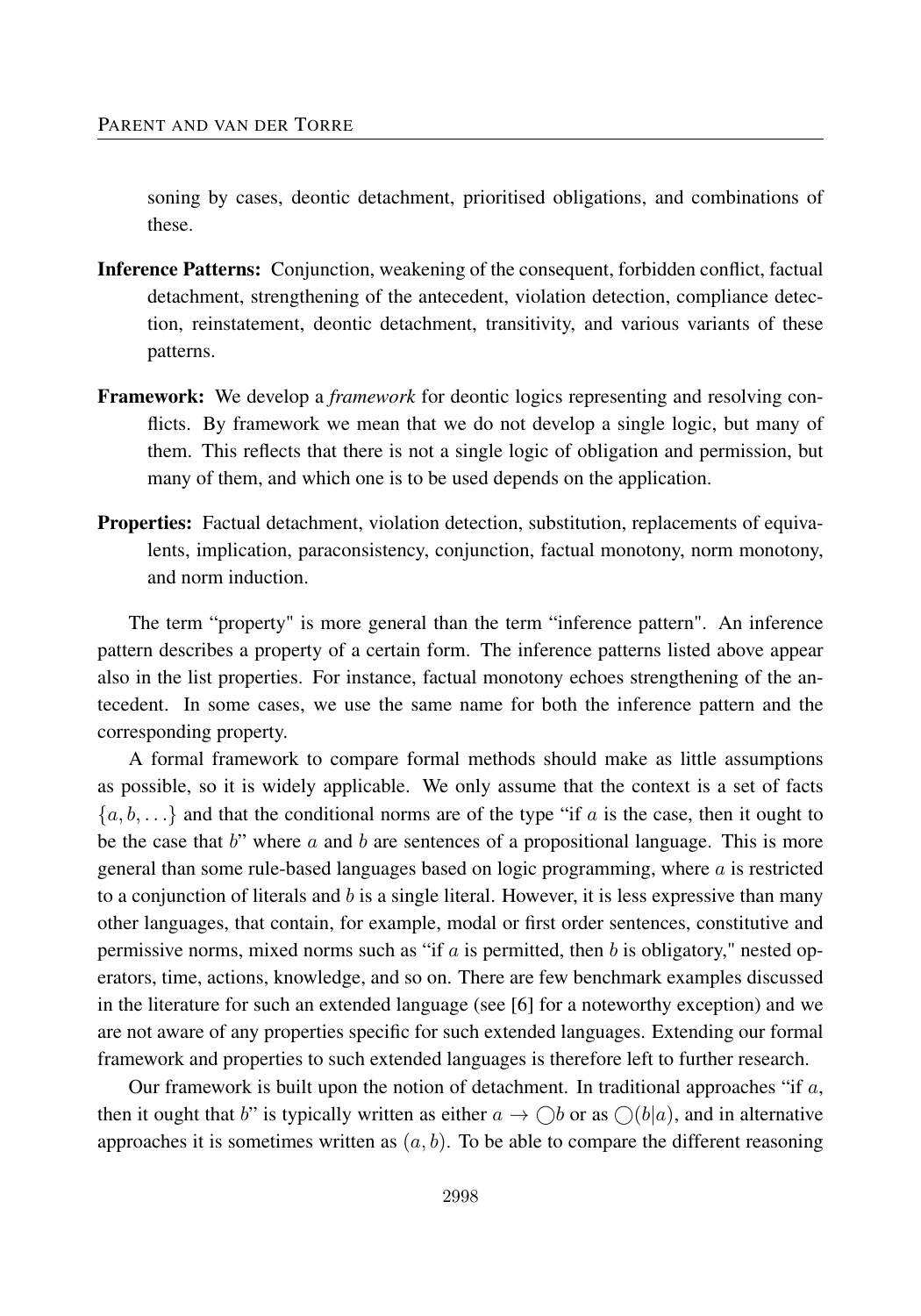methods, we will not distinguish between these ways to represent normative systems. The challenge for comparing the formal approaches is that traditional methods typically derive conditional obligations, whereas alternative methods typically do not, maybe because they assume norms do not have truth values and thus they cannot be derived from other norms. Instead, they derive only unconditional obligations. To compare these approaches, one may assume that the derivation of a conditional obligation "if *a*, then it ought that *b*" is short for "if the context is exactly  $\{a\}$ , then the obligation  $\bigcirc b$  is detached." Alternatively, the detachment of an obligation for *b* in context *a* in alternative systems may be written as the derivation of a pair  $(a, b)$ , as it is done in the proof theory of input/output logics [13, 14]. These issues are discussed in more detail in Section 3 of this paper.

A remark on notation and terminology. We use Greek letters  $\alpha$ ,  $\beta$ ,  $\gamma$ , ... for propositional formulas, and roman letters  $a, b, c, \ldots, p, q, \ldots$  for (distinct) propositional atoms. Throughout this paper the terms "rule" and "conditional norm" will be used interchangeably. The term "rule" is most often used in computer science (with reference to so-called rule-systems and expert systems), and the term "conditional norm" in philosophy and linguistics. Readers should feel free to use the term they prefer. The unconditional obligation for  $\alpha$  will be written as  $\bigcap \alpha$ , while the conditional obligation for  $\alpha$  given  $\beta$  will be written as  $O(\alpha|\beta)$ , or as  $(\beta, \alpha)$ . We do not assume a specific semantics for these constructs.

We give two examples below.

Example 1.1 (Deontic explosion). *The deontic explosion requirement says that we should not derive all obligations from a dilemma. Now consider a dilemma with obligations for*  $\alpha \wedge \beta$  *and*  $\neg \alpha \wedge \gamma$ *. It may be tempting to think that an obligation for*  $\beta \wedge \gamma$  *should follow:* 

$$
\frac{\bigcirc(\alpha \wedge \beta)}{\bigcirc\beta} \quad \frac{\bigcirc(\neg\alpha \wedge \gamma)}{\bigcirc\gamma}
$$

*Assuming that we have replacements by logical equivalents, if we substitute a for*  $\alpha$ ,  $a \vee b$  *for β, and* ¬*a* ∨ *b for γ, then we would derive from the obligations for a and* ¬*a the obligation for c: deontic explosion. We should not derive the obligation for*  $\beta \wedge \gamma$ *, because*  $\alpha \wedge \beta$  *and* ¬*α* ∧ *γ are classically inconsistent. As we show in Section 2.1, the obligation for β* ∧ *γ should be derived only under suitable assumptions.*

Example 1.2 (Aggregation). *Consider an iterative approach deriving from the two norms "obligatory c given a*∧*b" and "obligatory b given a" that in some sense we have in context a that c is obligatory. This derivation of the obligation for c is made by so-called deontic*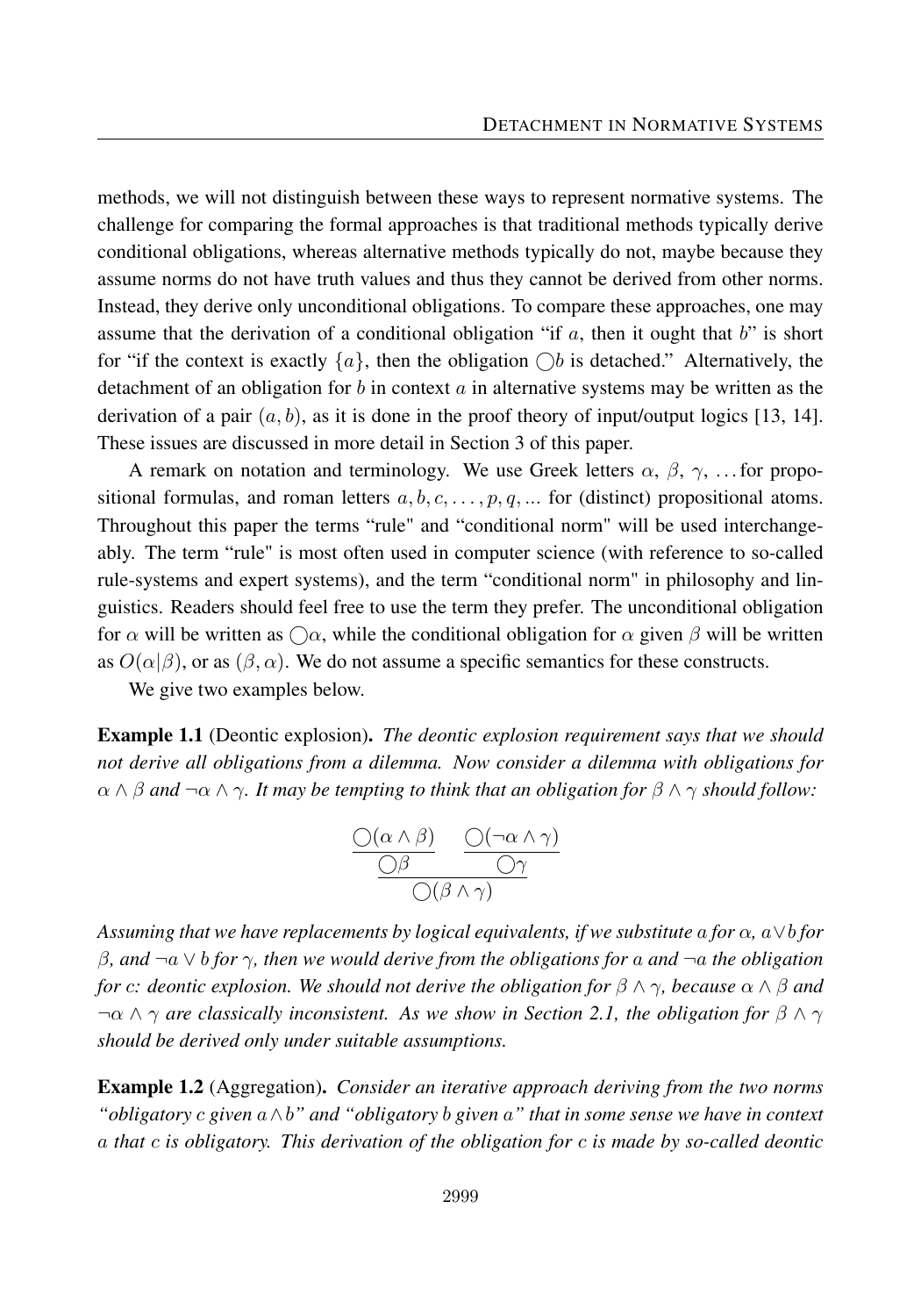*detachment, because it is derived from the fact a together with the obligation for b. However, if the input is a together with the negation of b, then (intuitively) c should not be derived. However, we can (still intuitively) make the following two derivations. First, we can derive "obligatory a and b given c," a norm which is accepted by the two norms (Parent and van der Torre [18, 19]).*

$$
\frac{\bigcirc(\alpha|\beta\land\gamma),\bigcirc(\beta|\gamma)}{\bigcirc(\alpha\land\beta|\gamma)} \qquad \frac{(\gamma,\beta),(\gamma\land\beta,\alpha)}{(\gamma,\beta\land\alpha)}
$$

*Second, we can also derive the ternary norm "given α, and assuming β, γ is obligatory." However, we would need to extend the language with such expressions as done by van der Torre [27] and Xin & van der Torre [24]. Different motivations for using a ternary operator can be given. For instance, one may want to reason about exceptions to norms. This is the approach taken by van der Torre [27], who works with expressions of the form "given α, γ is obligatory unless β."*

This paper is organised as follows. In Section 2 we introduce benchmark examples of deontic logic, and discuss them using inference patterns. In Section 3, we introduce the formal framework and its properties. Our approach is general and conceptual, and we abstract away from any specific system from literature. The reader will find in the *Handbook of Deontic Logic and Normative Systems* sample systems which can serve to exemplify the general considerations offered in this paper.

The present paper does not cover the notion of permission nor does it cover the notion of counts-as conditional. These topics will be a subject for future research. The reader is referred to the chapter by S. O. Hansson and to the chapter by A. Jones and D. Grossi in the aforementioned handbook for an overview of the state-of-the-art and perspectives for future research regarding these notions.

# 2 Benchmark Examples and Inference Patterns

In this section we discuss benchmark examples of deontic logic. The analysis in this section is based on a number of inference patterns. We do not consider ways in which deontic statements can be given a semantics. These principles must be understood as expressing strict rules. For future reference, we list the inference patterns in Table 1, in the order they are discussed in this section.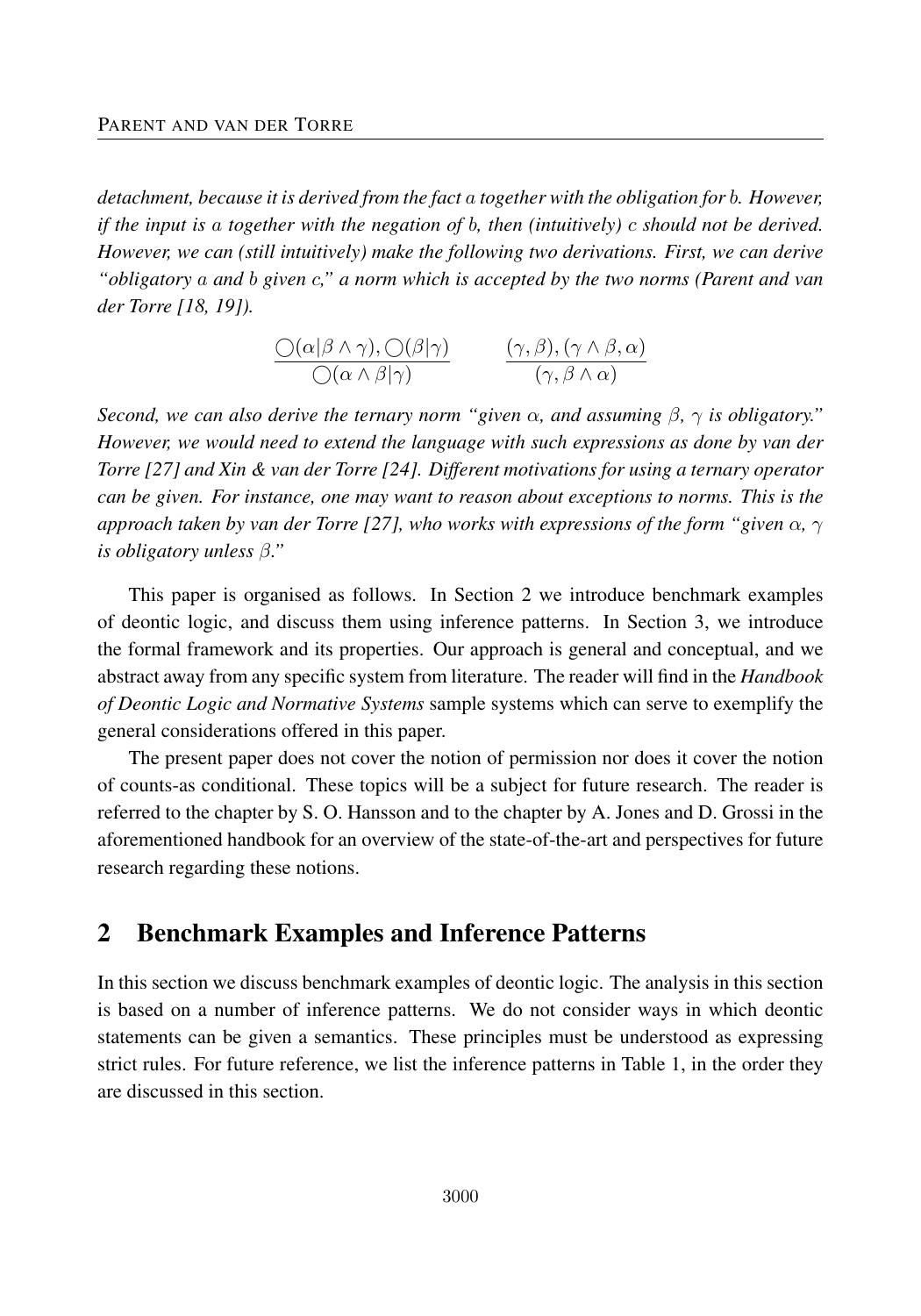| pattern                                                                                                                                                          | name               |
|------------------------------------------------------------------------------------------------------------------------------------------------------------------|--------------------|
| $\bigcirc \alpha_1, \bigcirc \alpha_2 \land \bigcirc (\alpha_1 \land \alpha_2)$                                                                                  | <b>AND</b>         |
| $\bigcirc \alpha_1, \bigcirc \alpha_2, \Diamond(\alpha_1 \wedge \alpha_2) / \bigcirc(\alpha_1 \wedge \alpha_2)$                                                  | <b>RAND</b>        |
| $\bigcirc \alpha_1 / \bigcirc (\alpha_1 \vee \alpha_2)$                                                                                                          | W                  |
| $\bigcirc(\alpha_1 \beta), \bigcirc(\alpha_2 \beta), \Diamond(\alpha_1 \wedge \alpha_2) \bigcirc (\alpha_1 \wedge \alpha_2 \beta)$                               | <b>RANDC</b>       |
| $\bigcirc$ ( $\alpha_1 \beta$ )/ $\bigcirc$ ( $\alpha_1 \vee \alpha_2 \beta)$                                                                                    | <b>WC</b>          |
| $\bigcirc(\alpha_1 \beta), \bigcirc(\alpha_2 \beta), \Diamond(\alpha_1 \wedge \alpha_2 \wedge \beta) / \bigcirc(\alpha_1 \wedge \alpha_2 \beta)$                 | RANDC <sub>2</sub> |
| $\bigcirc (\alpha_1 \wedge \alpha_2   \beta_1), \bigcirc (\neg \alpha_1 \wedge \alpha_3   \beta_1 \wedge \beta_2) / \bigcirc (\neg \beta_2   \beta_1)$           | FC                 |
| $\bigcirc(\alpha \beta),\beta/\bigcirc\alpha$                                                                                                                    | <b>FD</b>          |
| $\bigcirc(\alpha \beta_1)/\bigcirc(\alpha \beta_1\wedge\beta_2)$                                                                                                 | <b>SA</b>          |
| $\bigcirc(\alpha \beta_1), \Diamond(\alpha \wedge \beta_1 \wedge \beta_2) / \bigcirc(\alpha \beta_1 \wedge \beta_2)$                                             | <b>RSA</b>         |
| $\bigcirc(\alpha \beta)/\bigcirc(\alpha \beta\wedge\neg\alpha)$                                                                                                  | <b>VD</b>          |
| $\bigcap(\alpha \beta\wedge\neg\alpha)/\bigcap(\alpha \beta)$                                                                                                    | $VD^-$             |
| $\bigcirc(\alpha \beta_1), C/\bigcirc(\alpha \beta_1 \wedge \beta_2)$                                                                                            | $RSA_C$            |
| $\bigcirc(\alpha \beta)/\bigcirc(\alpha \beta\wedge\alpha)$                                                                                                      | CD                 |
| $\bigcirc(\alpha \beta\wedge\alpha)/\bigcirc(\alpha \beta)$                                                                                                      | $CD^-$             |
| $\bigcirc (\alpha_1 \beta_1), \bigcirc (\neg \alpha_1 \wedge \alpha_2 \beta_1 \wedge \beta_2) / \bigcirc (\alpha_1 \beta_1 \wedge \beta_2 \wedge \neg \alpha_2)$ | RI                 |
| $\bigcirc$ $(\alpha_1 \beta_1), \bigcirc$ $(\neg \alpha_1 \land \alpha_2 \beta_1 \land \beta_2),$                                                                |                    |
| $\bigcirc (\neg \alpha_2   \beta_1 \wedge \beta_2 \wedge \beta_3) / \bigcirc (\alpha_1   \beta_1 \wedge \beta_2 \wedge \beta_3)$                                 | <b>RIO</b>         |
| $\bigcirc(\alpha \beta_1), \bigcirc(\alpha \beta_2)/\bigcirc(\alpha \beta_1 \vee \beta_2)$                                                                       | <b>ORA</b>         |
| $\bigcirc(\alpha \beta),\bigcirc\beta/\bigcirc\alpha$                                                                                                            | DD                 |
| $\bigcirc(\alpha \beta),\bigcirc(\beta \gamma)/\bigcirc(\alpha \gamma)$                                                                                          | T                  |
| $\bigcirc(\alpha \beta\wedge\gamma),\bigcirc(\beta \gamma)/\bigcirc(\alpha \gamma)$                                                                              | CT                 |
| $\bigcirc(\alpha \beta\wedge\gamma),\bigcirc(\beta \gamma)/\bigcirc(\alpha\wedge\beta \gamma)$                                                                   | <b>ACT</b>         |

Table 1: Inference patterns

The letter *C* in RSA<sub>*C*</sub> stands for the condition: there is no premise  $\bigcirc$  ( $\alpha' \mid \beta'$ ) such that  $\beta_1 \wedge \beta_2$  logically implies  $\beta'$ ,  $\beta'$  logically implies  $\beta_1$  and not vice versa,  $\alpha$  and  $\alpha'$  are contradictory and  $\alpha \wedge \beta'$  is consistent. RSA<sub>*C*</sub> is not a rule in the usual proof-theoretic sense. For it has a statement that quantifies over all other premises as an auxiliary condition. Thus the rule is not on a par with the other rules, like for instance weakening of the output.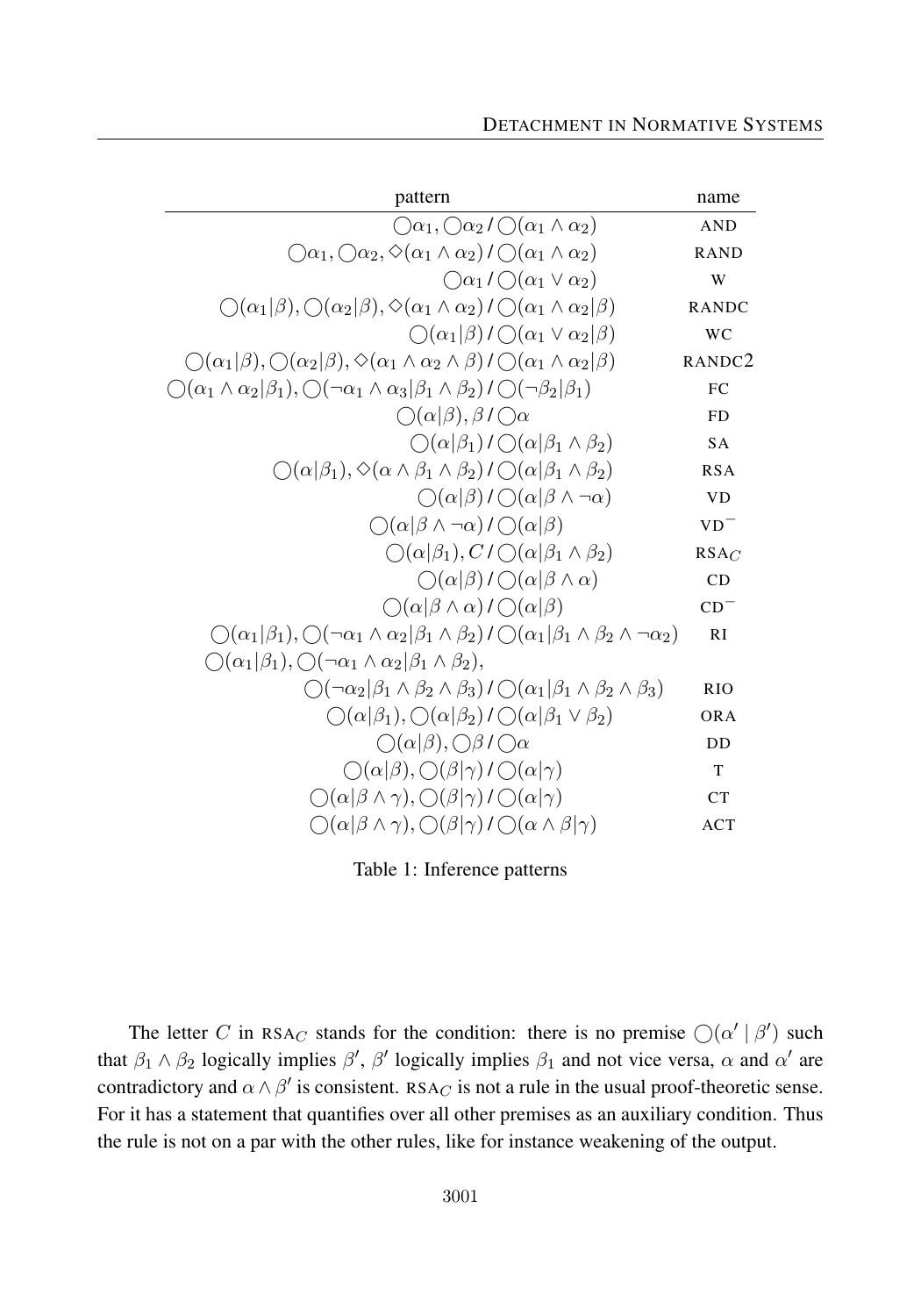#### 2.1 Van Fraassen's Paradox

We first discuss deontic explosion in van Fraassen's paradox, then the trade-off between on the one hand "ought implies can" and on the other hand the representation of violations in the violation detection problem, whether it is forbidden to put oneself into a dilemma, and finally the use of priorities to resolve conflicts.

#### 2.1.1 Deontic Explosion: Conjunction versus Weakening

It is a well-known problem from paraconsistent logic that the removal of all inconsistent formulas from the language is insufficient to reason in the presence of a contradiction, because there may still be explosion in the sense that all formulas of the language are derived from a contradiction. The following derivation illustrates how we can derive *q* from *p* and  $\neg p$  in propositional logic, where all formulas in the derivation are classically consistent.

$$
\frac{\frac{p}{q \vee p} \qquad \neg p}{\frac{q \wedge \neg p}{q}}
$$

The rules of replacements of logical equivalents, ∨-introduction, ∧-introduction, and ∧ elimination are used in this derivation.

A similar phenomenon occurs in deontic logic, if we reason about deontic dilemmas or conflicts, that is situations where  $\bigcap p$  and  $\bigcap \neg p$  both hold. Van der Torre and Tan [29] call this deontic explosion problem "van Fraassen's paradox," because van Fraassen [30] gave the following (informal) analysis of dilemmas in deontic logic. He rejects the conjunction pattern AND:

AND: 
$$
\frac{\bigcirc \alpha_1, \bigcirc \alpha_2}{\bigcirc (\alpha_1 \land \alpha_2)}
$$

This is because AND warrants the move from  $\bigcap p \wedge \bigcap \neg p$  to  $\bigcap (p \wedge \neg p)$ , and such a conclusion is not consistent with the principle 'ought implies can', formalised as  $\neg \bigcirc (p \land \neg p)$ . However, he does not want to reject the conjunction pattern in all cases. In particular, he wants to be able to derive  $\bigcap (p \land q)$  from  $\bigcap p \land \bigcap q$  when p and q are distinct propositional atoms. His suggestion is that a restriction should be placed on the conjunction pattern: one derives  $\bigcirc$  ( $\alpha_1 \wedge \alpha_2$ ) from  $\bigcirc \alpha_1$  and  $\bigcirc \alpha_2$  only if  $\alpha_1 \wedge \alpha_2$  is consistent. He calls the latter inference pattern *Consistent Aggregation*, renamed to restricted conjunction (RAND) by van der Torre and Tan in their following variant of van Fraassen's suggestion.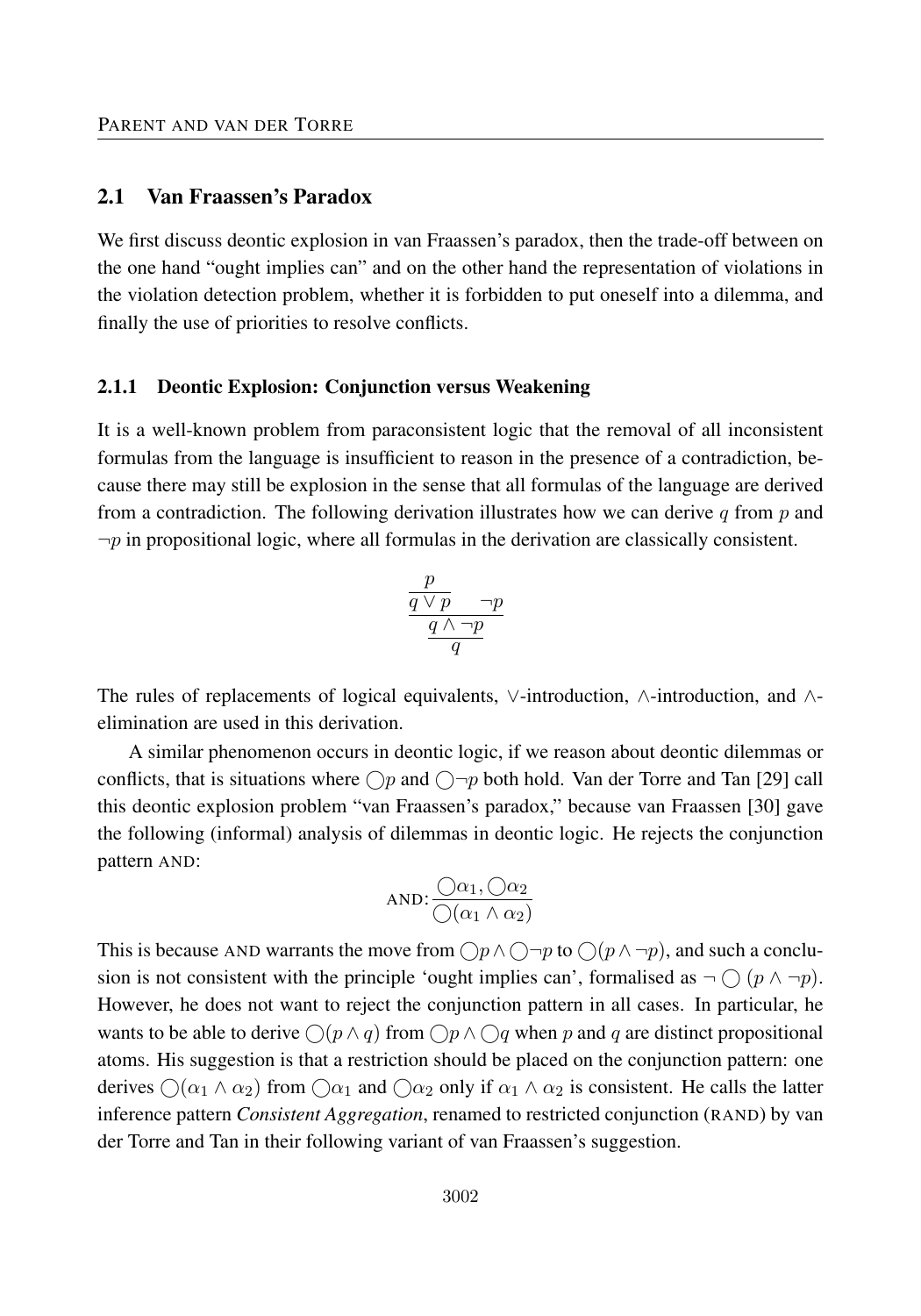Example 2.1 (Van Fraassen's paradox [29]). *Consider a deontic logic without nested modal operators in which dilemmas like*  $\bigcirc p \wedge \bigcirc \neg p$  *are consistent, but which validates*  $\neg \bigcirc \bot$ , *where* ⊥ *stands for any contradiction like p*∧¬*p. Moreover, assume that it satisfies replacement of logical equivalents and at least the following two inference patterns* Restricted Con*junction (RAND), also called consistent aggregation, and Weakening (W), where*  $\diamondsuit \phi$  *can be read as "φ is possible" (possibility is not necessarily the same as consistency).*

$$
RAND: \frac{\bigcirc \alpha_1, \bigcirc \alpha_2, \Diamond(\alpha_1 \land \alpha_2)}{\bigcirc(\alpha_1 \land \alpha_2)} \qquad \qquad W: \frac{\bigcirc \alpha_1}{\bigcirc(\alpha_1 \lor \alpha_2)}
$$

*Moreover, assume the two premises* 'Honor thy father or thy mother!'  $\bigcirc$  ( $f \vee m$ ) and 'Honor not thy mother!'  $\bigcap$ *m. The left derivation of Figure 1 illustrates how the desired conclusion* 'thou shalt honor thy father'  $\bigcap f$  *can be derived from the premises. Unfortunately, the right derivation of Figure 1 illustrates that we cannot accept restricted conjunction and weakening in a monadic deontic logic, because we can derive every*  $\bigcirc$ β *from*  $\bigcirc$ α *and*  $\bigcap \neg \alpha$ *.* 

$$
\frac{\bigcirc (f \vee m) \quad \bigcirc \neg m}{\bigcirc (f \wedge \neg m)} \text{ RAND} \qquad \frac{\bigcirc \alpha}{\bigcirc (\alpha \vee \beta)} \le \bigcirc \neg \alpha}{\bigcirc (\neg \alpha \wedge \beta)} \text{ RAND}
$$

Figure 1: Van Fraassen's paradox

Van Fraassen's paradox has a counterpart in dyadic deontic logic. The paradox consists in deriving  $\bigcirc$  ( $\gamma$ | $\beta$ ) from  $\bigcirc$  ( $\alpha$ | $\beta$ ) and  $\bigcirc$  ( $\neg$  $\alpha$ | $\beta$ ) using the following rules of *Restricted Conjunction for the Consequent* (RANDC) and *Weakening of the Consequent* (WC).

$$
\text{RANDC}: \frac{\bigcirc(\alpha_1|\beta), \bigcirc(\alpha_2|\beta), \diamond(\alpha_1 \wedge \alpha_2)}{\bigcirc(\alpha_1 \wedge \alpha_2|\beta)} \quad \text{wc}: \frac{\bigcirc(\alpha_1|\beta)}{\bigcirc(\alpha_1 \vee \alpha_2|\beta)}
$$

#### 2.1.2 Violation Detection Problem: Unrestricted versus Restricted Conjunction

Whereas  $p \wedge \neg p$  can not be derived in a paraconsistent logic, we can consistently represent the formula  $\bigcap (p \wedge \neg p)$  in a modal logic, and we can block deontic explosion using a minimal modal logic [3]. This raises the question whether we should accept the conjunction pattern unrestrictedly or in its restricted form.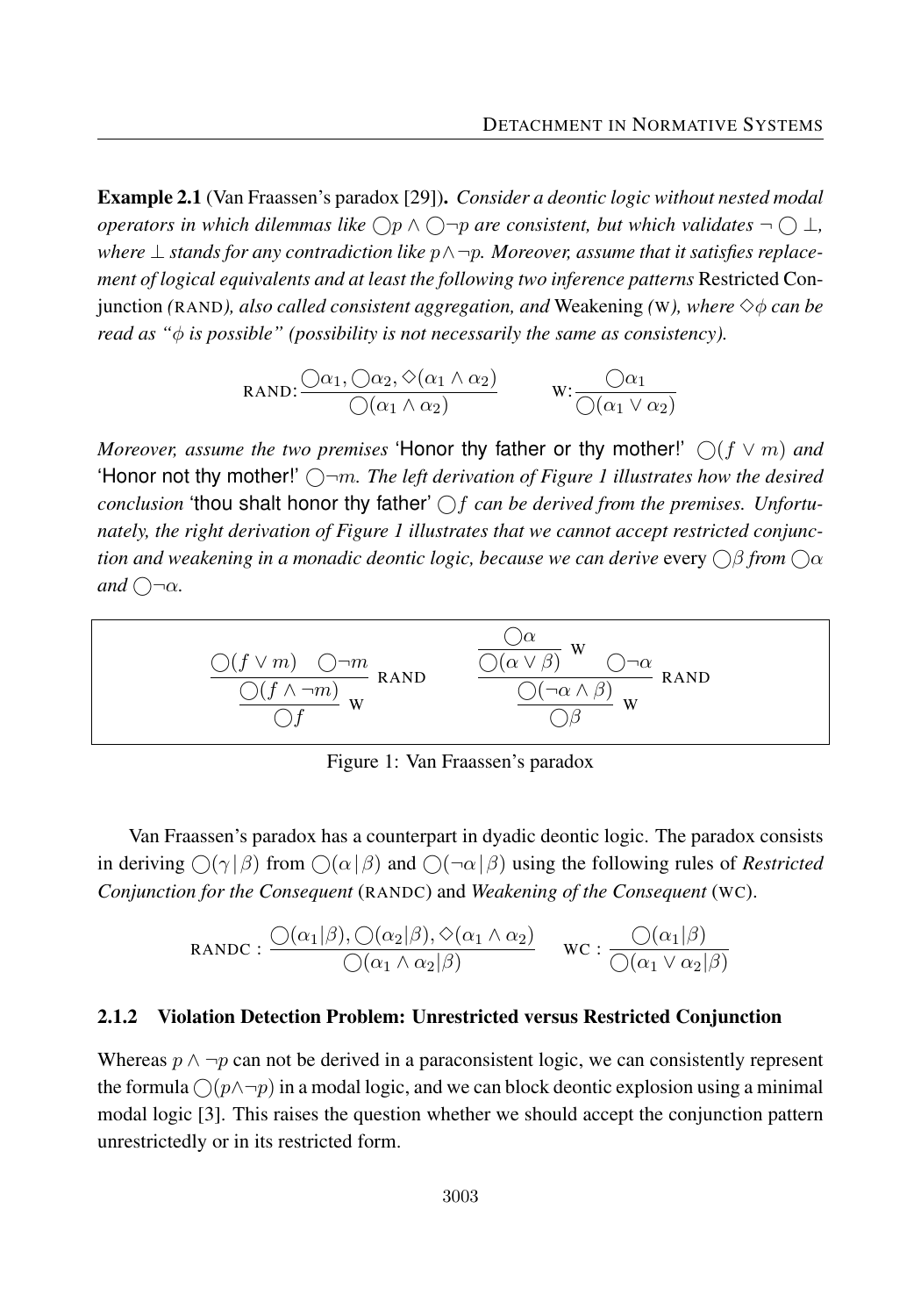The choice between the two can be illustrated as follows. Suppose we can derive the obligation  $\bigcirc$  ( $p \land \neg p$ ) from  $\bigcirc$  ( $p$ ) and  $\bigcirc$  ( $\neg p$ ) without deriving  $\bigcirc$  f, or any other counterintuitive consequence. In that case, is  $\bigcap (p \land \neg p)$  by itself a consequence we want to block? This presents us with a choice. On the one hand we would like to block  $\bigcap (p \wedge \neg p)$ , because it contradicts the "ought implies can" principle. On the other hand, we would like to allow the derivation of  $\bigcirc$ ( $p \land \neg p$ ), because such a formula represents explicitly the fact that there is a dilemma.

This choice is even more subtle in dyadic deontic logic. There is the extra question as to whether the "ought implies can" reading implies that the obligation in the consequent must only be consistent in itself, or consistent with the antecedent too. The latter requirement is represented by the following variant of the *Restricted Conjunction for the Consequent* pattern, which we call RANDC2.

$$
RANDC2: \frac{O(\alpha_1|\beta), O(\alpha_2|\beta), \Diamond(\alpha_1 \land \alpha_2 \land \beta)}{O(\alpha_1 \land \alpha_2|\beta)}
$$

On the one hand, given  $\bigcirc$  ( $p \mid \neg p \lor \neg q$ ) and  $\bigcirc$  ( $q \mid \neg p \lor \neg q$ ), we would like to block the derivation of  $\bigcap (p \land q | \neg p \lor \neg q)$  because "ought implies can". On the other hand, we would like to be able to derive it in order to make explicit that  $\neg p \lor \neg q$  gives rise to a dilemma, and is not consistent with the fulfillment of the two obligations appearing as premises.

The alternative restricted conjunction pattern RANDC2 highlights the distinction between what we call the violability and the temporal interpretation of dyadic deontic logic. The former interprets the obligation  $O(\alpha | \beta)$  as "given that  $\beta$  has been settled beyond repair, we should do  $\alpha$  to make the best out of the sad circumstances" [7] and the latter as "if  $\alpha$  is the case now, what should be the case next?" The violability interpretation says that  $O(\neg \alpha | \alpha)$  represents that  $\alpha$  is a violation. For example, if you are going to kill, then do it gently. The temporal interpretation says that the present situation must be changed—which may or may not indicate a violation. For example, the temporal interpretation may be used to express a conditional obligation like "if the light is on, turn it off!"

We would like to point out that the violability interpretation is more expressive, in the sense that the temporal interpretation can be represented by introducing distinct propositional letters for what is the case now, and what is the case in the next moment. For example, "if the light is on, turn it off" can be represented by  $\bigcap \{\neg on_2 | on_1\}$ , where  $\partial n_1$  represents that the light is on now, and  $on_2$  that it is on at the next moment in time. In the temporal interpretation, however, it seems impossible to represent all violations in a natural way. Thus, a temporal interpretation with future directed obligations only seems to be a strong limitation.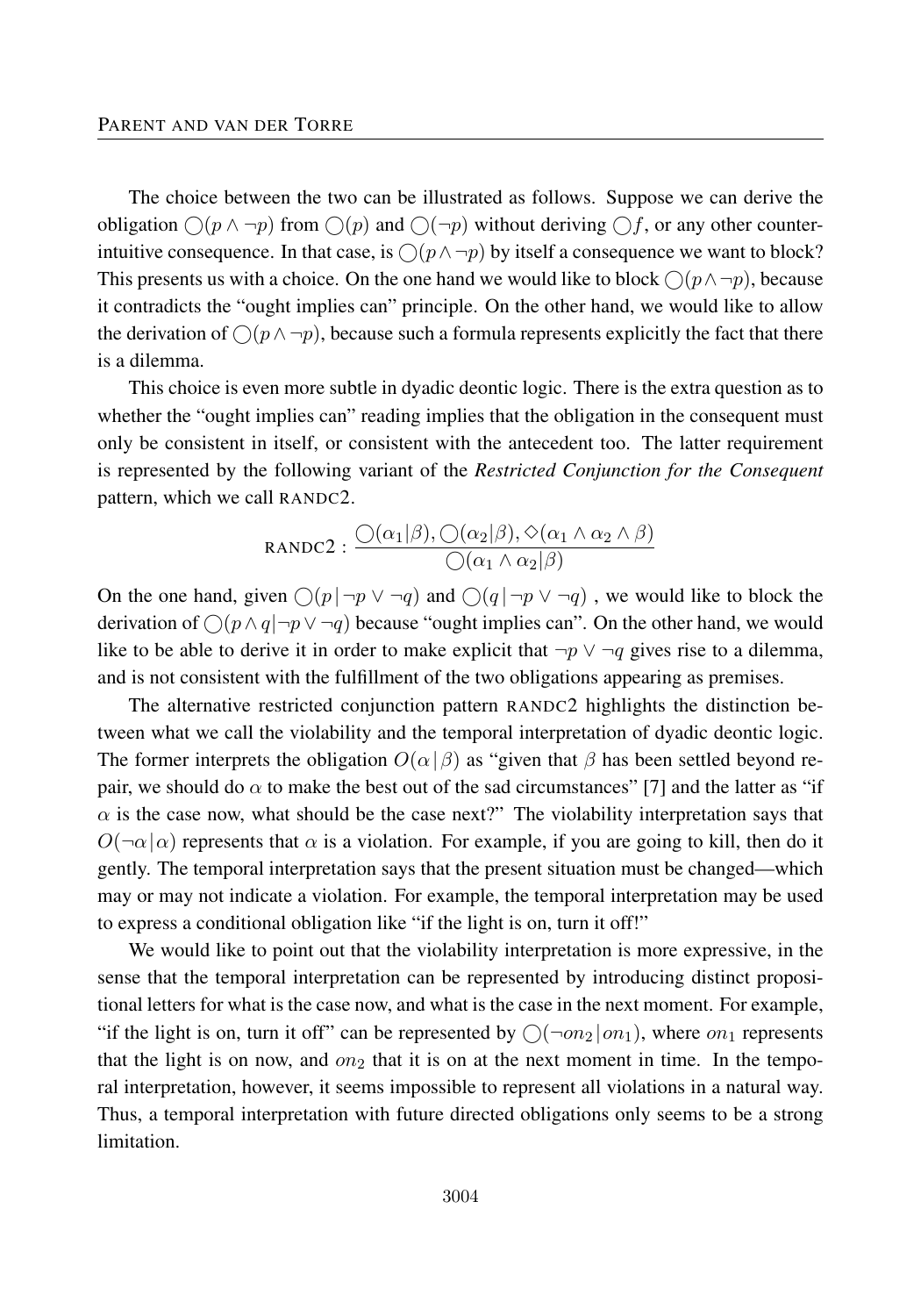We use the name "violation detection problem" to refer to the phenomenon that with the restricted conjunction pattern the representation (and hence the detection) of violations is made impossible. We continue the discussion on the violation detection problem in Section 2.2, where we discuss restricted inference patterns formalising contrary-to-duty reasoning.

#### 2.1.3 Forbidden Conflicts

Here is another question raised by dilemmas: is it forbidden to create a dilemma? The following inference pattern is called *Forbidden Conflict* (FC). If the inference pattern is accepted, then it is not allowed to bring about a conflict, because a conflict is sub-ideal.

FC: 
$$
\frac{\bigcirc(\alpha_1 \land \alpha_2|\beta_1), \bigcirc(\neg \alpha_1 \land \alpha_3|\beta_1 \land \beta_2)}{\bigcirc(\neg \beta_2|\beta_1)}
$$

Here is an example, taken from van der Torre and Tan [28]. Assume the premises  $\bigcirc k$  and  $\bigcirc$ ( $p \wedge \neg k | d$ ), where  $k$  can be read as 'keeping a promise',  $p$  as 'preventing a disaster' and *d* as 'a disaster will occur if nothing is done to prevent it'. (FC) yields  $\bigcap d$ . There are situations where this is the right outcome. Consider a person having the obligation to keep a promise to show up at a birthday party. We have  $\bigcirc k$ , but also  $\bigcirc (p \wedge \neg k | d)$ . She does not want to go, and so before leaving she does something that might result in a disaster later on, like leaving the coffee machine on. During the party, she leaves and goes home, using her second obligation as an excuse. Nobody will contest that leaving the machine on (on purpose) was a violation already, viz.  $\bigcap \neg d$ .

An instance of this inference pattern has been discussed in defeasible deontic logic, and we return to it in Section 2.3.

#### 2.1.4 Resolving Dilemmas

To resolve a conflict between an obligation for p and an obligation for  $\neg p$ , we need additional information. For example, a total preference order on sets of propositions can resolve all dilemmas by picking the preferred set of obligations among the alternatives of the dilemma, and weaker relations on sets of propositions such as a total pre-order or a partial order leaves some dilemmas unresolved.

The most studied source for a preference order over sets of propositions is a preference order over propositions, which is then lifted to an order on sets of propositions. For example, an ordering on obligations can be derived from an ordering on the authorities who created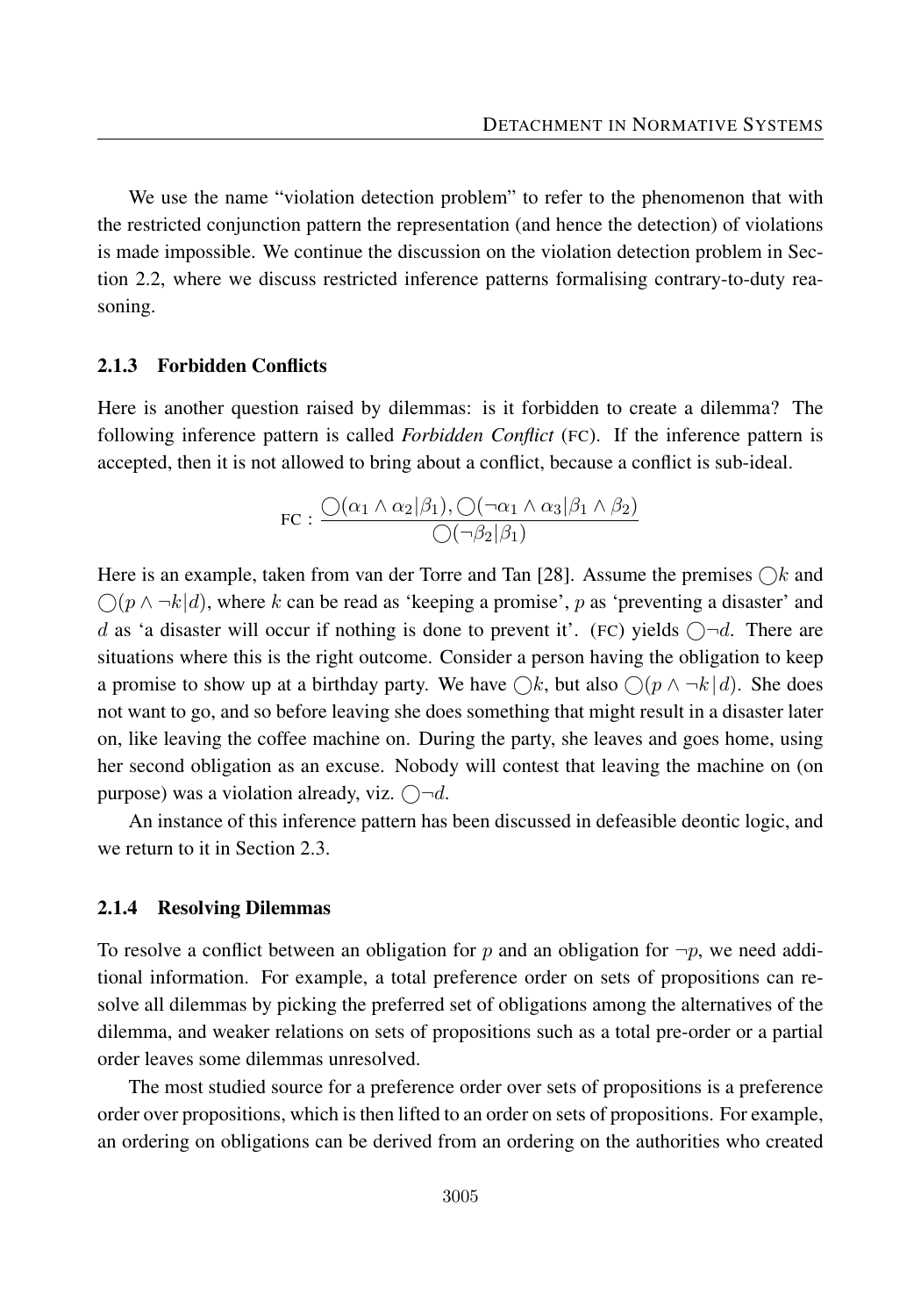the obligations, or the moment in time they were created. The level of preference of an obligation may reflect its priority.

Consider three obligations with priority 3, 2 and 1, and a dilemma between the first and the latter two. To represent the priority of an obligation, we write it in the  $\bigcap$  notation. A higher number reflects a higher priority.

$$
\{\textcircled{3}(p \land q), \textcircled{2}\neg p, \textcircled{1}\neg q\}
$$

In other words, we can either satisfy the most important obligation  $\mathcal{F}(\rho \wedge q)$ , or two less important obligations  $\mathcal{Q} \rightarrow p$  and  $\mathcal{Q} \rightarrow q$ . Can this dilemma be resolved? There are various well known possibilities in the area of non-monotonic logic. Whether they can be used depends on the origin of the priorities and the application.

The issue of lifting priorities from obligations to sets of them gets more challenging when we consider conditional obligations and deontic detachment, as discussed later on in Section 2.7

#### 2.2 Forrester's Paradox

We first discuss factual detachment in Forrester's paradox, then the problematic derivation of secondary obligations from primary ones, and finally what we call the violation detection problem for Forrester's paradox.

#### 2.2.1 Factual Detachment versus Conjunction

Forrester's paradox consists of the four sentences 'Smith should not kill Jones,' 'if Smith kills Jones, then he should do it gently,' 'Smith kills Jones', and 'killing someone gently logically implies killing him.' The preference based models of dyadic deontic logic give a natural representation of the two obligations: not killing is preferred to gentle killing, and both are preferred to other forms of killing. However, the following example illustrates that it is less clear how to combine dyadic obligation with factual detachment, deriving unconditional obligations from conditional ones.

Example 2.2 (Forrester's paradox). *Assume a dyadic deontic logic without nested modal operators that has at least replacement of logical equivalents, the Conjunction pattern* AND *and the following inference pattern called factual detachment* FD*.*

$$
\text{FD}: \frac{\bigcirc(\alpha|\beta), \beta}{\bigcirc \alpha}
$$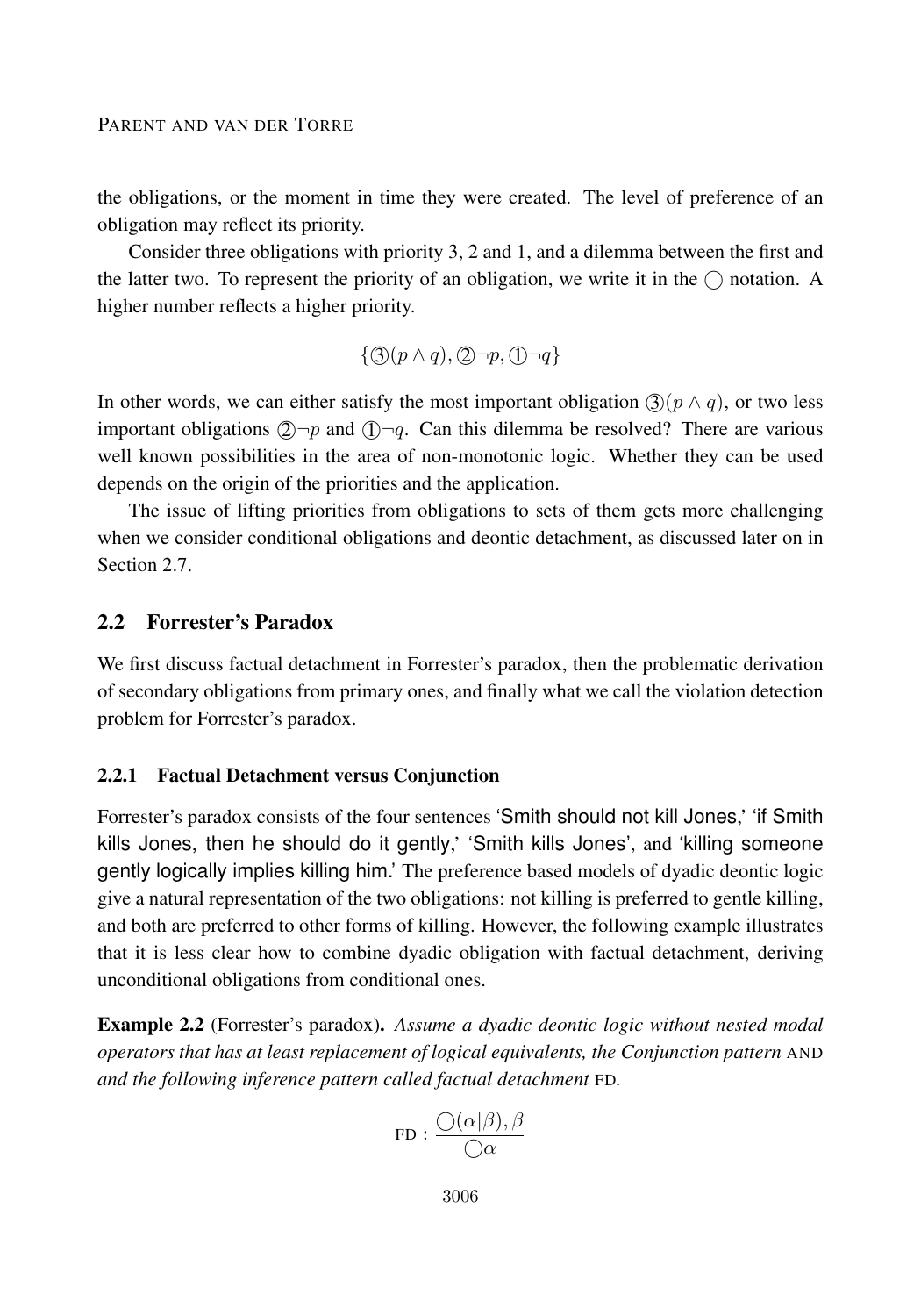*Furthermore, assume the following premise set with background knowledge that gentle murder implies murder*  $\vdash$  *g*  $\rightarrow$  *k.* 

$$
S=\{\bigcirc (\neg k \vert \top), \bigcirc (g \vert k), k\}
$$

*The set S represents the Forrester paradox when k is read as* 'Smith kills Jones' *and g as* 'Smith kills Jones gently.' *We say that the last obligation is a contrary-to-duty obligation with respect to the first obligation, because its antecedent is contradictory with the consequent of the first obligation. Figure 2 visualizes how we can represent the concept of contrary-to-duty as a binary relation among dyadic obligations: the obligation*  $\bigcirc$   $(\alpha_2|\beta_2)$ *is a contrary-to-duty with respect to*  $\bigcirc$  ( $\alpha_1|\beta_1$ ) *if and only if*  $\beta_2 \wedge \alpha_1$  *is inconsistent.* 



Figure 2:  $\bigcirc$  (g|k) is a contrary-to-duty obligation with respect to  $\bigcirc$  ( $\neg$ k| $\top$ )

*The derivation in Figure 3 illustrates how the obligation*  $\bigcirc$  $(\neg k \land g)$ *, i.e.*  $\bigcirc$  $(\bot)$ *, can be derived from S by* FD *and* AND*.*

$$
\frac{\bigcirc (\neg k|\top)\quad \top\quad\text{FD}\quad \frac{\bigcirc (g|k)\quad k}{\bigcirc (g)}\text{ FD}}{\bigcirc (\neg k\wedge g)\quad \text{AND}}
$$

Figure 3: Forrester's paradox

*Forrester's paradox can be given two interpretations. First, the dilemma interpretation says that the two obligations give rise to a dilemma, just like the obligations*  $\bigcirc$ *p* and  $\bigcirc$  $\neg$ *p in van Fraassen's paradox. Consequently, according to the dilemma interpretation, there is no problem, the derivation of*  $\bigcirc(\perp)$  *just reflects the fact that there is a dilemma.* 

*The coherent interpretation appeals to the independent and seemingly plausible principle 'ought implies can',*  $\neg$   $\bigcirc$   $(\bot | \alpha)$ *. According to this interpretation, the Forrester set is intuitively consistent with the 'ought implies can' principle, and so there is no dilemma, just an obligation to act as good as possible in the sub-ideal situation where the primary obligation has been violated.*

There is a consensus in the literature that the example should be given a coherent interpretation, and that the dilemma interpretation is wrong.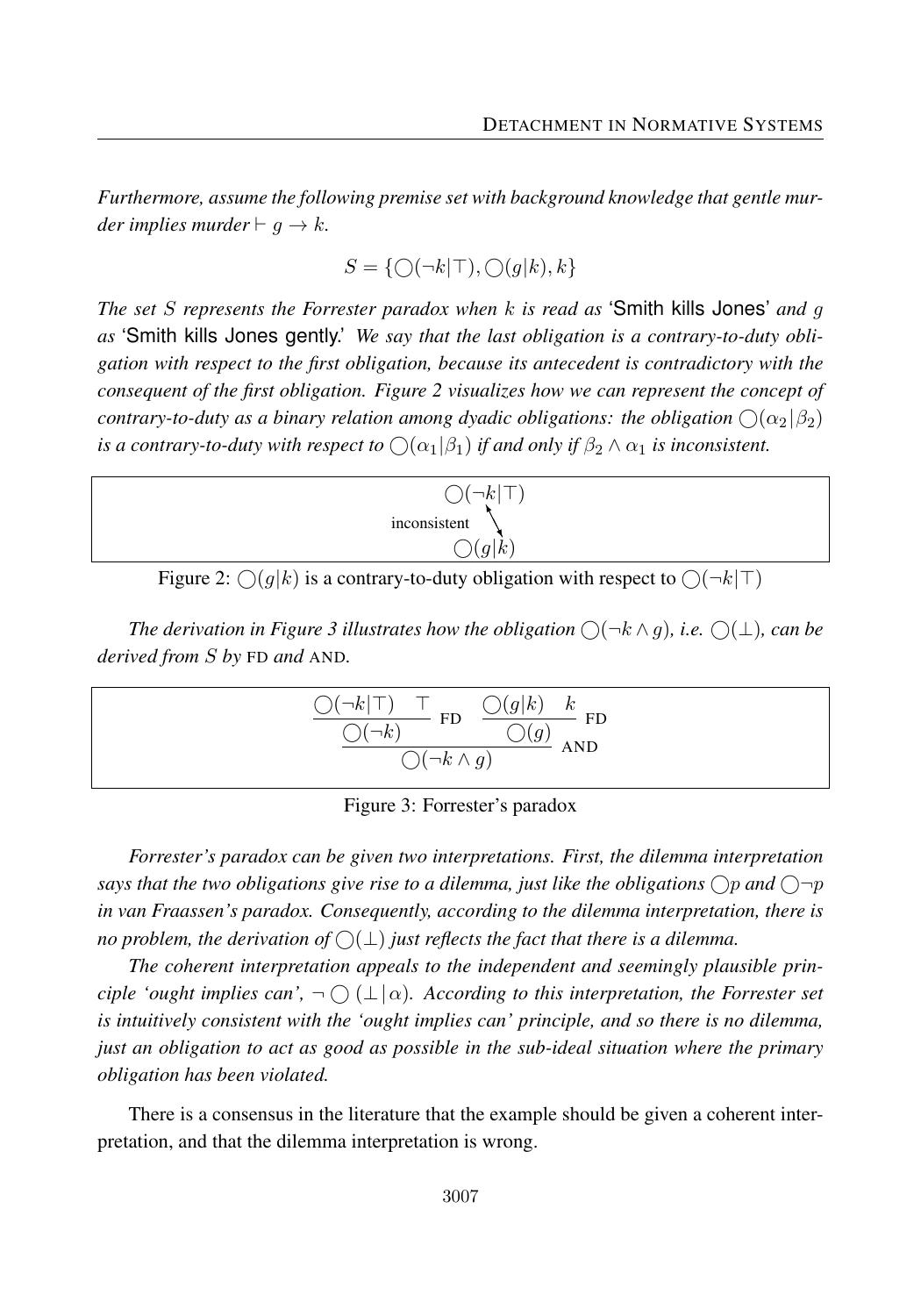# 2.2.2 Deriving Secondary Obligations from Primary Ones: Strengthening of the Antecedent versus Weakening of the Consequent

The following example shows that Forrester's paradox can be used also to illustrate that combining the desirable inference patterns strengthening of the antecedent and weakening of the consequent is problematic in dyadic deontic logic. For example, strengthening of the antecedent is used to derive 'Smith should not kill Jones in the morning'  $\bigcirc(\neg k|m)$  from the obligation 'Smith should not kill Jones'  $\bigcirc(\neg k \mid T)$  and weakening of the consequent is used to derive 'Smith should not kill Jones'  $\bigcirc(\neg k|\top)$  from the obligation 'Smith should drive on the right side of the street and not kill Jones'  $\bigcirc$  ( $r \wedge \neg k$ |T).

Example 2.3 (Forrester's paradox, cont'd [29]). *Assume a dyadic deontic logic without nested modal operators that has at least replacement of logical equivalents and the following inference patterns* Strengthening of the Antecedent *(*SA*), the* Conjunction pattern for the Consequent *(*ANDC*) and* Weakening of the Consequent *(*WC*) .*

$$
\text{SA}: \frac{\bigcirc(\alpha|\beta_1)}{\bigcirc(\alpha|\beta_1 \land \beta_2)} \quad \text{ANDC}: \frac{\bigcirc(\alpha_1|\beta), \bigcirc(\alpha_2|\beta)}{\bigcirc(\alpha_1 \land \alpha_2|\beta)} \quad \text{WC}: \frac{\bigcirc(\alpha_1|\beta)}{\bigcirc(\alpha_1 \lor \alpha_2|\beta)}
$$

*The derivation in Figure 4 illustrates how the obligation*  $\bigcap (\neg k \wedge q | k)$ , *i.e.*  $\bigcap (\perp k)$ , *can be derived from S by* SA *and* ANDC*. Note that the dyadic obligation*  $\bigcap (\neg k|k)$  *can be given only a violability interpretation in this example, not a temporal interpretation, because it is impossible to undo a killing. That is, this dyadic obligation can be read only as "if Smith kills Jones, then this is a violation."*



Figure 4: Forrester's paradox

*The derivation is blocked when* SA *is replaced by the following inference pattern* Restricted Strengthening of the Antecedent *(*RSA*).*

$$
RSA: \frac{O(\alpha|\beta_1), \diamondsuit(\alpha \land \beta_1 \land \beta_2)}{O(\alpha|\beta_1 \land \beta_2)}
$$

*However, the obligation*  $\bigcirc$ ( $\bot$ | $k$ ) *can still be derived from S by* WC, RSA *and* ANDC. This *derivation from the set of obligations is represented on the right hand side of Figure 4. Like in Example 2.2, we can give the set a dilemma or a coherent interpretation.*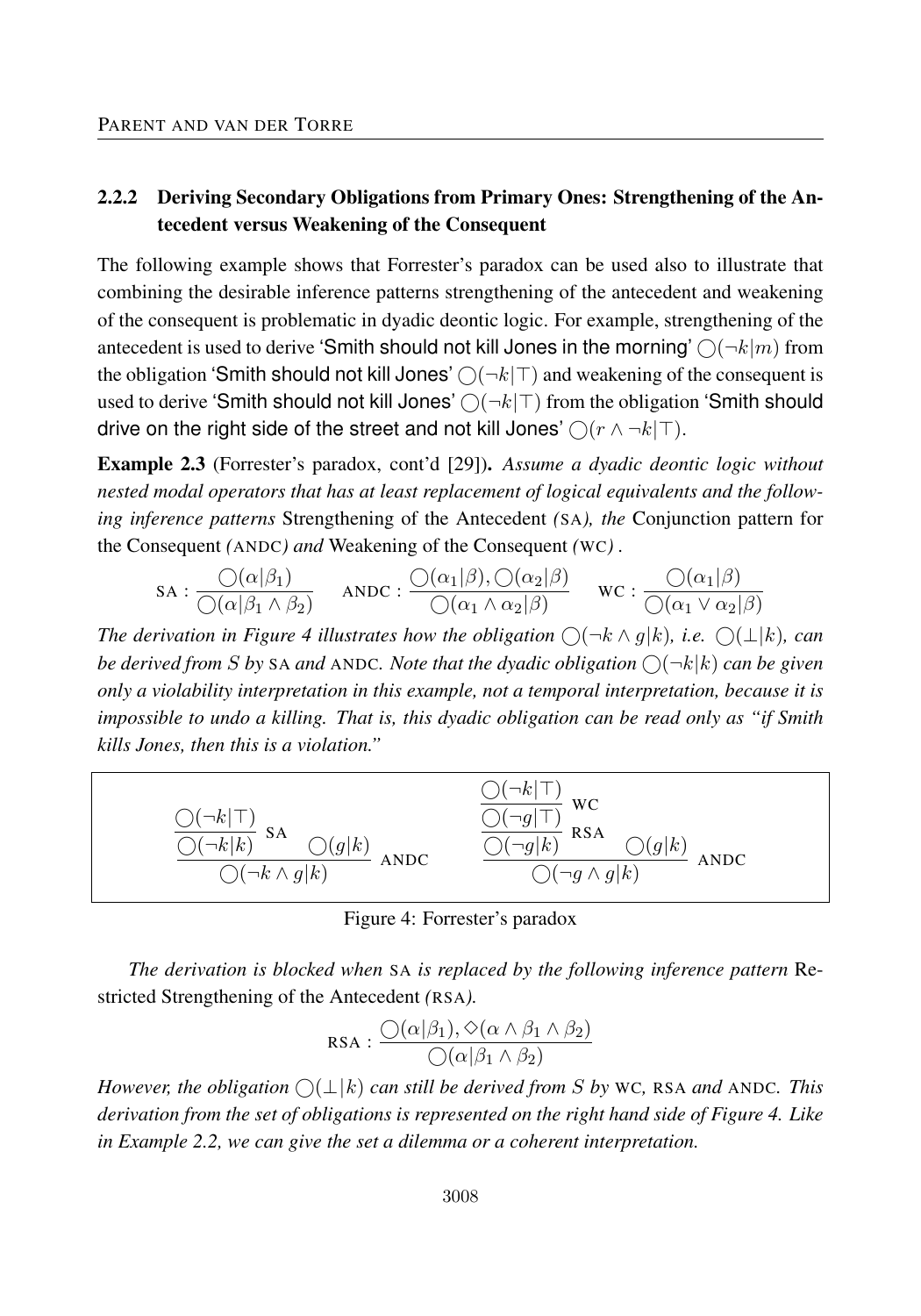*The underlying problem of the counterintuitive derivation in Figure 4 is the derivation*  $of \bigcirc (\neg g|k)$  *from the first premise*  $\bigcirc (\neg k|\top)$  *by* WC *and* RSA*, because it derives a contraryto-duty obligation from its own primary obligation.*

Since there is consensus that Forrester's paradox should be given a coherent interpretation, Forrester's paradox in Example 2.3 shows that combining strengthening of the antecedent and weakening of the consequent is problematic for *all* deontic logics.

### 2.2.3 Violation Detection Problem: Restricted versus Unrestricted Strengthening of the Antecedent

The choice between the unrestricted version and the restricted version of the law of strengthening of the antecedent has some similarity with the choice between the unrestricted version and the restricted version of the law of conjunction. This can be illustrated as follows. Suppose we have the obligation  $\bigcirc(\neg k | \top)$ . In that case, is  $\bigcirc(\neg k | k)$  a consequence we want to block? This presents us with a choice. On the one hand, we would like to block  $\bigcirc (\neg k|k)$ , because it contradics the "ought implies can" principle. On the other hand, we would like to allow the derivation of  $\bigcirc(\neg k|k)$ , because this formula represents explicitly that there is a violation. (Cf. our explanatory comments on the violability interpretation, on p. 10.)

The following inference pattern *Violation Detection* (VD) formalizes the intuition that an obligation cannot be defeated by only violating it, and represents a solution to the violation detection problem. The VD pattern models the intuition that after violation the obligation to do  $\alpha$  is still in force. Even if you drive too fast, you are still obliged to obey the speed limit.

$$
\text{VD}: \frac{\bigcirc(\alpha|\beta)}{\bigcirc(\alpha|\beta \land \neg \alpha)} \qquad \text{VD}^{-}: \frac{\bigcirc(\alpha|\beta \land \neg \alpha)}{\bigcirc(\alpha|\beta)}
$$

The inverse pattern VD− says that violations do not come out of the blue. Although this inference pattern may seem intuitive at first sight, it appears too strong on further inspection.

Example 2.4 (Metro). *Consider the following derivation.*

$$
\frac{\mathcal{O}(\alpha|\beta)}{\mathcal{O}(\alpha|\beta \wedge \neg \alpha)} \text{ vp} \n\mathcal{O}(\alpha|\alpha \vee \beta) \text{ vp}
$$

*For example, assume that if you travel by metro, you must have a ticket. We can derive that traveling by metro without a ticket is a violation. The two inference patterns together would derive that if you travel by metro or you buy a ticket, then you must buy a ticket. This is*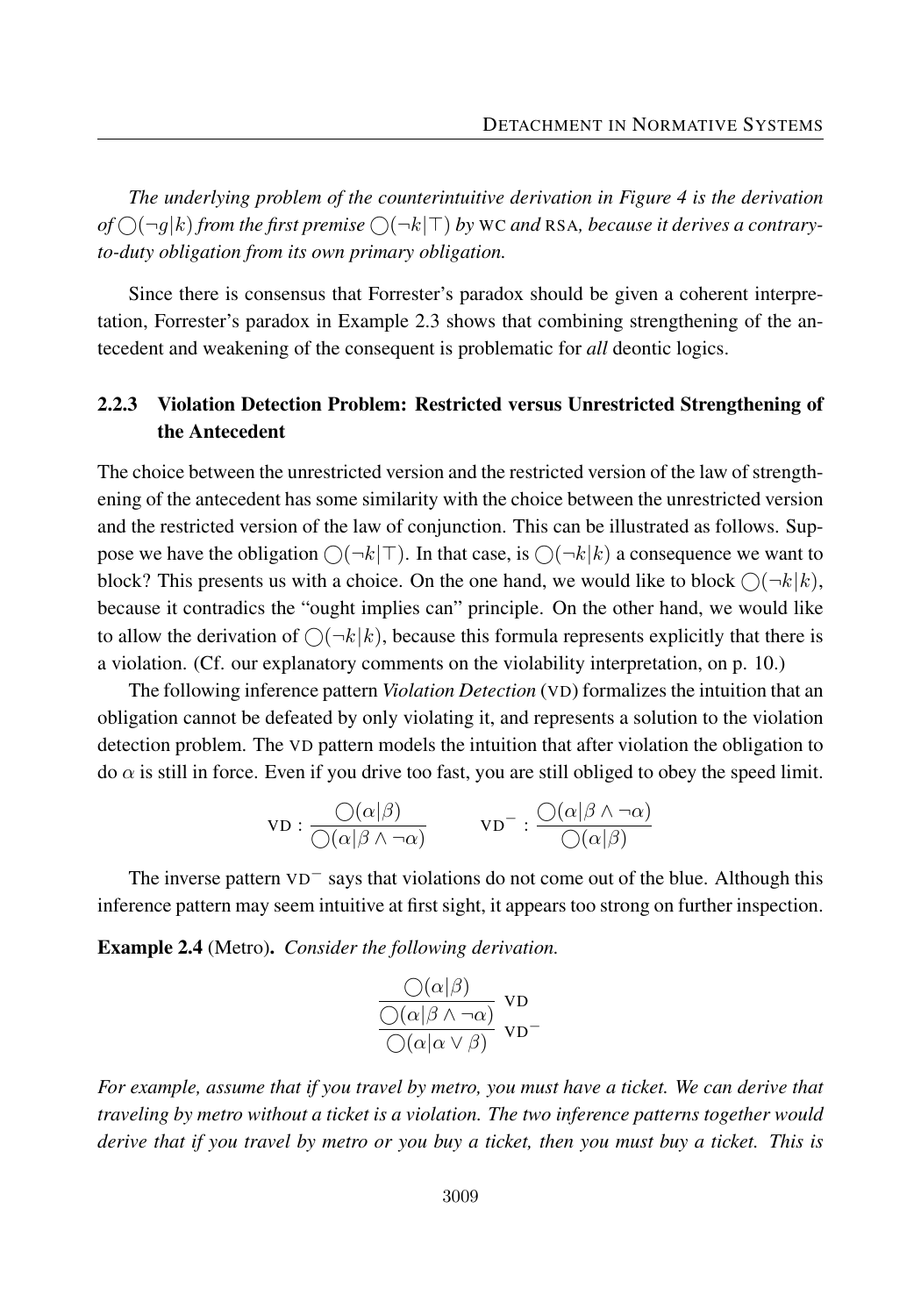*counterintuitive, because buying a ticket without traveling by metro does not involve any obligations. The example illustrates how reasoning about violations only can lead to the wrong conclusions.*

Normative systems typically associate sanctions with violations, as an incentive for agents to obey the norms. Such sanctions can sometimes be expressed as contrary-to-duty obligations: the sanction to pay a fine if you do not return the book to the library in time, can be modelled as a contrary-to-duty obligation to pay the fine. By symmetry, though this is less often implemented in normative systems, rewards can be associated with compliance of obligations. In modal logic, an obligation for  $\alpha$  is fulfilled if we have  $\alpha \wedge \bigcirc \alpha$ .

The following inference pattern *Compliance Detection* (CD) formalizes the intuition that an obligation cannot be defeated by only complying with it, analogous to the *Violation Detection* (VD) pattern.

$$
\text{CD} : \frac{\bigcirc(\alpha|\beta)}{\bigcirc(\alpha|\beta \wedge \alpha)} \qquad \text{CD}^- : \frac{\bigcirc(\alpha|\beta \wedge \alpha)}{\bigcirc(\alpha|\beta)}
$$

The following example illustrates that the inference pattern CD should not be confused with the inverse of CD−, which seems to say that fulfilled obligations do not come out of the blue. Although this inference pattern may seem intuitive at first sight, it is highly counterintuitive on further inspection.

Example 2.5 (Forrester, continued). *Consider the following derivation.*

$$
\frac{\bigcirc(\alpha \wedge \beta|\alpha)}{\bigcirc(\alpha \wedge \beta|\alpha \wedge \beta)} \text{CD} \atop \bigcirc(\alpha \wedge \beta|\top) \text{CD}^{-}
$$

*You should kill gently, if you kill*  $\bigcirc$   $(k \wedge q | k)$ . Hence, by CD, you should kill gently, if you *kill gently*  $\bigcap (k \wedge q)$  *(a fulfilled obligation). However, this does not mean that there is an unconditional obligation to kill gently*  $\bigcirc$ ( $k \wedge g$ |⊤). *Hence, the inference pattern* CD<sup>−</sup> *should not be valid.*

Without the CD pattern, we say that the fulfilled obligation "disappears," analogous to violations. A fulfilled obligation also disappears when we have as an axiom of the logic that  $\bigcap (\alpha \mid \beta) \leftrightarrow \bigcap (\alpha \land \beta \mid \beta)$ , because in that case  $\bigcap (\alpha \land \beta \mid \beta)$  does not hold because  $\beta$  is compliant with a norm.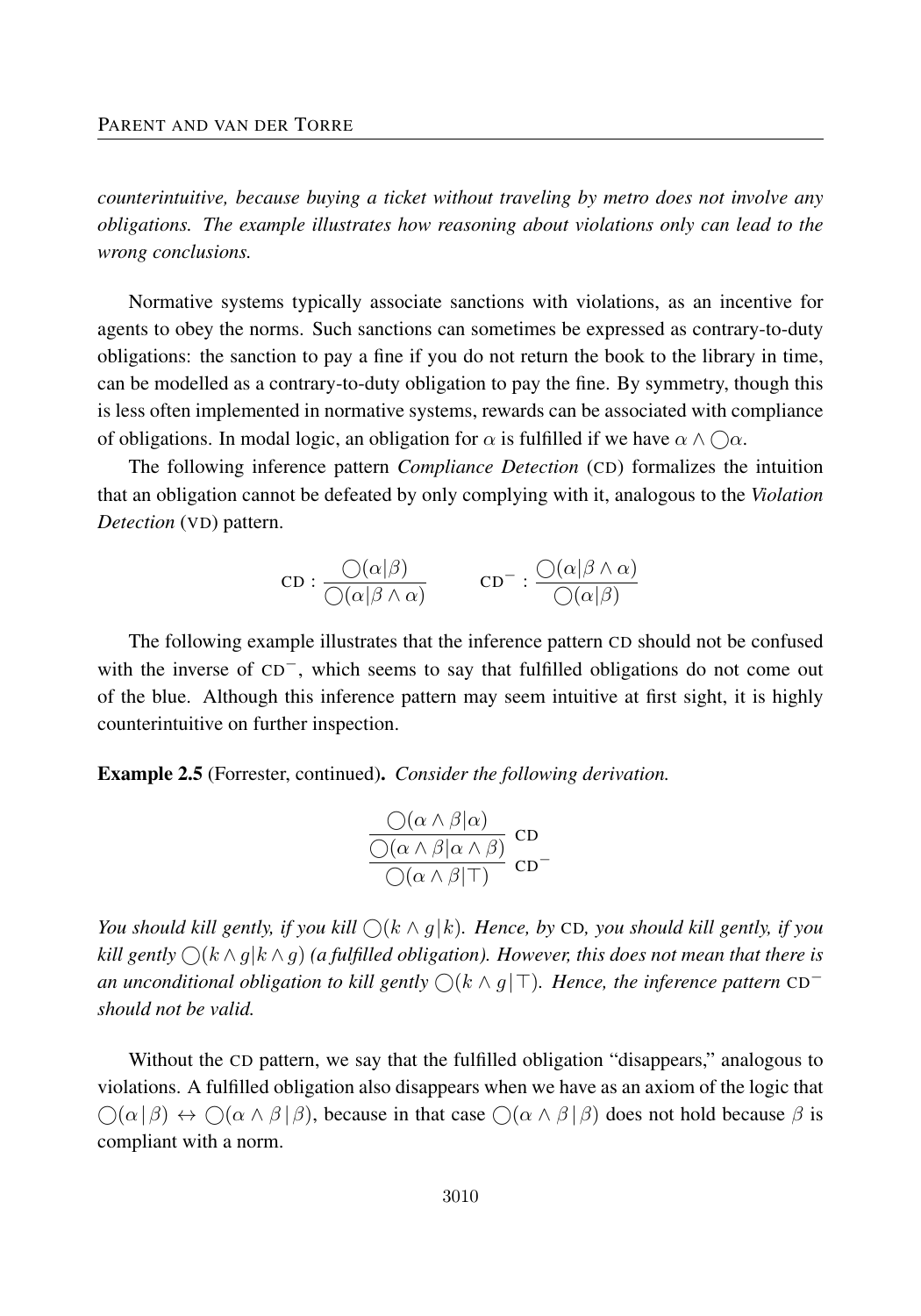#### 2.3 Prakken and Sergot's Cottage Regulations

We first discuss the extension of Forrester's paradox with defeasible obligations, then we return to the violation detection problem, and finally we discuss reinstatement.

#### 2.3.1 Violations and Exceptions

The so-called cottage regulations are introduced by Prakken and Sergot [20] to illustrate the distinction between contrary-to-duty reasoning and defeasible reasoning based on exceptional circumstances. It is an extended version of the Forrester or gentle murderer paradox discussed in Section 2.2. The following example is an alphabetic variant of the original example, because we replaced *s*, to be read as 'the cottage is by the sea,' by *d*, to be read as 'there is a dog.' Moreover, as is common, instead of representing background knowledge that *w* implies *f*, Prakken and Sergot represent a white fence by  $w \wedge f$ .

Example 2.6 (Cottage regulations [28]). *Assume a deontic logic that validates at least replacement of logical equivalents and the inference pattern* RSA*C.*

$$
RSA_C: \frac{\bigcirc(\alpha|\beta_1), C}{\bigcirc(\alpha|\beta_1 \land \beta_2)}
$$

*C*: there is no premise  $\bigcirc$   $(\alpha' | \beta')$  such that  $\beta_1 \wedge \beta_2$  *logically implies*  $\beta'$ ,  $\beta'$ *logically implies*  $\beta_1$  *and not vice versa,*  $\alpha$  *and*  $\alpha'$  *are contradictory and*  $\alpha \wedge \beta'$ *is consistent. [26]*

RSA*<sup>C</sup> formalises a principle of specificity to deal with exceptional circumstances. It is illustrated with Figure 5 (a). Suppose we are given these rules: you ought not to eat with your fingers; if you are served asparagus, you ought to eat with your fingers. One does not want to be able to strengthen the first obligation into: if you are served asparagus, you ought not to eat with your fingers. Such a strengthening is blocked by* RSA*C.*

*Now, assume the obligations*

$$
S = \{ \bigcirc (\neg f | \top), \bigcirc (w \wedge f | f), \bigcirc (w \wedge f | d) \},\
$$

*where f can be read as 'there is a fence around your house,' w* ∧*f as 'there is a white fence around your house' and d as 'you have a dog.' Notice that*  $\bigcirc(w \wedge f | f)$  *is a contrary-toduty obligation with respect to*  $\bigcirc$   $\bigcirc$   $\uparrow$   $\uparrow$   $\uparrow$  *and*  $\bigcirc$   $\bigcirc$   $w \wedge f \, d$  *is not. If all we know is that there is a fence and a dog (f* ∧*d), then the first obligation in S is intuitively overridden, and therefore it cannot be violated. Hence, the obligation*  $\bigcap$   $\neg f$   $f \wedge d$  *should* not *be derivable.*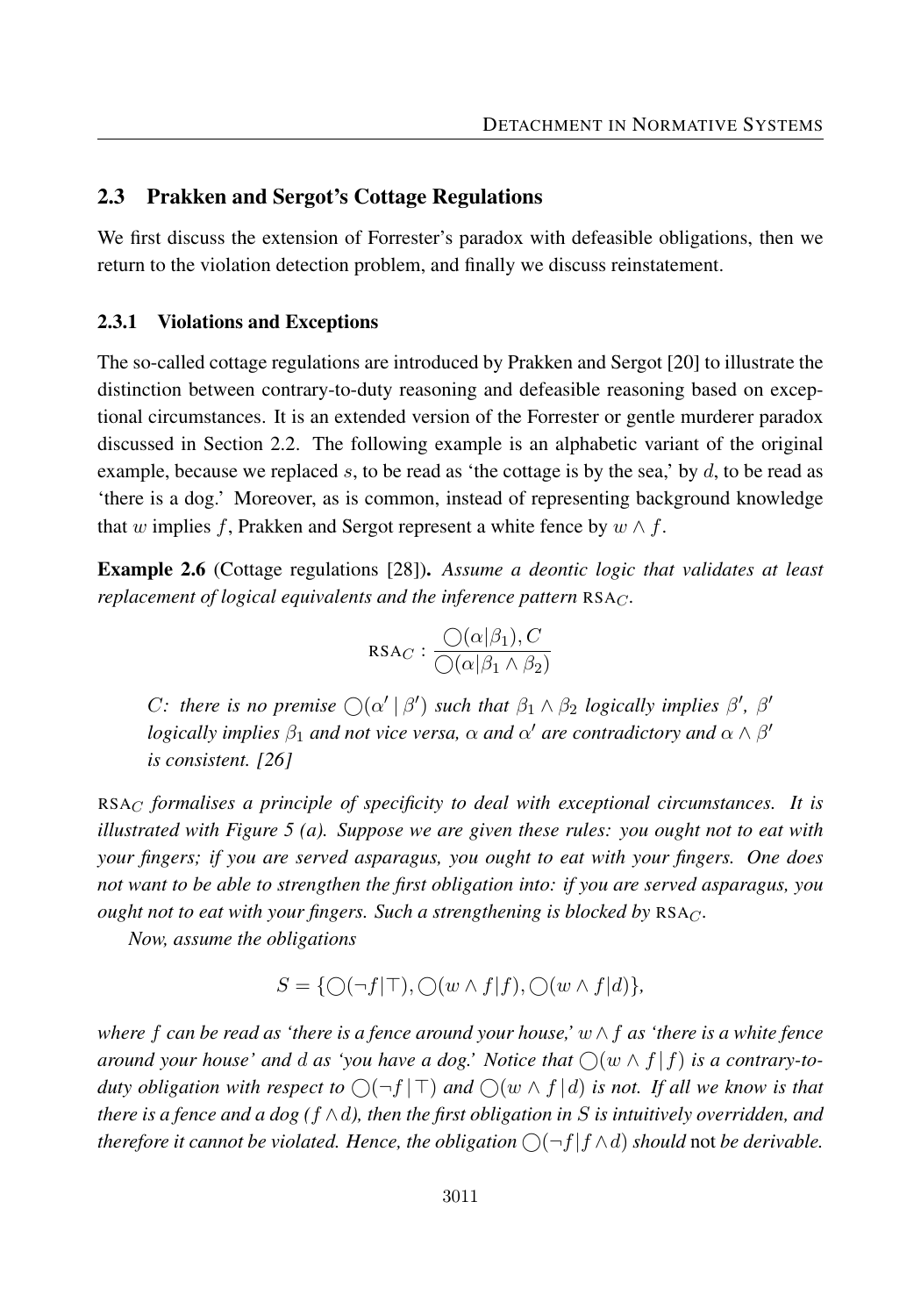*However, if all we know is that there is a fence without a dog (f), then the first obligation in* S is intuitively not overridden, and therefore it is violated. Hence, the obligation  $\bigcirc$   $\big(\neg f\vert f\big)$ *should be derivable.*

*One should be careful not to treat both*  $\bigcirc$   $(w \wedge f | f)$  *and*  $\bigcirc$   $(w \wedge f | d)$  *as more specific obligations that override the obligation*  $\bigcirc$   $\left(\neg f \mid \top\right)$ : this does not hold for  $\bigcirc$   $(w \land f \mid f)$ . *The latter obligation should be treated as a contrary-to-duty obligation, i.e. as a case of violation. This interference of specificity and contrary-to-duty is represented in Figure 5. This figure should be read as follows. Each arrow is a condition: a two-headed arrow is a consistency check, and a single-headed arrow is a logical implication. For example, the*  $f$  *condition*  $C$  *formalizes that an obligation*  $\bigcirc(\alpha|\beta)$  *is overridden by*  $\bigcirc(\alpha'|\beta')$  *if the conclusions are contradictory (a consistency check, the double-headed arrow) and the condition of the overriding obligation is more specific (β* 0 *logically implies β). Case (a) represents criteria for overridden defeasibility, and case (b) represents criteria for contrary-to-duty. Case (c) shows that the pair*  $\bigcirc$   $\bigcirc$   $\uparrow$   $f$   $\uparrow$   $\uparrow$  *and*  $\bigcirc$   $\bigcirc$   $\uparrow$   $f$   $\uparrow$   $f$   $\uparrow$   $f$   $\uparrow$   $f$   $\uparrow$   $f$   $\uparrow$   $f$   $\uparrow$   $f$   $\uparrow$   $f$   $\uparrow$   $f$   $\uparrow$   $f$   $\uparrow$   $f$   $\uparrow$   $f$   $\uparrow$   $f$   $\uparrow$   $f$ *defeasibility as well as contrary-to-duty.*



Figure 5: Specificity and CTD

#### 2.3.2 Violation Detection Problem for Defeasible Obligations

What is most striking about the cottage regulations is the observation that when the premise  $\bigcap$  $\bigcap$  $f$  |  $\top$  is violated by f, then the obligation for  $\neg$  f should be derivable, but not when  $\bigcirc$ (¬*f* | ⊤) is overridden by *f* ∧ *d*. In other words, we have to distinguish violations from exceptions.

In approaches where  $\bigcap (\alpha|\beta)$  implies that  $\alpha \wedge \beta$  is consistent, we cannot represent this difference by deriving  $\bigcirc$  (¬*f* |*f*) and not deriving  $\bigcirc$  (¬*f* |*d*  $\wedge$  *f*). In this sense, this is again an example of the violation detection problem.

We can use priorities to represent the specificity example, by giving the more specific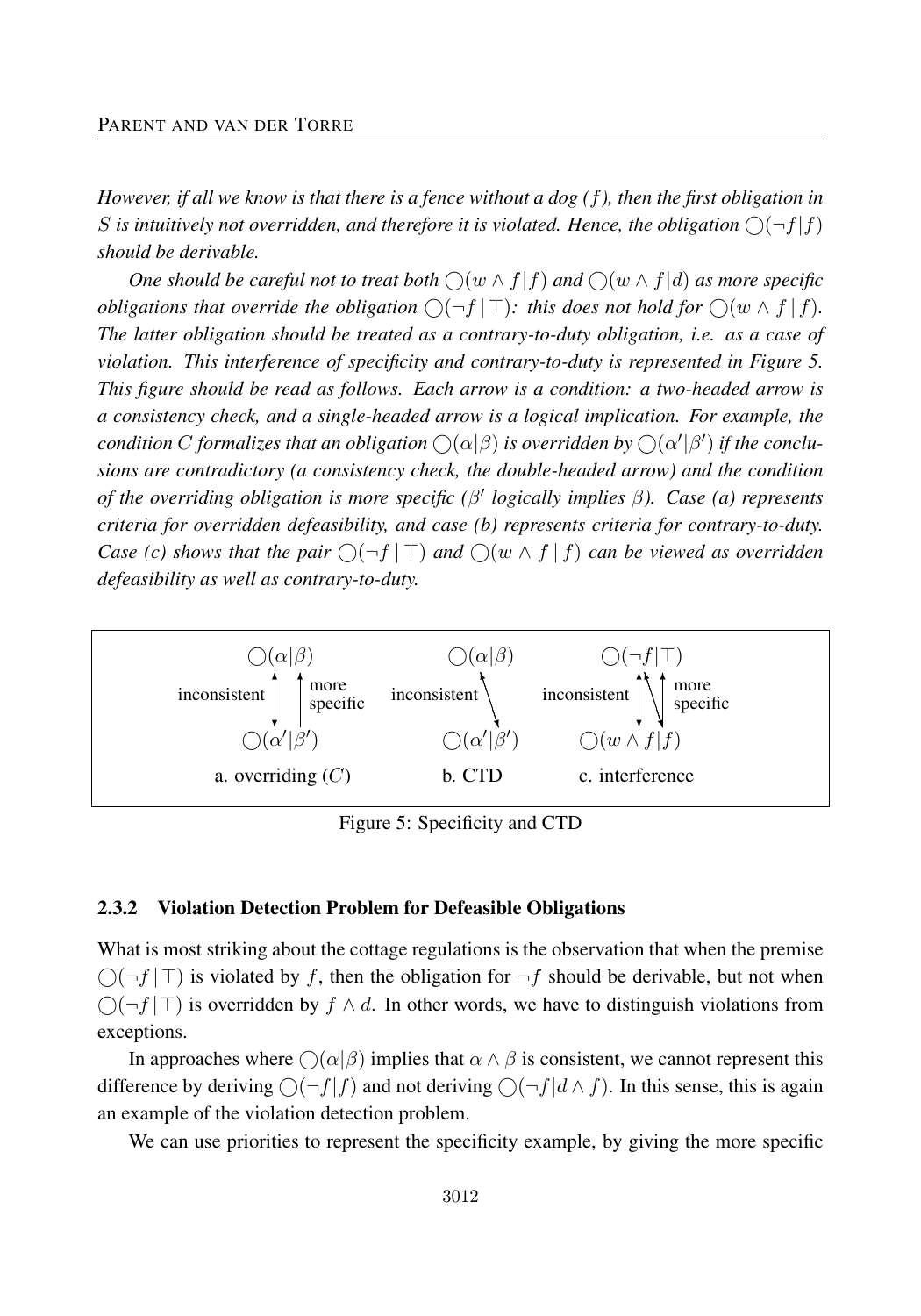obligation a higher priority. Many conditional logics have specificity built in, but this must be combined with other conflict resolution methods, for example based on time or authority. This is an issue of reasoning about uncertainty, default reasoning, and nonmonotonic logic.

#### 2.3.3 Reinstatement

The question raised by the inference pattern *Reinstatement* (RI) is whether an obligation can be overridden by an overriding obligation that itself is violated. The obligation  $\bigcirc$  ( $\alpha_1$  | $\beta_1$ ) is overridden by  $\bigcirc$   $(\neg \alpha_1 \land \alpha_2 | \beta_1 \land \beta_2)$  for  $\beta_1 \land \beta_2$ , but is it also overridden for  $\beta_1 \land \beta_2 \land \neg \alpha_2$ ? If the last conclusion is not accepted, then the first obligation  $\alpha_1$  should be in force again. Hence, the original obligation is reinstated.

$$
RI: \frac{\bigcirc(\alpha_1|\beta_1), \bigcirc(\neg\alpha_1 \land \alpha_2|\beta_1 \land \beta_2)}{\bigcirc(\alpha_1|\beta_1 \land \beta_2 \land \neg\alpha_2)}
$$

Suppose you are in the street, and see a child's bike unattended. As a general rule, you should not take the bike, viz.  $\bigcirc$  <sup>-*t*</sup> where *t* is for taking the bike. Now, suppose you also observe an elderly neighbor collapse with what might be a heart attack. You are a block away from the nearest phone from which you could call for help. In that more specific situation, you should take the bike and go call for help,  $\bigcap (t \wedge h \mid e)$ , where *e* and *h* are for an elderly neighbor collapses and go call for help, respectively. The obligation  $\bigcirc \neg t$  is overriden by  $\bigcirc (t \wedge h|e)$  for *e*. But it is not overriden for  $e \wedge \neg g$ . Of course, if you do not go for help, then the prohibition of *t* remains.

The following inference pattern RIO is a variant of the previous inference pattern RI, in which the overriding obligation is not factually defeated but overridden. The obligation  $\bigcirc$  ( $\alpha_1$ | $\beta_1$ ) is overridden by  $\bigcirc$  ( $\neg \alpha_1 \land \alpha_2$ | $\beta_1 \land \beta_2$ ) for  $\beta_1 \land \beta_2$ , and the latter is overridden by  $\bigcirc$  ( $\neg \alpha_2$  | $\beta_1 \land \beta_2 \land \beta_3$ ) for  $\beta_1 \land \beta_2 \land \beta_3$ . The inference pattern RIO says that an obligation cannot be overridden by an obligation that is itself overridden. Hence, an overridden obligation becomes reinstated when its overriding obligation is itself overridden.

$$
\text{RIO}: \frac{\bigcirc(\alpha_1|\beta_1), \bigcirc(\neg\alpha_1 \land \alpha_2|\beta_1 \land \beta_2), \bigcirc(\neg\alpha_2|\beta_1 \land \beta_2 \land \beta_3)\bigcirc(\alpha_1|\beta_1 \land \beta_2 \land \beta_3)}
$$

Example: you should not kill; if you find yourselves in a situation of self-defence, you should kill; if you find yourselves in a situation of self-defence, but your opponent is weak, you should not kill.

Van der Torre and Tan [28] argue that Reinstatement does not hold in general, for example it does not hold for obligations under uncertainty. However, they argue also that these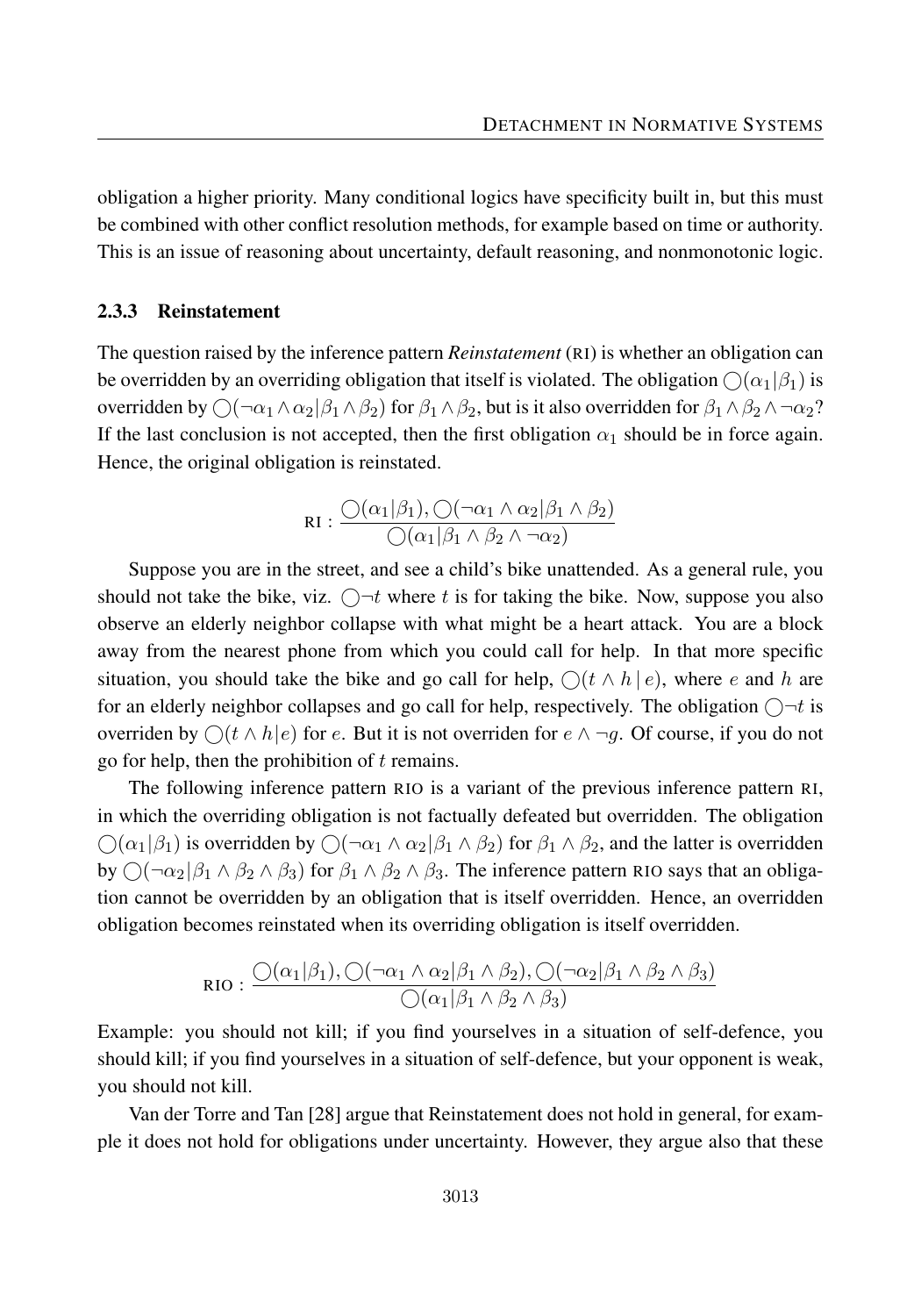patterns hold for so-called prima facie obligations. The notion of prima facie obligation was introduced by Ross [21]. He writes: 'I suggest '*prima facie* duty' or 'conditional duty' as a brief way of referring to the characteristic (quite distinct from that of being a duty proper) which an act has, in virtue of being of a certain kind (e.g. the keeping of a promise), of being an act which would be a duty proper if it were not at the same time of another kind which is morally significant' [21, p.19]. A prima facie duty is a duty proper when it is not overridden by another prima facie duty. When a prima facie obligation is overridden, it is not a proper duty but it is still in force: 'When we think ourselves justified in breaking, and indeed morally obliged to break, a promise [. . . ] we do not for the moment cease to recognize a prima facie duty to keep our promise' [21, p.28].

Van der Torre and Tan argue also that the inference pattern Forbidden Conflict, discussed in Section 2.1.3, does not hold in general, but it holds for prima facie obligations. If the inference pattern is accepted, then it is not allowed to bring about a conflict, because a conflict is sub-ideal, even when it can be resolved.

#### 2.4 Jeffrey's Disarmament Paradox

In general, reasoning by cases is a desirable property of reasoning with conditionals. In this reasoning scheme, a certain fact is proven by proving it for a set of mutually exclusive and exhaustive circumstances. For example, assume that you want to know whether you want to go to the beach. If you desire to go to the beach when it rains, and you desire to go to the beach when it does not rain, then you may conclude by this scheme 'reasoning by cases' that you desire to go to the beach under all circumstances. The two cases considered here are rain and no rain. This kind of reasoning schemes can be formalized by the following derivation: *If* '*α* if *β*' *and* '*α* if not *β*,' *then* '*α* regardless of *β*.' Formally, if we write the conditional '*α* if *β*' by  $\beta > \alpha$ , then it is represented by the following disjunction pattern for the antecedent.

$$
\text{ORA:} \frac{\beta > \alpha, \neg \beta > \alpha}{\top > \alpha}
$$

The following example illustrates that the disjunction pattern for the antecedent combined with strengthening of the antecedent derives counterintuitive consequences in dyadic deontic logic. Example 2.7 is based on the following classic illustration of Jeffrey [11], see also the discussion by Thomason and Horty [25].

Example 2.7 (Disarmament paradox [29]). *Assume a deontic logic that validates at least replacement of logical equivalents and the two inference patterns* RSA *and the* Disjunction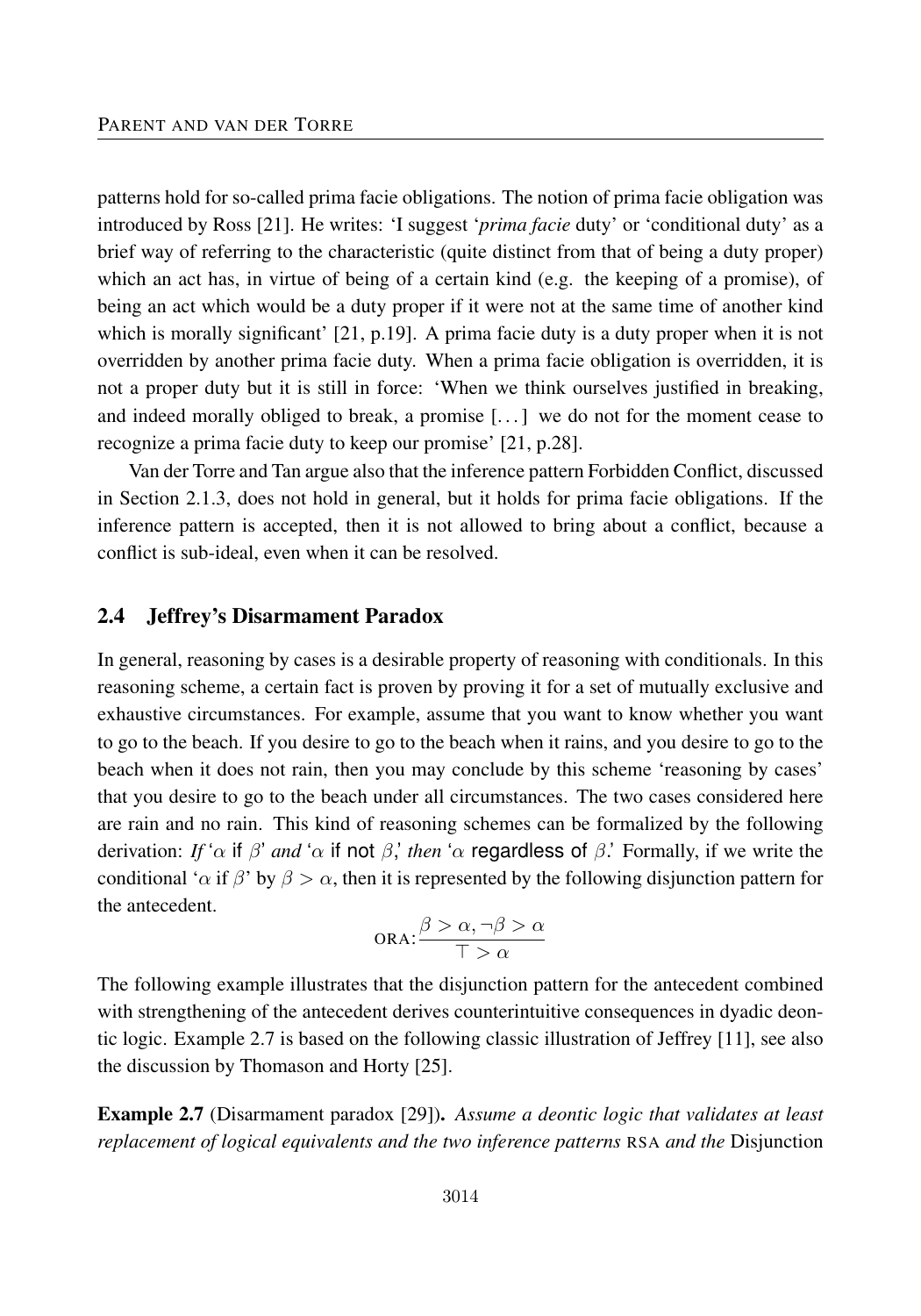pattern for the Antecedent *(*ORA*),*

$$
\text{ORA}: \frac{\bigcirc(\alpha|\beta_1), \bigcirc(\alpha|\beta_2)}{\bigcirc(\alpha|\beta_1 \vee \beta_2)}
$$

*and assume as premises the obligations* 'we ought to be disarmed if there will be a nuclear war'*,* 'we ought to be disarmed if there will be no war' *and* 'we ought to be armed if we have peace if and only if we are armed'*. They may be formalized*  $as \bigcirc (d \mid w)$ ,  $\bigcirc (d \mid \neg w)$  and  $\bigcirc (\neg d \mid d \leftrightarrow w)$ , respectively. The derivation in Figure 6 *shows how we can derive the counterintuitive*  $\bigcap (d \wedge \neg d | d \leftrightarrow w)$ . The derived obligation *is inconsistent in most deontic logics, whereas intuitively the set of premises is consistent. The derivation of*  $\bigcirc$   $(d|d \leftrightarrow w)$  *is counterintuitive, because it is not possible to fulfill this obligation together with the obligation*  $\bigcirc$  (*d*  $\vert \neg w \rangle$  *it is derived from. The contradictory fulfillments are respectively*  $d \wedge w$  *and*  $d \wedge \neg w$ *.* 



Figure 6: The disarmament paradox

In other words, in this derivation the obligation  $\bigcap (d \mid d \leftrightarrow w)$  is considered to be *counterintuitive, because it is not grounded in the premises. If*  $d \leftrightarrow w$  *and w (the antecedent of the first premise) are true then d is trivially true, and if*  $d \leftrightarrow w$  *and*  $\neg w$  *(the antecedent of the second premise) are true then d is trivially false. In other words, if*  $d \leftrightarrow w$  *then the first premise cannot be violated and the second premise cannot be fulfilled. Hence, the two premises do not ground the conclusion that for arbitrary*  $d \leftrightarrow w$  *we have that*  $\neg d$  *is a violation.*

*The example is difficult to interpret, because it makes use of a bi-implication. An alternative set of premises, also based on bi-implications, with analogous counterintuitive conclusions is*  $\{\bigcap (d | d \leftrightarrow w), \bigcap (d | \neg d \leftrightarrow w), \bigcap (\neg d | w)\}.$ 

ORA also plays a role in the so-called miners' scenario introduced recently by Kolodny and MacFarlane [12].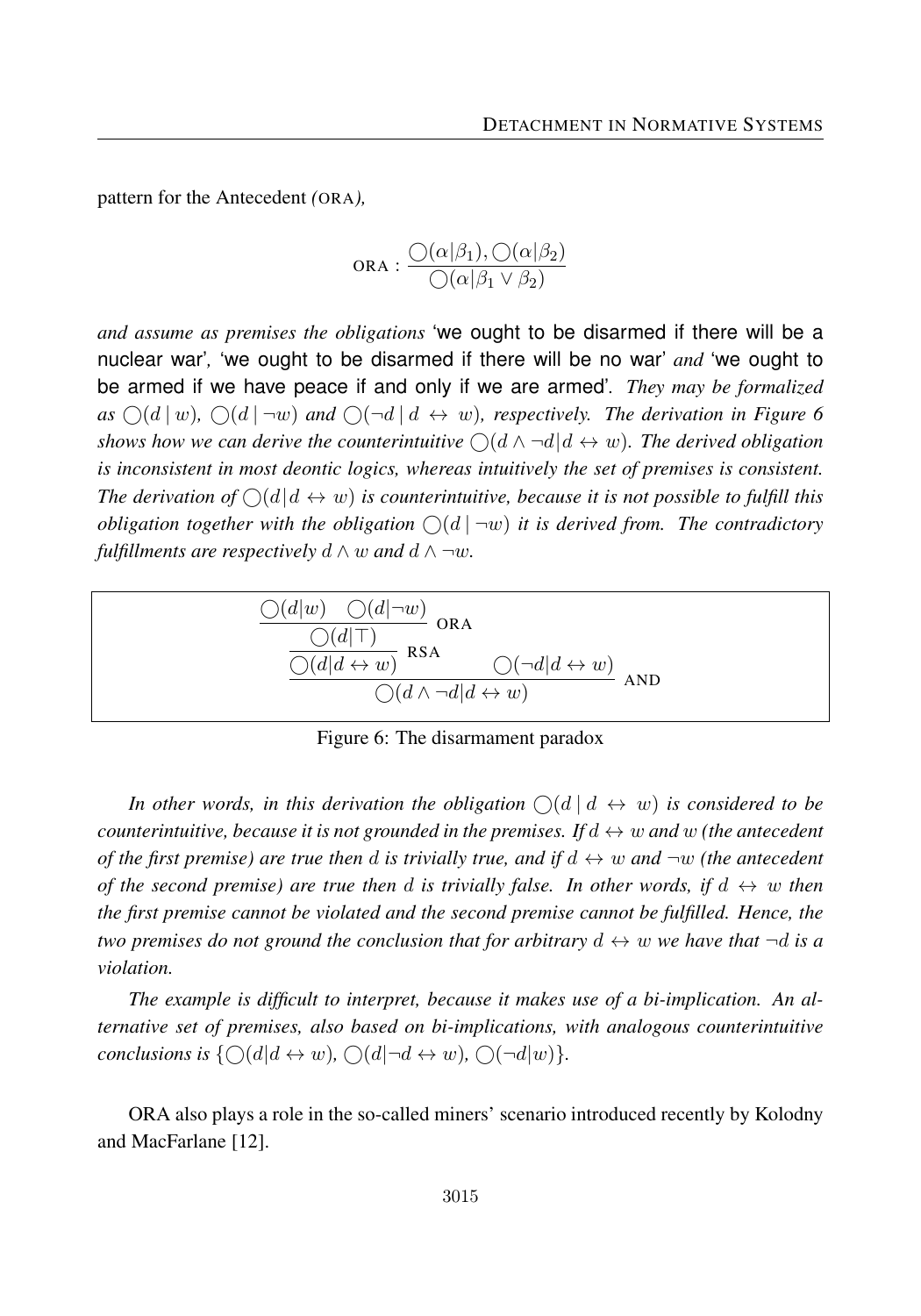#### 2.5 Chisholm's Paradox

The second contrary-to-duty paradox we consider is Chisholm [4]'s paradox. We first discuss the choice between deontic versus factual detachment, and then the representation of deontic detachment. We discuss the violation detection problem for deontic detachment only in Section 2.6 after we have introduced Makinson's Möbius strip example.

#### 2.5.1 Deontic versus Factual Detachment

Chisholm's paradox consists of the three obligations of a certain man 'to go to his neighbours assistance,' 'to tell them that he comes if he goes,' and 'not to tell them that he comes if he does not go,' together with the fact 'he does not go.' The preference-based models of dyadic deontic logic again give a natural representation of the three sentences, just like for Forrester's paradox. For example, going to the assistance and telling is preferred to all the other possibilities, and not going to the assistance and not telling is preferred to not going and telling. It seems that the going and not telling and not going and telling may be ordered in various ways. However, the following example illustrates that it is difficult to combine factual with deontic detachment, and to derive unconditional obligations from conditional and unconditional ones.

Example 2.8 (Chisholm's paradox). *Assume a dyadic deontic logic without nested modal operators that has at least replacement of logical equivalents, the Conjunction pattern* AND *factual detachment* FD *and the following inference pattern deontic detachment* DD*.*

$$
\texttt{DD}:\frac{\bigcirc(\alpha|\beta),\bigcirc\beta}{\bigcirc\alpha}
$$

*Furthermore, consider the following premise set S.*

$$
S = \{ \bigcirc (a|\top), \bigcirc (t|a), \bigcirc (\neg t|\neg a), \neg a \}
$$

*The set S formalizes Chisholm's paradox when a is read as* 'a certain man goes to the assistance of his neighbors' *and t as* 'the man tells his neighbors that he will come.' *Chisholm's paradox is more complicated than Forrester's paradox, because it also contains an* According-To-Duty *(ATD) obligation. We can represent the notion of according-toduty as a binary relation among conditional obligations, just like the notion of contraryto-duty.* A conditional obligation  $\bigcirc$   $(\alpha | \beta)$  *is an ATD obligation of*  $\bigcirc$   $(\alpha_1 | \beta_1)$  *if and only if β logically implies α*1*. The condition of an ATD obligation is satisfied only if the primary obligation is fulfilled. The definition of ATD is analogous to the definition of CTD*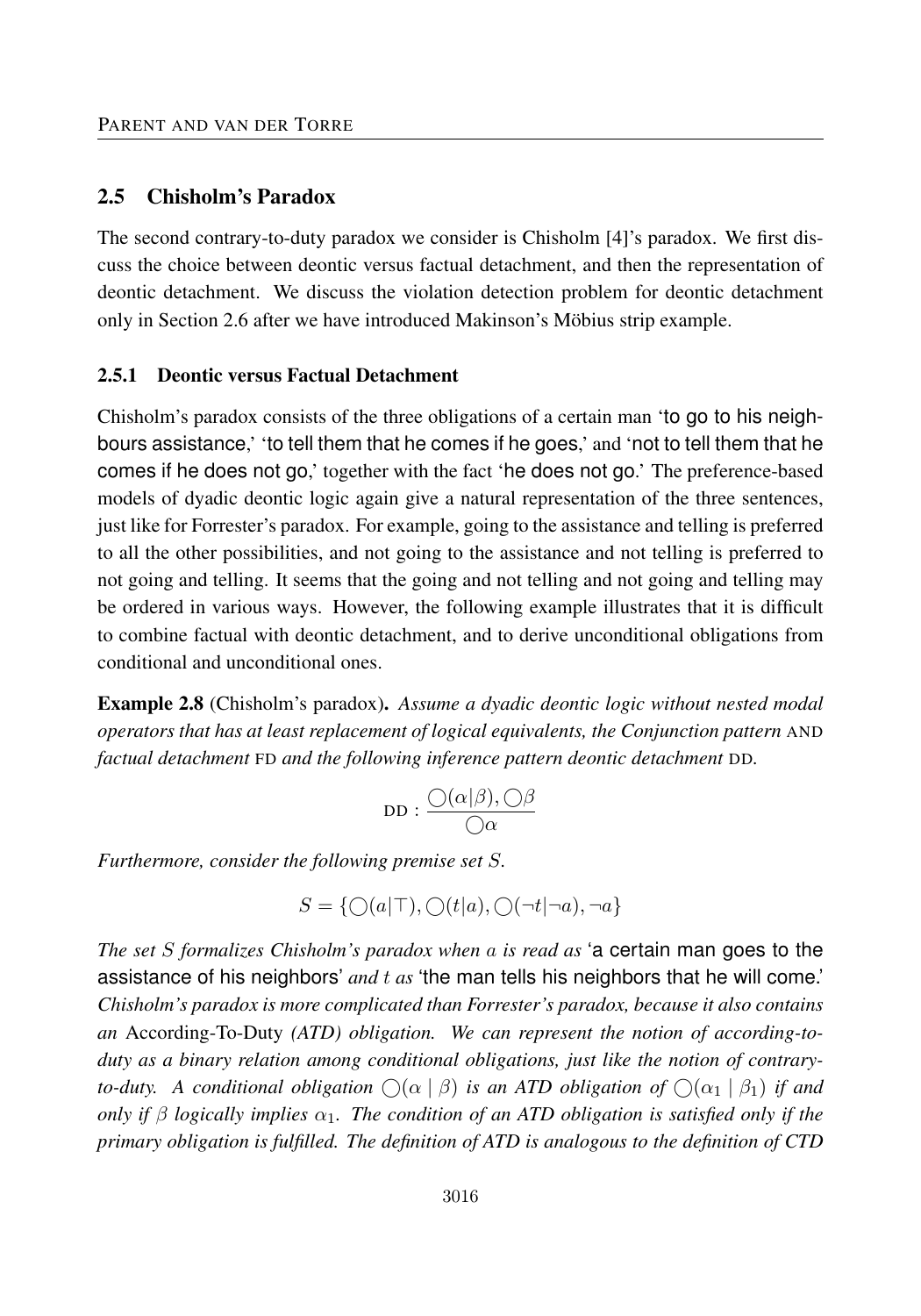in the sense that an ATD obligation is an obligation conditional upon the fulfilment of an *obligation and a CTD obligation is an obligation conditional upon a violation. The second obligation is an ATD obligation and the third obligation is a CTD obligation with respect to the first obligation, see Figure 7.* 



Figure 7:  $\bigcirc (t|a)$  is an ATD of  $\bigcirc (a|\top)$  and  $\bigcirc (\neg t|\neg a)$  is a CTD of  $\bigcirc (a|\top)$ 

*The derivation in Figure 8 shows how the counterintuitive obligation* (t t)*,* The derivation in Figure 8 shows how the counterintuitive obligation  $\bigcirc (t \wedge \neg t)$ , or  $\bigcirc$ ⊥, can be derived from *S* by FD, DD and AND. Just like in Forrester's paradox, we can *sensus that the latter one is preferred. This is not surprising, as Forrester's paradox give a dilemma and a coherent interpretation to the scenario, and there is consensus that shows that factual detachment and conjunction are problematic in themselves. the latter one is preferred. This is not surprising, as Forrester's paradox shows that factual* detachment and conjunction are problematic in themselves.



Figure 8: Chisholm's paradox

#### 2.5.2 Deriving Secondary Obligations from Primary Ones: Three Kinds of Transi- $20\%$  call aggregative transitivity  $\frac{1}{2}$ tivity

tic detachment is related to the following three variants of transitivity: plain tra Deontic detachment is related to the following three variants of transitivity: plain transitivity T, cumulative transitivity CT, and what Parent and van der Torre [18, 19] call aggregative cumulative transitivity ACT.

$$
\tau : \frac{\bigcirc(\alpha|\beta), \bigcirc(\beta|\gamma)}{\bigcirc(\alpha|\gamma)} \quad \text{ct} : \frac{\bigcirc(\alpha|\beta \land \gamma), \bigcirc(\beta|\gamma)}{\bigcirc(\alpha|\gamma)} \quad \text{act} : \frac{\bigcirc(\alpha|\beta \land \gamma), \bigcirc(\beta|\gamma)}{\bigcirc(\alpha \land \beta|\gamma)}
$$

The left derivation illustrates that T can be derived from ACT together with SA and WC, ation must alleged from T a  $\frac{1}{2}$  $A$ , and T can be derived from  $A$ and likewise  $CT$  can be derived from T and SA, and T can be derived from  $CT$  and SA. The  $CT$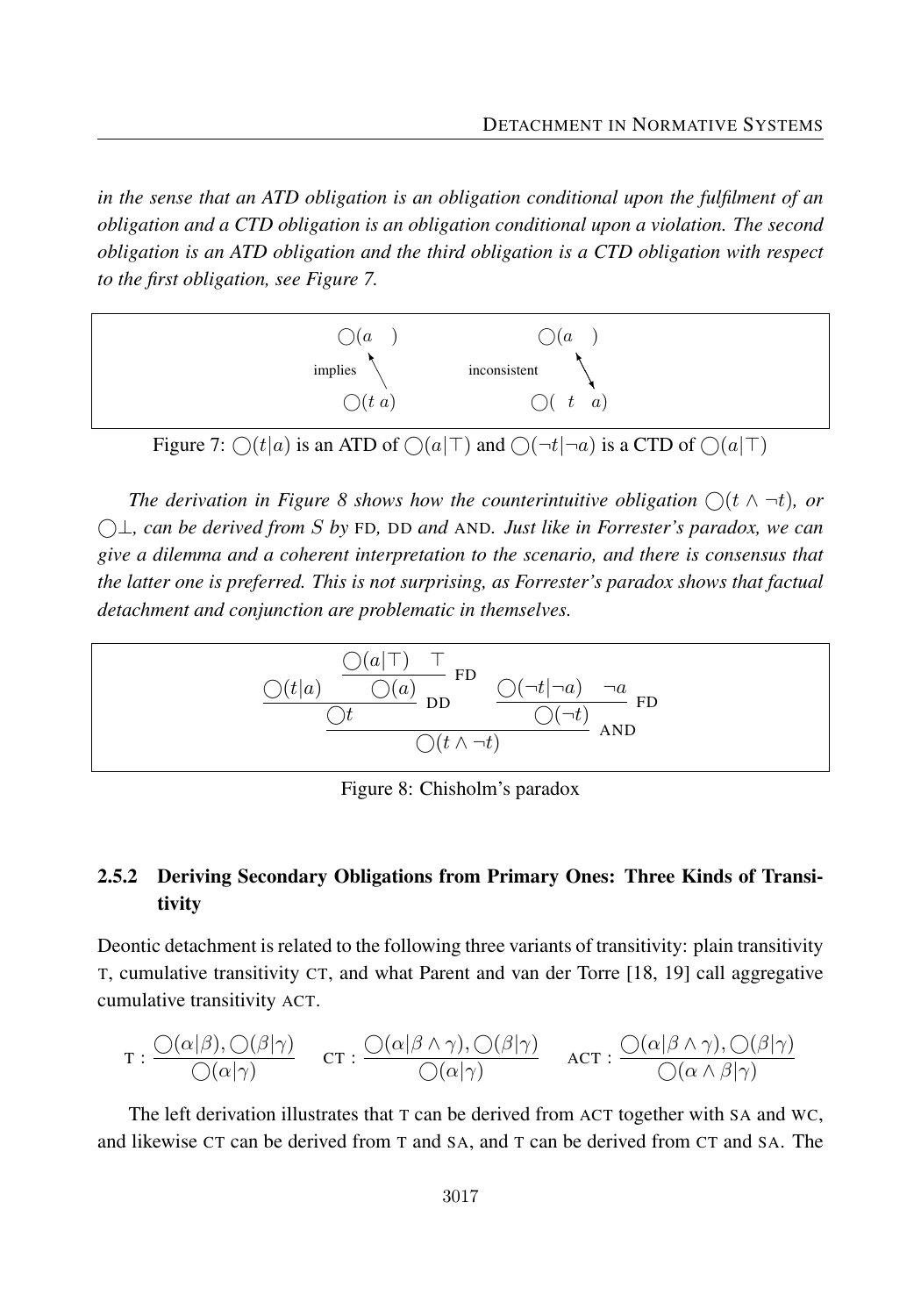right derivation illustrates how ANDC can be derived from SA and ACT. RANDC can be derived analogously from RSA and ACT.

$$
\frac{\frac{\bigcirc(\alpha|\beta)}{\bigcirc(\alpha|\beta\wedge\gamma)}\text{ sA}}{\frac{\bigcirc(\alpha\wedge\beta|\gamma)}{\bigcirc(\alpha|\gamma)}\text{ wc}}\text{ ACT } \frac{\frac{\bigcirc(\alpha_1|\beta)}{\bigcirc(\alpha_1|\beta\wedge\alpha_2)}\text{ sA}}{\frac{\bigcirc(\alpha_1|\beta\wedge\alpha_2)}{\bigcirc(\alpha_1\wedge\alpha_2|\beta)}\text{ ACT}
$$

The following variant of Chisholm's paradox illustrates that only ACT can be combined with restricted strengthening of the antecedent.

Example 2.9 (Chisholm's paradox, continued). *Assume a dyadic deontic logic that validates at least replacement of logical equivalents and the (intuitively valid) inference patterns* RSA *(or* SA*),* T *(or* CT*), and* ANDC*.*

*The left derivation in Figure 9 illustrates how the counterintuitive*  $\bigcirc$  ( $\perp$   $\mid$   $\neg$ *a*) *can be derived from S. Again we can give a dilemma and a coherent interpretation, and there is consensus in the literature that it should get a coherent interpretation. The underlying* problem is the derivation of  $\bigcirc$  ( $t \mid \neg a$ ), which seems counterintuitive since it derives a *contrary-to-duty obligation from the primary*  $\bigcirc$ ( $a$ |  $\top$ ). If we accept RSA, then we cannot *accept* T *or* CT*.*



Figure 9: Chisholm's paradox

*Assume a dyadic deontic logic that validates at least replacement of logical equivalents and the (intuitively valid) inference patterns* RSA*,* ANDC*,* WC *and* ACT*. The right derivation of Figure 9 illustrates how the counterintuitive*  $\bigcirc$   $(\perp$   $\neg a)$  *can be derived from S. However, without* WC *the counterintuitive obligation cannot be derived.*

When we compare the two derivations of the contrary-to-duty paradoxes in dyadic deontic logic, we find the following similarity. The underlying problem of the counterintuitive derivations is the derivation of the obligation  $\bigcirc$  ( $\alpha_1|\neg \alpha_2$ ) from  $\bigcirc$  ( $\alpha_1 \wedge \alpha_2|\top$ ) by WC and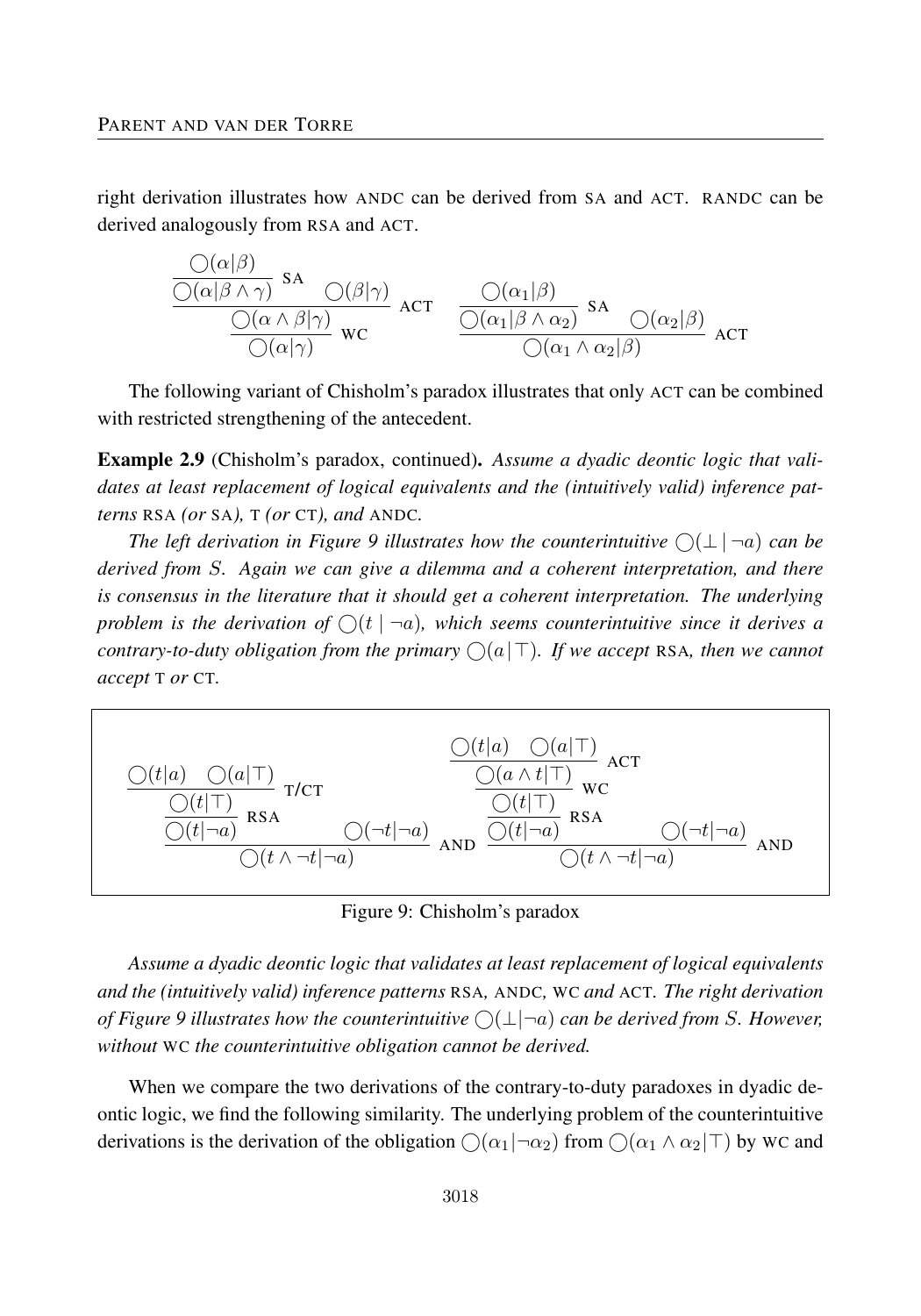RSA. It is respectively the derivation of  $\bigcirc(\neg g|k)$  from  $\bigcirc(\neg k|\top)$  in Figure 3 and  $\bigcirc(t|\neg a)$ from  $\bigcirc$ ( $a \wedge t$ | ⊤) in Figure 9. The underlying problem of the contrary-to-duty paradoxes is that a contrary-to-duty obligation can be derived from its primary obligation. It is no surprise that this derivation causes paradoxes. The derivation of a secondary obligation from a primary obligation confuses the different contexts found in contrary-to-duty reasoning. The context of primary obligation is the ideal state, whereas the context of a contrary-to-duty obligation is a violation state. Preference-based deontic logics were developed to semantically distinguish the different violation contexts in a preference ordering, but it appears more challenging to represent these contexts in derivations.

# 2.6 Makinson's Möbius Strip

Makinson [13]'s Möbius strip illustrates that dilemmas and deontic detachment can also be combined, leading to new challenges and distinctions. We discuss also the violation detection problem for deontic detachment.

#### 2.6.1 Iterated deontic detachment

The so-called Möbius strip (whose name comes from the shape of the example in Figure 10) arises when we allow for deontic detachment to be iterated. We give the version of the example presented by Makinson and van der Torre in their input/output logic, though we use the dyadic representation.



Figure 10: Möbius strip

Example 2.10 (Möbius strip). *Consider three conditional obligations stating* ¬*a is obligatory given c, that c is obligatory given b, and that b is obligatory given a, together with the*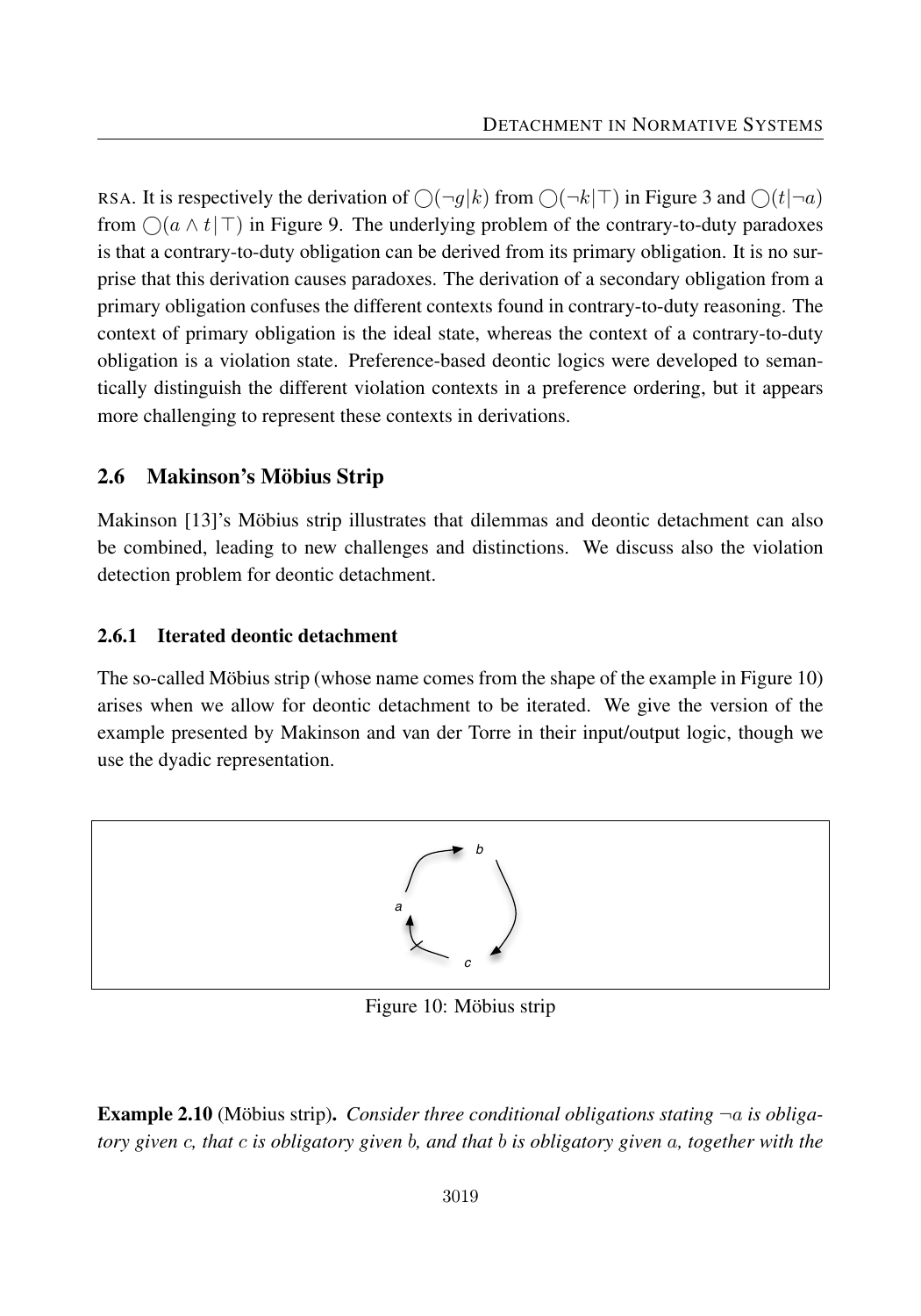*fact that a is true.*

 $\bigcap (\neg a|c), \bigcap (c|b), \bigcap (b|a), a$ 

*For instance, a, b, c could represent "Alice (respectively Bob,Carol) is invited to dinner."* The obligation  $\bigcap (b|a)$  says that if Alice is invited then Bob should be, and so on.

*Makinson [13] gives what we call here the coherent interpretation. He mentions that "intuitively, we would like to have" that under condition a, each of b and c is obligatory, even though we may not want to conclude for* ¬*a under the same condition. He also indicates that "an approach inspired by maxi choice in AGM theory change" (like the one described in the paper in question) leads to three possible outcomes: both b and c are obligatory; only b is obligatory; neither of b and c is obligatory. The three sets of obligations corresponding to these outcomes are linearily ordered under set-theoretical inclusion.*

*In their input/output logic framework, Makinson and van der Torre [15] present what we call here the dilemma interpretation of the example. They change the definitions such that precisely the dilemma among these three alternatives is the desired outcome of the example.*

There does not seem to be consensus in the literature on which interpretation is the intuitive answer for this example. Deontic detachment has been severely criticised in the literature, so it may be questioned whether full transitivity is natural. However, the choice between coherent and dilemma interpretation is general and can be found in other examples, such as the following variant of Chisholm's paradox.

Example 2.11 (Chisholm's paradox, continued). *Consider this variant of the Möbius strip:*

$$
\{\bigcirc(d|c),\bigcirc(c|b),\bigcirc(b|a),a,\neg d\}
$$

*By symmetry with the dilemma interpretation of Möbius strip, the dilemma interpretation* gives three alternatives,  $\{\bigcirc b, \bigcirc c\}, \{\bigcirc b\}$  and  $\emptyset$ *. Now consider deontic detachment in Chisholm's paradox, together with the fact that we do not tell.*

$$
\bigcirc(t|a),\bigcirc(a|\top),\neg t
$$

*Again by symmetry, the dilemma interpretation gives two alternatives,*  $\{ \bigcirc a \}$  *and* 0*.* 

The following example has been introduced by Horty [9] in a prioritised setting, and we will consider it again in the section that comes next. Again the question is raised whether one solution can be a subset of another solution.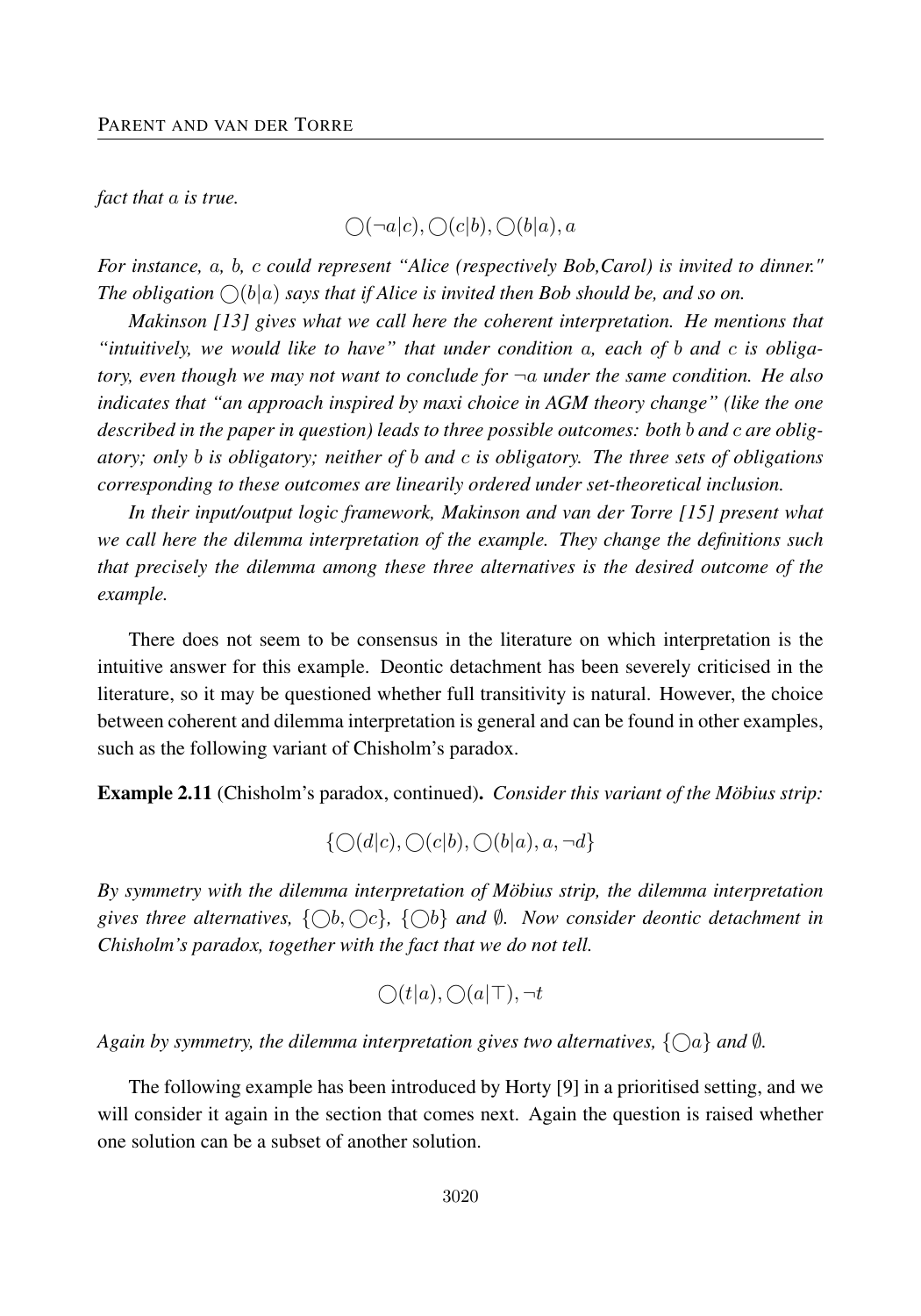Example 2.12 (Order). *Consider the following set of obligations. a is for putting the heating on, and b is for opening the window.*

$$
\bigcirc (a|\top), \bigcirc (b|\top), \bigcirc (\neg b|a)
$$

*The example is a dilemma, but the question is whether there are two or three alternatives. According to the first interpretation, the only two alternatives are the obligations for a and b, and the obligations for a and* ¬*b. According to the second interpretation, there is also the alternative of an obligation for b, without an obligation for a. The latter alternative is a subset of another alternative, analogous to the dilemma interpretation of the Möbius strip example.*

#### 2.6.2 Violation detection problem and transitivity

In the previous subsections, like most authors we have assumed that in the Möbius strip the derivation of the obligation for  $\neg a$  is intuitively not desirable. However, one can also view it as being intuitively desirable, for the following reason.

Example 2.13 (Möbius strip, continued). *Consider first the coherent interpretation of the Möbius strip, deriving obligations for b and c, but not for* ¬*a. With the transitivity* <sup>T</sup> *pattern, one may consider the derivation of the obligation for*  $\neg a$ *. This represents that*  $a$  *was actually a* violation. With ACT, the violation can be represented by an obligation for  $b \wedge c \wedge \neg a$ .

*Consider now the dilemma interpretation, presenting three possible outcomes, either*  $\{\bigcap b, \bigcap c\}$ , or  $\{\bigcap b\}$ , or  $\emptyset$ . In that case, a leads to a choice, and we may thus have an *instance of the forbidden conflict pattern* FC *that derives that a is forbidden.*

#### 2.7 Priority

We are given a set *S* of conditional obligations along with a priority relation defined on them.

Example 2.14 (Order [9], continued from Example 2.12). *Numbers represent the priority of the obligation, as in Section 2.1.4. Consider*

$$
\{\mathfrak{D}(\neg b|a),\mathfrak{D}(b|\top),\mathfrak{D}(a|\top)\}\
$$

 1 *,* 2 *, and* 3 *can be thought of as expressing commands uttered by a priest, a bishop, and a cardinal, respectively. There are three interpretations. The greedy interpretation derives*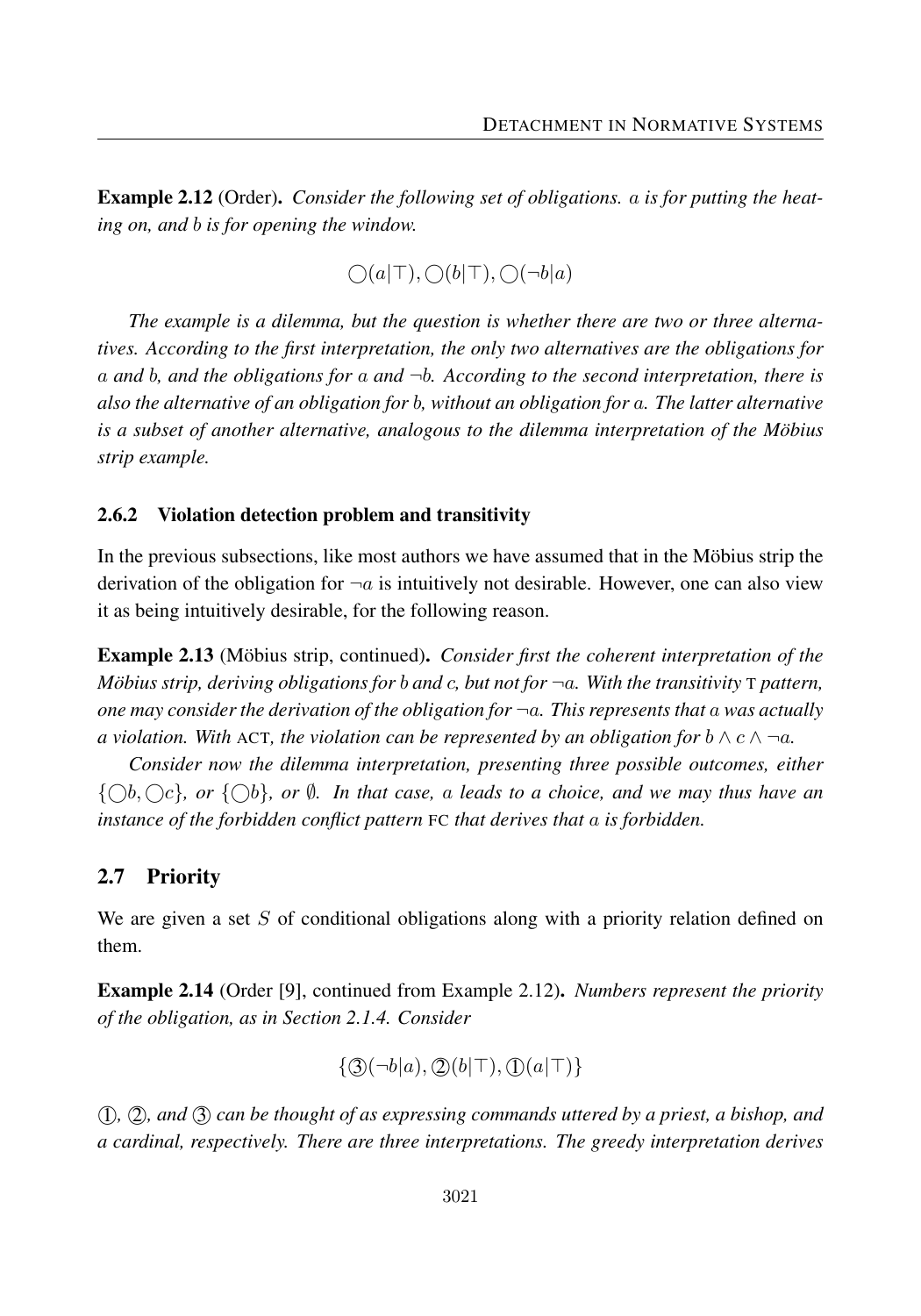*obligations for a and b. It looks strange, because complying with*  $\mathbb{O}(a|\mathsf{T})$  *triggers the most important norm*  $\Im(\neg b|a)$ *, which in turn cancels*  $\Im(b|\top)$ *. To put it another way, complying* with  $(1)(a|\top)$  and  $(2)(b|\top)$  results in violating  $(3)(\neg b|a)$ .

The last link interpretation derives  $\bigcap a$  and  $\bigcap -b$ . This looks strange too, because  $(2)(b|\top)$  takes precedence over  $(2)(a|\top)$ , and  $(3)(\neg b|a)$  will not be triggered (and  $(2)(b|\top)$ ) *cancelled)* unless  $($ [ $)(a|T)$  *is fulfilled.* 

*The weakest link interpretation derives*  $\bigcirc$ *b only. In order not to trigger*  $\mathcal{F}(\neg b|a)$ *, and avoid being in a violation state with respect to it, the agent goes for*  $(2)(b|\top)$  *only.* 

The idea underpinning Parent [16]'s next example is similar. Parent argues that different outcomes are expected depending on whether the example is instantiated in the deontic or epistemic domain.

Example 2.15 (Cancer [16]). *Assume we have*

 $\{ \circled{3}(c|b), \circled{2}(b|a), \circled{1}(-b|a) \}$ 

*a is for the set of data used to set up a treatment against cancer, b is for receiving chemo as per the protocol, and c is for keeping WBCs (White Blood Cells) count to a safe level using a drug. In a diagram:*



Figure 11: Cancer

Assume the input is a. In that case, we get  $\mathcal{Q}(b|a)$  and  $\mathcal{Q}(c|b)$ , which derives  $\bigcirc b$  and  $\bigcirc$  *c*. Given *a*, both  $\bigcirc$   $\bigcirc$   $\bigcirc$   $\bigcirc$   $\bigcirc$  and  $\bigcirc$   $\bigcirc$   $\bigcirc$  are triggered. These two conflict. The stronger obligation takes precedence over the weaker one.

Assume the input is  $\{a, \neg c\}$ . In that case, we get  $\mathbb{O}(\neg b|a)$  which derives  $\bigcirc \neg b$ . The reason why may be explained as follows. Following one of Hansson [7]'s suggestions, one might think of the input as someting settled as true. The question is: shall the agent do *b* or not? The ordering  $(2) > (1)$  says that *b* has priority over  $\neg b$ . So it would seem to follow that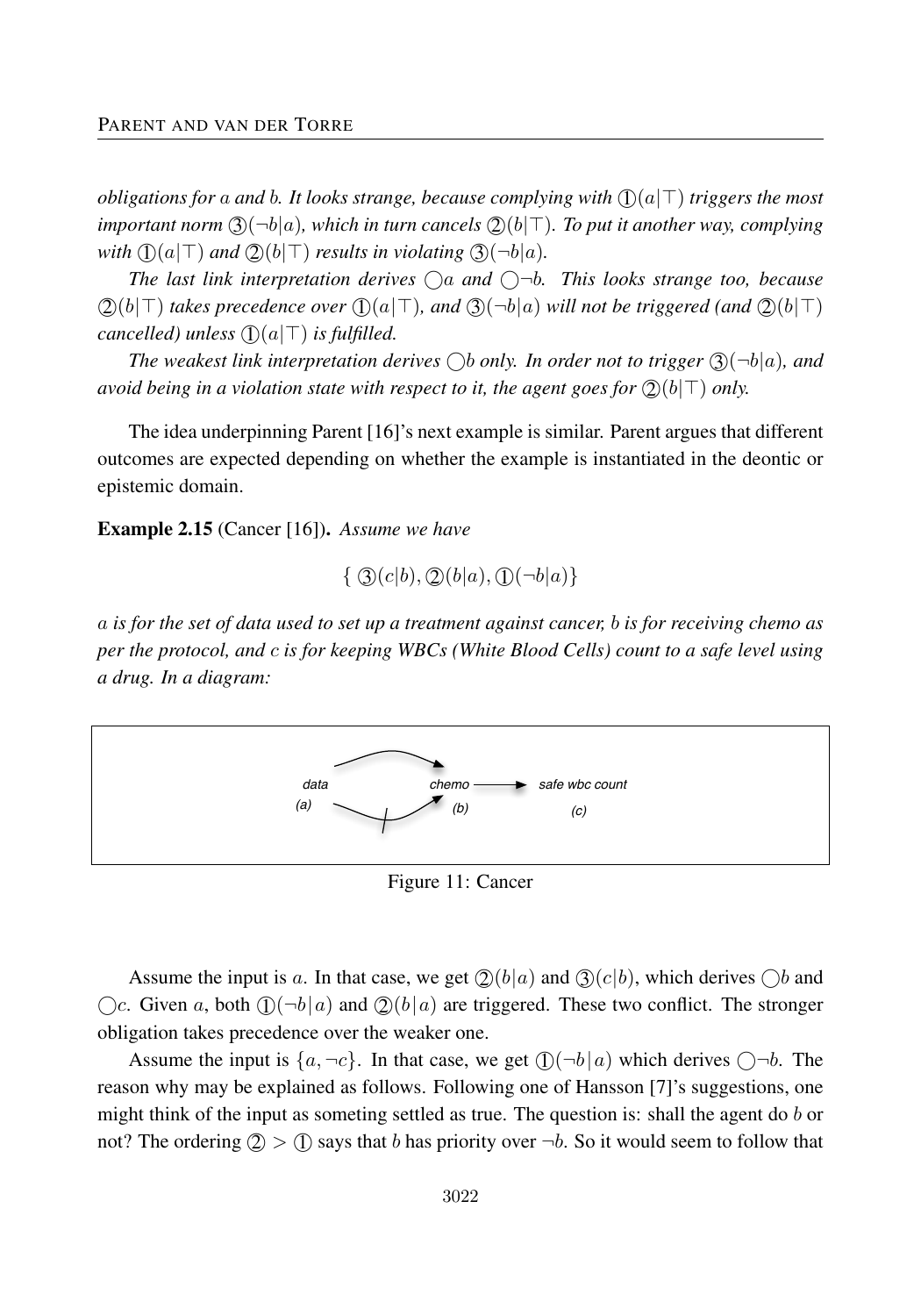he should do *b*. But, in reply, it can be said that the ordering  $\textcircled{3}$  >  $\textcircled{2}$  tells us that compliance with the stronger of the two conflicting norms triggers an obligation of even higher rank, namely the obligation to do *c*. Furthermore, *c* is already (settled as) false. Hence if the agent goes for *b* he will put himself in a violation state with respect to a norm with an even higher rank. The only way to avoid the violation of the most important norm is to go for  $\neg b$ . This is fully in line with what practitioners do: if the WBCs count cannot be maintained at a safe level, chemo is postponed.



Figure 12: Student example

In the epistemic domain, a different outcome is expected. This can be seen using the reliability interpretation discussed by Horty [9, p. 391] among others. Under the latter interpretation, an epistemic conditional indicates something like a high conditional probability that its conclusion is satisfied, and the priority ordering measures relative strength of these conditional probabilities. For illustration purposes, assume that these conditional probabilities encode statistical assertions about some population groups, and instantiate *a*, *b* and *c* into (this is the example often used to illustrate the non-transitivity of default patterns) *being a student*, *being an adult*, and *being employed*. This is shown in Figure 12. Given input  ${a, \neg c}$ , the expected output remains *b*.

# 3 Formal Framework

We extract ten basic properties from the examples, falling in three groups. We believe that the properties of factual detachment and violation detection, the logical properties of substitution, replacement by logical equivalents, implication and paraconsistency are desirable for methods to reason with normative systems, and that the properties of aggregation, factual and norm monotony, and norm induction are optional.

In this section we use the detachment terminology instead of the inference rules terminology.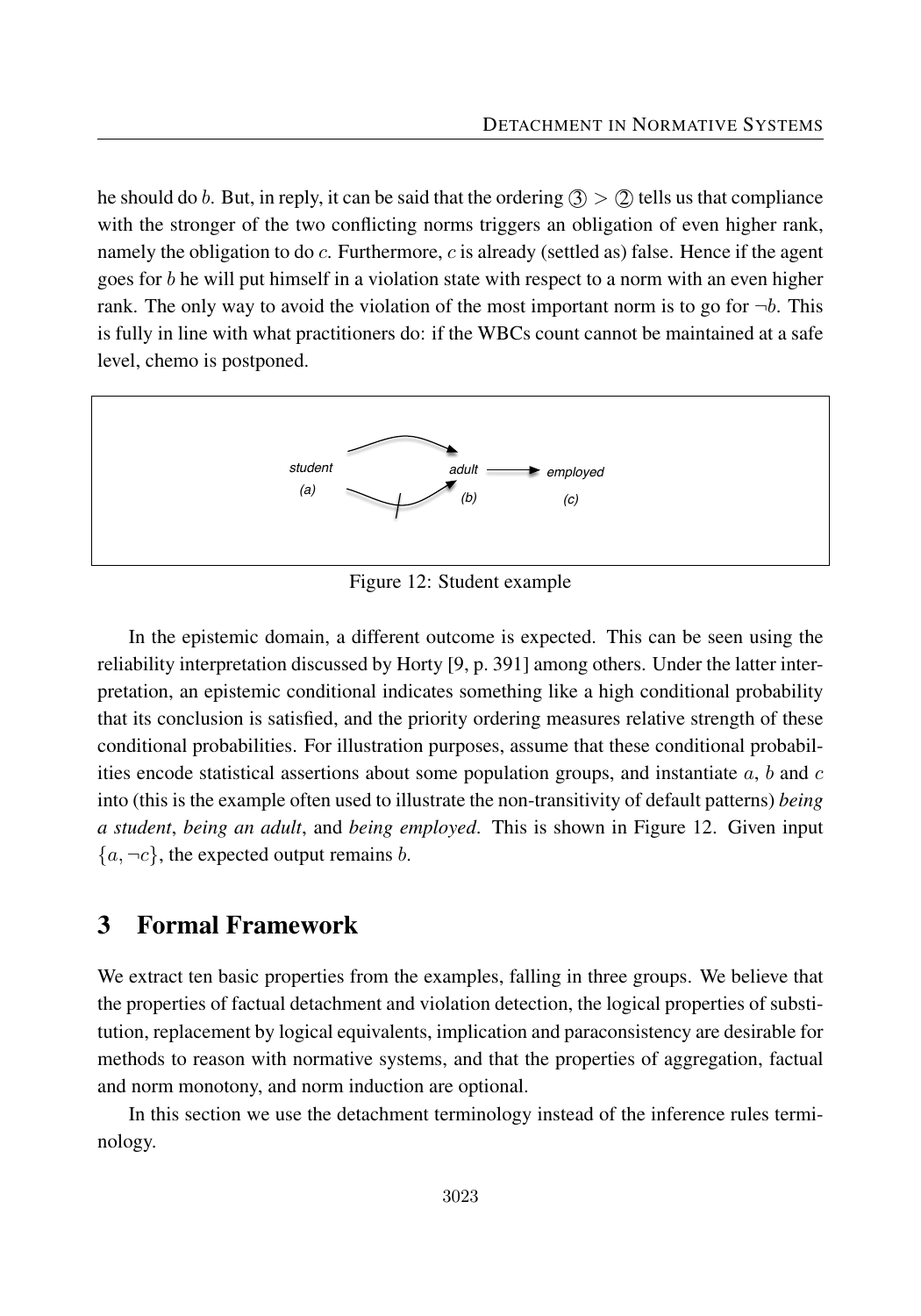#### 3.1 Norms, Obligations and Factual Detachment

The distinction between norms and obligations is fundamental in the modern approach to deontic logic. They are related via factual detachment, the detachment of an obligation from a norm.

#### 3.1.1 Representing Norms and Imperatives Explicitly

There are two traditions in normative reasoning, as witnessed by the two historical chapters in the *Handbook on Deontic Logic and Normative Systems* [5]. The first tradition of deontic logic is concerned with logical relations between obligations and permissions, or between the actual and the ideal. The second tradition of normative systems is concerned with normative reasoning, including reasoning about imperatives. Many people suggested a more comprehensive approach, by bringing the two traditions closer to each other, or proposing a uniform approach. For example, when van Fraassen [30] is asking himself whether restricted conjunction can be formalized to reason about dilemmas, he suggests to represent imperatives explicitly.

"But can this [...] be reflected in the logic of the ought-statements alone? Or can it be expressed only in a language in which we can talk directly about the imperatives as well? This is an important question, because it is the question whether the inferential structure of the 'ought' language game can be stated in so simple a manner that it can be grasped in and by itself. Intuitively, we want to say: there are simple cases, and in the simple cases the axiologist's logic is substantially correct even if it is not in general—but can we state precisely when we find ourselves in such a simple case? These are essentially technical questions for deontic logic, and I shall not pursue them here." [30]

The distinction between norms and obligations was most clearly put forward by Makinson [13], and we follow his notational conventions. To detach an obligation from a norm, there must be a context, and the norms must be conditional. Consequently, norms are a particular kind of rules.

#### 3.1.2 Formal Representation

In this section, a set of norms is represented by a set of pairs of formulae from a base logic,  $(a_1, x_1), \ldots, (a_n, x_n)$ . A norm  $(a, x)$  can be read as "if *a* is the case, then *x* ought to be the case." A normative system contains at least one set of norms, the regulative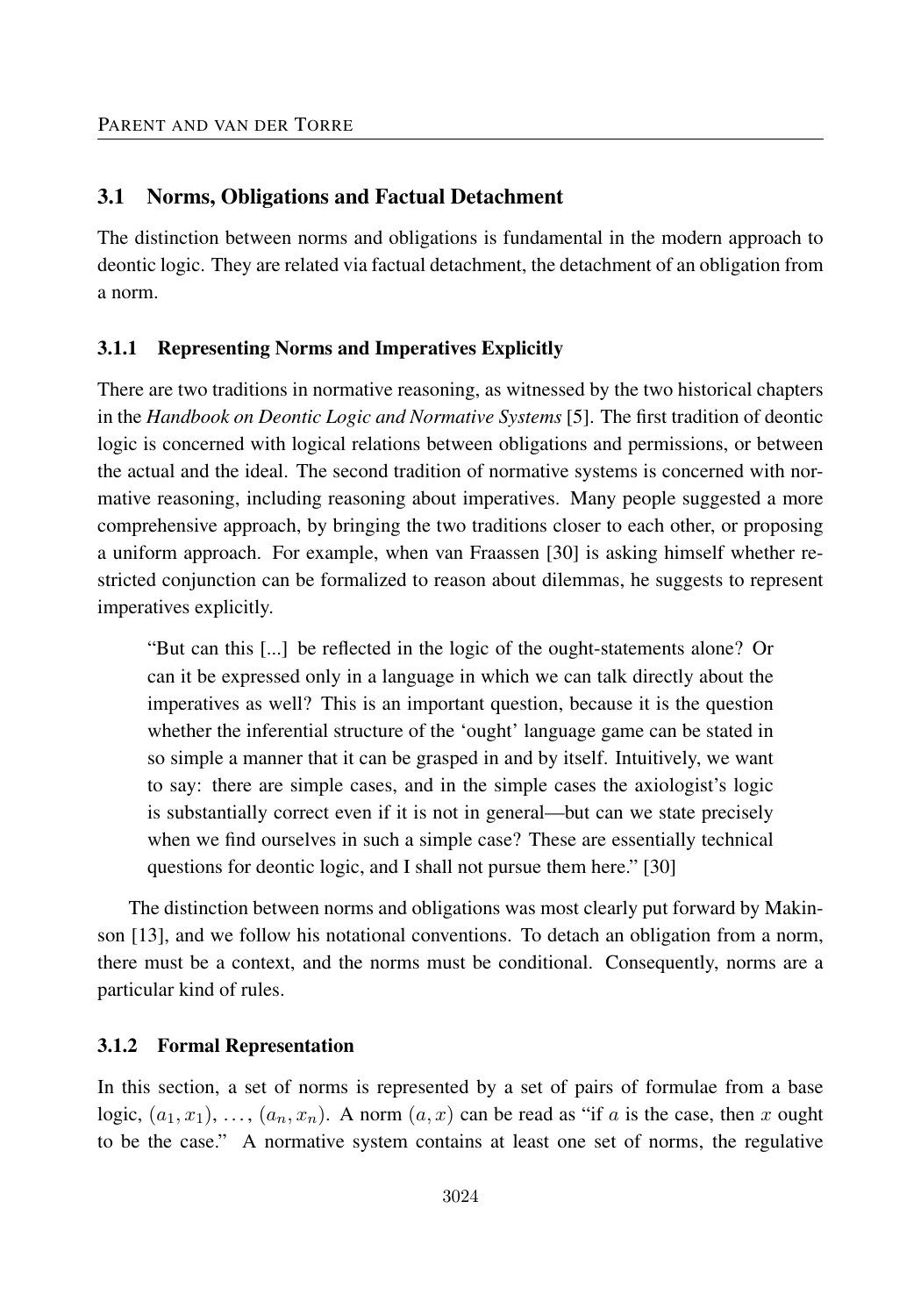norms from which obligations and prohibitions can be detached. It often contains also permissive norms, from which explicit permissions can be detached, and constitutive norms, from which institutional facts can be detached.

The context is represented by a set of formulae of the same logic. A deontic operator  $\bigcap$ factually detaches obligations, represented by a set of formulae of the base logic, from a set of norms N in a context A, written as  $\bigcap (N, A)$ . Unless there is a need for it, we adopt the convention that we do not prefix the detached formula with a modal operator. For example, from a norm that if you travel by metro, you must have a valid ticket (*metro, ticket*) in the context where you travel by metro, we derive *ticket*  $\in \bigcap \{ \{ \text{metric}, \text{tick} \} \}$ ,  $\{ \text{metric} \}$ , but *ticket* itself is not prefixed with a deontic modality. Note that there is no risk of confusing facts and obligations. We know that *ticket* represents an obligation for *ticket*, because it is factually detached by the  $\bigcirc$  operator.

To facilitate presentation and proofs, in this paper we assume propositional logic as the base logic. We write  $\beta \in \bigcap (N, \alpha)$  for  $\beta \in \bigcap (N, {\{\alpha\}}),$  and  $\gamma \in \bigcap ((\alpha, \beta), A)$  for  $\gamma \in \bigcap \{ \{ (\alpha, \beta) \}, A \}.$ 

#### 3.1.3 Arguments

Maybe the most important technical innovation of the modern approach is the following convention of writing an argument for  $\alpha$  supported by *A*, traditionally written as  $A : \alpha$ , as a pair  $(A, \alpha)$ :

$$
(A, \alpha) \in \bigcirc (N) = \alpha \in \bigcirc (N, A)
$$

We can move between  $\bigcirc(N)$  and  $\bigcirc(N, A)$  as we move between  $\vdash$  and *Cn* in classical logic.

It is crucial to understand that the representation of arguments by a pair  $(A, \alpha)$  is just a technical method to develop logical machinery: we use it to give more compact representations, to provide proof systems, and to make relations with other branches of logic. However, if you want to know what the argument  $(A, \alpha) \in \bigcap (N)$  *means*, then you always have to translate it back to  $\alpha \in \mathcal{O}(N, A)$ .

We reserve the term "norms" to explicit norms, in *N*. Obviously, one does not derive norms from norms.

In this section we give both the long and the short version of the properties we discuss, to prevent misreading.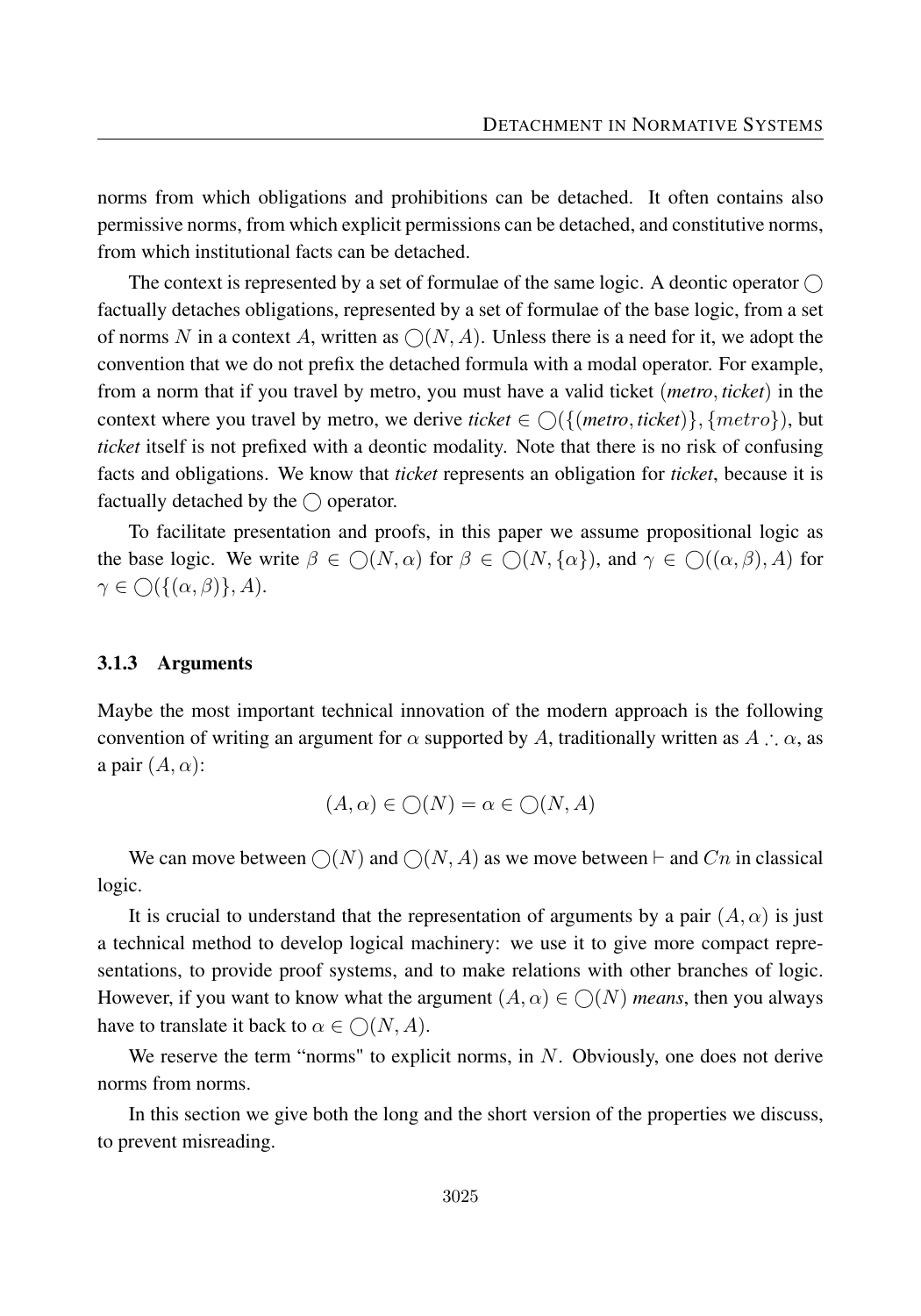#### 3.1.4 Factual Detachment

Factual detachment says that if there is a norm with precisely the context as antecedent, then the output contains the consequent. On the one hand this is relatively weak, as we require the context to be *precisely* the antecedent. A much stronger detachment principle imposes detachment when the antecedent is *implied* by the context. Between these two extremes, we can have that most obligations are detached, or in the most normal cases the obligation is detached. On the other hand the factual detachment principle is also quite strong, as in context *a* from the norm  $(a, \perp)$  the contradiction  $\perp$  is detached, and in case of a dilemma of  $(a, x)$  and  $(a, \neg x)$ , in context *a* both *x* and  $\neg x$  are detached.

**Definition 3.1** (Factual detachment). A deontic operator  $\bigcirc$  satisfies the factual detachment *property if and only if for all sets of norms N and all sentences α and β we have:*

$$
\frac{(\alpha, \beta) \in N}{\beta \in \bigcirc(N, \alpha)} \text{FD} \qquad \frac{(\alpha, \beta) \in N}{(\alpha, \beta) \in \bigcirc(N)} \text{FD} \qquad \frac{(\alpha, \beta) \in N}{(\alpha, \beta)} \text{FD}
$$

#### 3.2 Violation Detection

The distinctive feature of norms and obligations with respect to other types of rules and modalities is that they can be violated. Obligations which cannot be violated are not real obligations, but obligations of a degenerated kind. It is not only that ought implies can, but more importantly, ought implies can-be-violated. Issues concerning violations can be found in most deontic examples. For example, dilemma examples arise because some obligation has to be violated, and contrary-to-duty examples arise because some obligation has been violated.

Modal logic offers a simple representation for violations. An obligation for  $\alpha$  has been violated if and only we have  $\neg \alpha \wedge \bigcirc \alpha$ . In our notation with explicit norms, this is  $\alpha \in$  $\bigcap (N, A)$  with ¬ $\alpha \in Cn(A)$ .

To make sure that violated obligations do not drown, we use the violation detection inference pattern, which we already discussed in Section 2.2.3.

**Definition 3.2** (Violation Detection). A deontic operator  $\bigcap$  satisfies the violation detection *property if and only for all sets of norms N, all sets of sentences A and all sentences α we have:*

$$
\frac{\alpha \in \bigcirc(N, A)}{\alpha \in \bigcirc(N, A \cup \{\neg \alpha\})} \text{VD} \qquad \frac{(A, \alpha)}{(A \cup \{\neg \alpha\}, \alpha)} \text{VD}
$$

Consequently, the restricted strengthening of the antecedent pattern is too weak.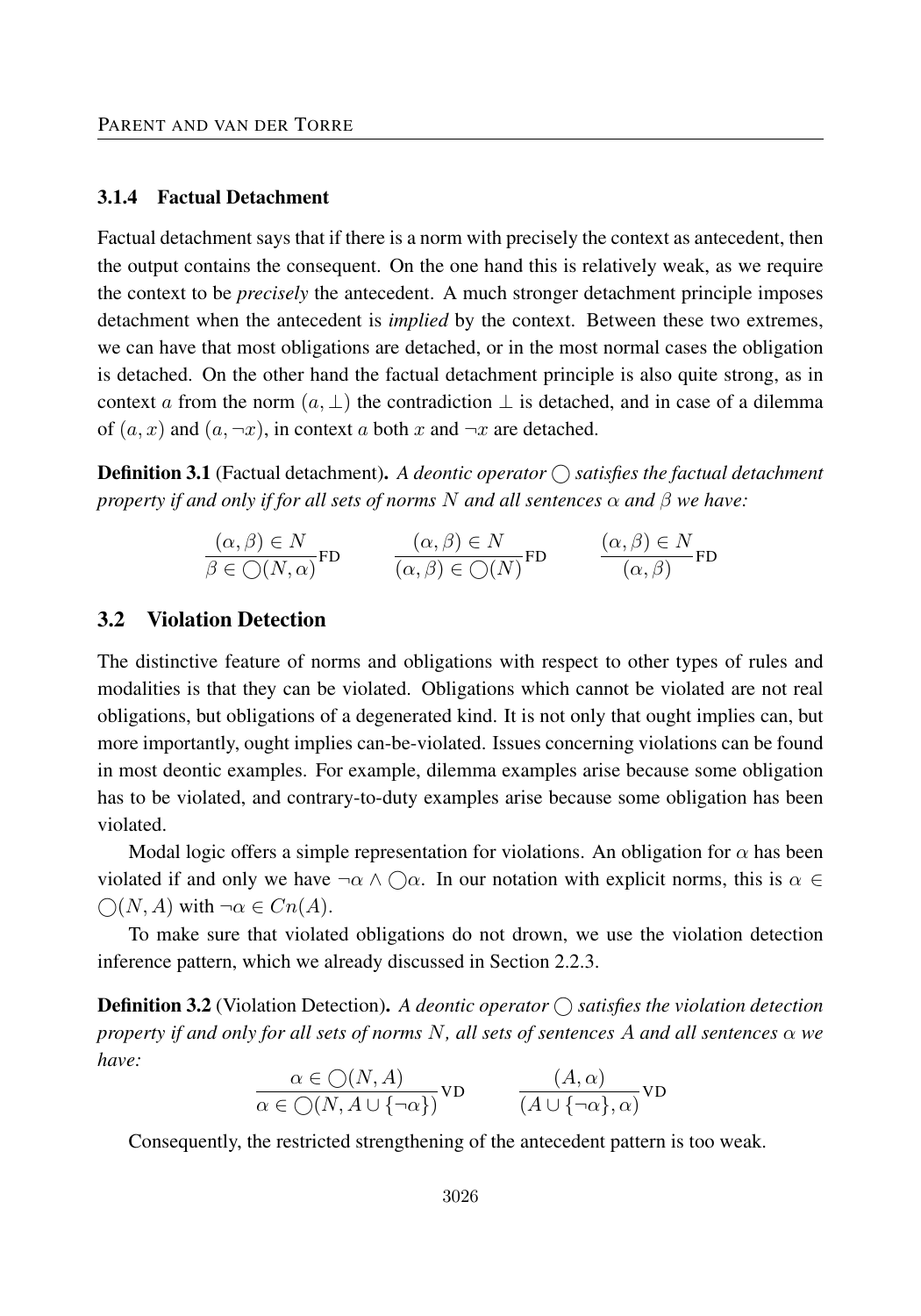#### 3.3 Substitution

Whereas the first two properties define what is special about *deontic* logic, namely factual detachment and violation detection, the next four properties of substitution, replacements of logical equivalence, implication and paraconsistency say something about *logic*.

The first logical requirement is substitution, well known from classical propositional logic. It says that we can uniformly replace propositional letters by propositional formulae.

Definition 3.3 (Substitution). *Let a uniform substitution map each proposition letter to a* propositional formula. A deontic operator  $\bigcirc$  satisfies substitution if and only for all sets of *norms N, all sets of formulae A, all sentences α and all uniform substitutions σ we have:*

$$
\frac{\alpha \in \bigcirc(N,A)}{\alpha[\sigma] \in \bigcirc(N[\sigma],A[\sigma])} \text{SUB}
$$

For example, it allows to replace propositional letters by distinct new letters, thus renaming them. This is an example of irrelevance of syntax, a core property of logic.

#### 3.4 Replacement of Logical Equivalents

The following definition introduces two stronger types of irrelevance of syntax.

Definition 3.4 (Irrelevance of Syntax). *Let Cn be closure under logical consequence, and Eq closure under logical equivalence: α* ∈ *Eq*(*S*) *if and only if there is a β in S such that*  $C_n(\alpha) = C_n(\beta)$ . We write  $Eq(a_1, \ldots, a_n)$  for  $Eq(\{a_1, \ldots, a_n\})$ , and  $C_n(a_1, \ldots, a_n)$  for  $C_n({a_1},...,a_n)$ *. Here*  $C_n$  *is the consequence operation of the base logic on top of which the deontic operator*  $\bigcirc$  *operates.* 

A deontic operator  $\bigcap$  satisfies formula input (output) irrelevance of syntax if and only *for all sets of norms N and all sets of formulae A we have:*

$$
\bigcirc(N, A) = \bigcirc(N, Eq(A)) \qquad (\bigcirc(N, A) = Eq(\bigcirc(N, A)))
$$

*and it satisfies set input (output) irrelevance of syntax if and only if for all sets of norms N and all sets of formulae A we have:*

$$
\bigcirc(N, A) = \bigcirc(N, Cn(A))) \qquad (\bigcirc(N, A) = Cn(\bigcirc(N, A)))
$$

The following example illustrates the various types of irrelevance of syntax.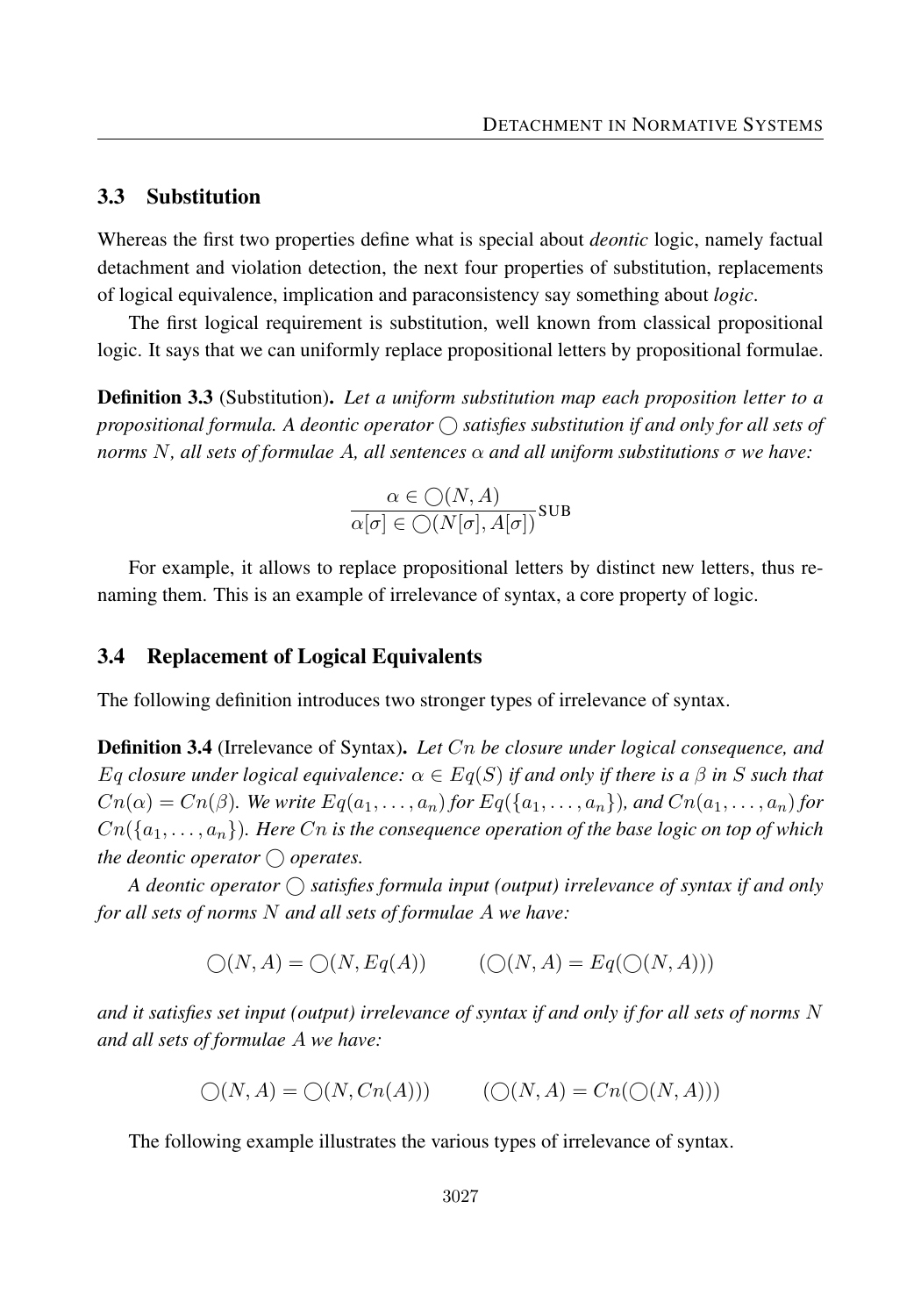**Example 3.5** (Irrelevance of syntax). Let  $N = \{(a, x), (a, y)\}$  and  $A = \{a\}$ . The following *table lists some possibilities for*  $\bigcirc(N, A)$ *:* 

∅ {*x, y*} {*x, y, x* ∧ *y*}  ${x \land y, y \land x}$  { ${x \land y, y \land x, x, y}$ } { ${x \land y, y \land x, x, y, x \lor y, y \lor x}$ }  $Eq(x \wedge y)$  *Eq*(*x*  $\wedge y, x, y$ ) *Eq*(*x*  $\wedge y, x, y, x \vee y$ )  $Cn(x) \cup Cn(y)$   $Cn(x \wedge y)$ 

*The first row gives some deontic operators which do not satisfy basic properties. For example,*  $\emptyset$  *does not satisfy factual detachment,*  $\{x, y\}$  *does not satisfy conjunction, and* {*x, y, x* ∧ *y*} *does not satisfy variable renaming. That is, if we replace x and y in N, then we end up with the same set, but if we replace x and y in the output, we obtain y* ∧ *x. This violates the most basic property of irrelevance of syntax.*

*The second row gives some examples satisfying variable renaming for x and y. The set of obligations* {*x* ∧ *y, y* ∧ *x*} *does not satisfy factual detachment again, and the set* {*x* ∧ *y, y* ∧ *x, x, y, x* ∨ *y, y* ∨ *x*} *satisfies besides closure under conjunction also closure under disjunction. Whether this is desired depends on the application. However, all three examples do not satisfy formula output irrelevance of syntax. For example, they all three derive*  $x \wedge y$ *, but they do not derive the logically equivalent*  $x \wedge x \wedge y$ *.* 

*The third and fourth row close the output under logical equivalence and logical consequence, respectively.*  $Cn(x \wedge y)$  *in the last row satisfies set output irrelevance of syntax.* 

*Input irrelevance is analogous to output irrelevance. For example, when the input is a* ∧ *a rather than a, it may or may not derive again the same output. If it does not, then the operator violates formula input irrelevance of syntax. Moreover, if it does not treat*  $\{a, b\}$ *and*  $\{a \land b\}$  *the same, then it violates input set irrelevance of syntax.* 

The following example illustrates that output set irrelevance of syntax is too strong in the context of dilemmas, because it may lead to deontic explosion.

Example 3.6 (Irrelevance of syntax, continued). *Let*

$$
N = \{(a, x \wedge y), (a, \neg x \wedge y)\}
$$

*and*  $A = \{a\}$ . The following table lists some possibilities for  $\bigcirc(N, A)$ . We only list options *closed under logical equivalence, i.e. which satisfy output formula irrelevance of syntax.*

$$
Eq(x \wedge y, \neg x \wedge y) \qquad Eq(x \wedge y, \neg x \wedge y, x \wedge \neg x \wedge y)
$$
  
\n
$$
Eq(x \wedge y, \neg x \wedge y, y) \qquad Eq(x \wedge y, \neg x \wedge y, y, x \wedge \neg x \wedge y)
$$
  
\n
$$
Cn(x \wedge y) \cup Cn(\neg x \wedge y) \qquad Cn(x \wedge y) \cup Cn(\neg x \wedge y) \cup Eq(x \wedge \neg x \wedge y)
$$
  
\n
$$
Cn(x \wedge y, \neg x \wedge y)
$$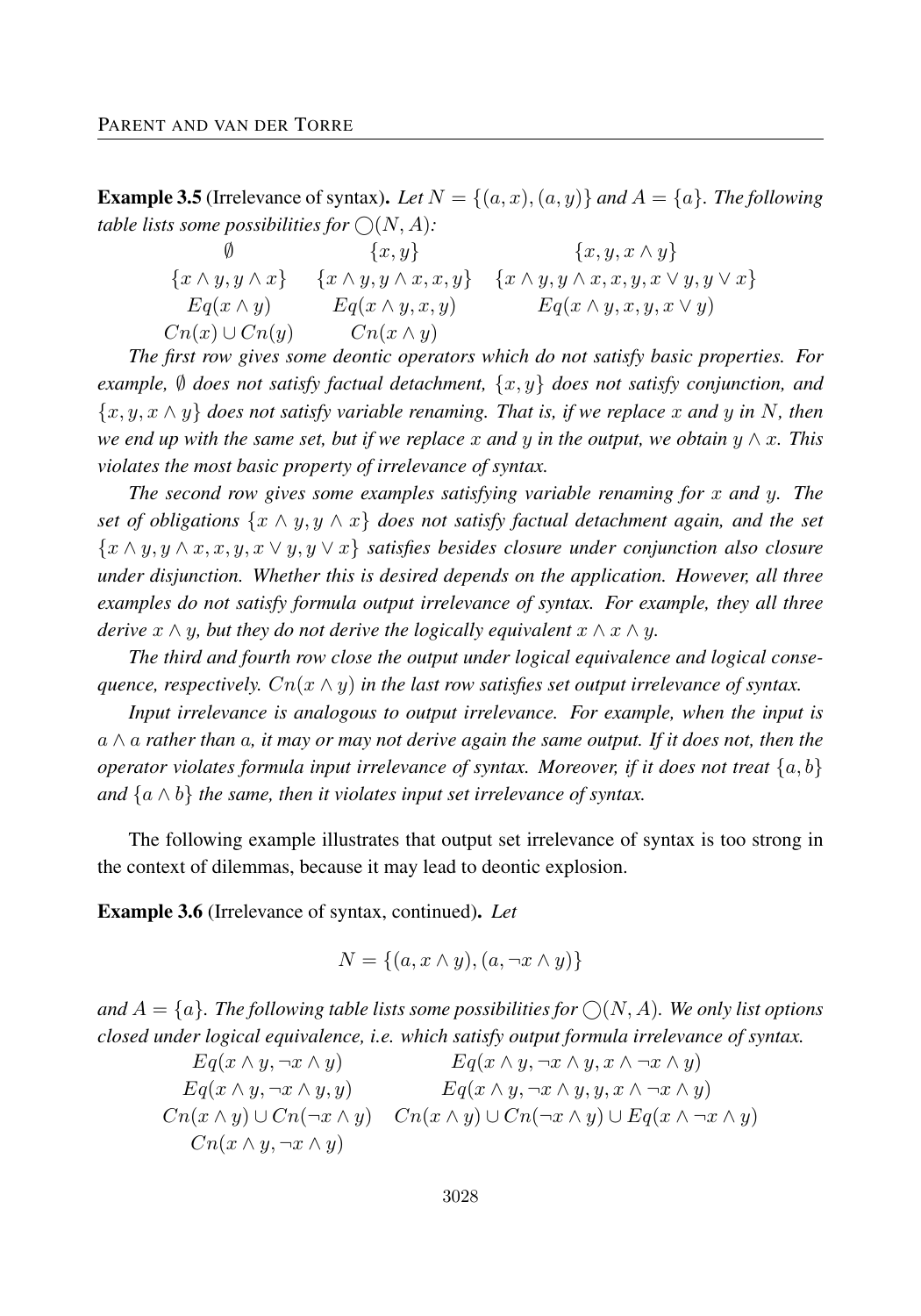*The last set*  $Cn(x \wedge y, \neg x \wedge y)$  *derives the whole language, and thus gives rise to explosion. Hence we cannot accept it. The example illustrates that we cannot accept set output irrelevance of syntax.*

*The difference between the left and right column is that the right column is closed under conjunction, and represents with inconsistent formulae that there is a dilemma.*

*The difference between the first and the second row is that the second row is closed under disjunction. The difference between the second and the third row is that consistent formulae are closed under logical consequence.*

*Cn*( $x \wedge y$ ) ∪ *Cn*( $\neg x \wedge y$ ) ∪ *Eq*( $x \wedge \neg x \wedge y$ ) *has the feature that violations and other obligations are treated in a distinct way.*

In this paper we require set input irrelevance of syntax, and formula output irrelevance of syntax. In addition, along the same lines we require that we can replace formulae within the norms by logically equivalent ones. All together, it corresponds to the following property of replacement of logical equivalents.

Definition 3.7 (Replacement of logically equivalent expressions). *We say that two norms*  $a$ *r* similar, written as  $(\alpha_1, \beta_1) \approx (\alpha_2, \beta_2)$ , if and only if  $Cn(\alpha_1) = Cn(\alpha_2)$ , and  $N \approx M$  if *and only if for all*  $(\alpha_1, \beta_1) \in N$  *there is a*  $(\alpha_2, \beta_2) \in M$  *such that*  $(\alpha_1, \beta_1) \approx (\alpha_2, \beta_2)$ *, and* vice versa. A deontic operator  $\bigcirc$  satisfies the replacement of Logical Equivalents property *if and only if for all sets of norms N and M, all sets of formulae A and B, and all sentences α and β we have:*

$$
\frac{N \approx M, Cn(A) = Cn(B), Cn(\alpha) = Cn(\beta), \alpha \in \bigcirc(N, A)}{\beta \in \bigcirc(M, B)}
$$
   
RE

The examples illustrate that there are other options in between formula and set output irrelevance of syntax, such as requiring that the output is closed under conjunction, or under disjunction, or both. We consider them in Section 3.7.

The principle of irrelevance of syntax has been criticized in belief revision theory. It is discussed by [23] in the context of a study of the notion of revision of a normative system. This notion falls outside the scope of the present paper, and must be left as a topic for future research.

#### 3.5 Implication

The four properties FD, VD, SUB and RLE defined thus far may be called positive properties, in the sense that they require something to be obligatory. That is why we could represent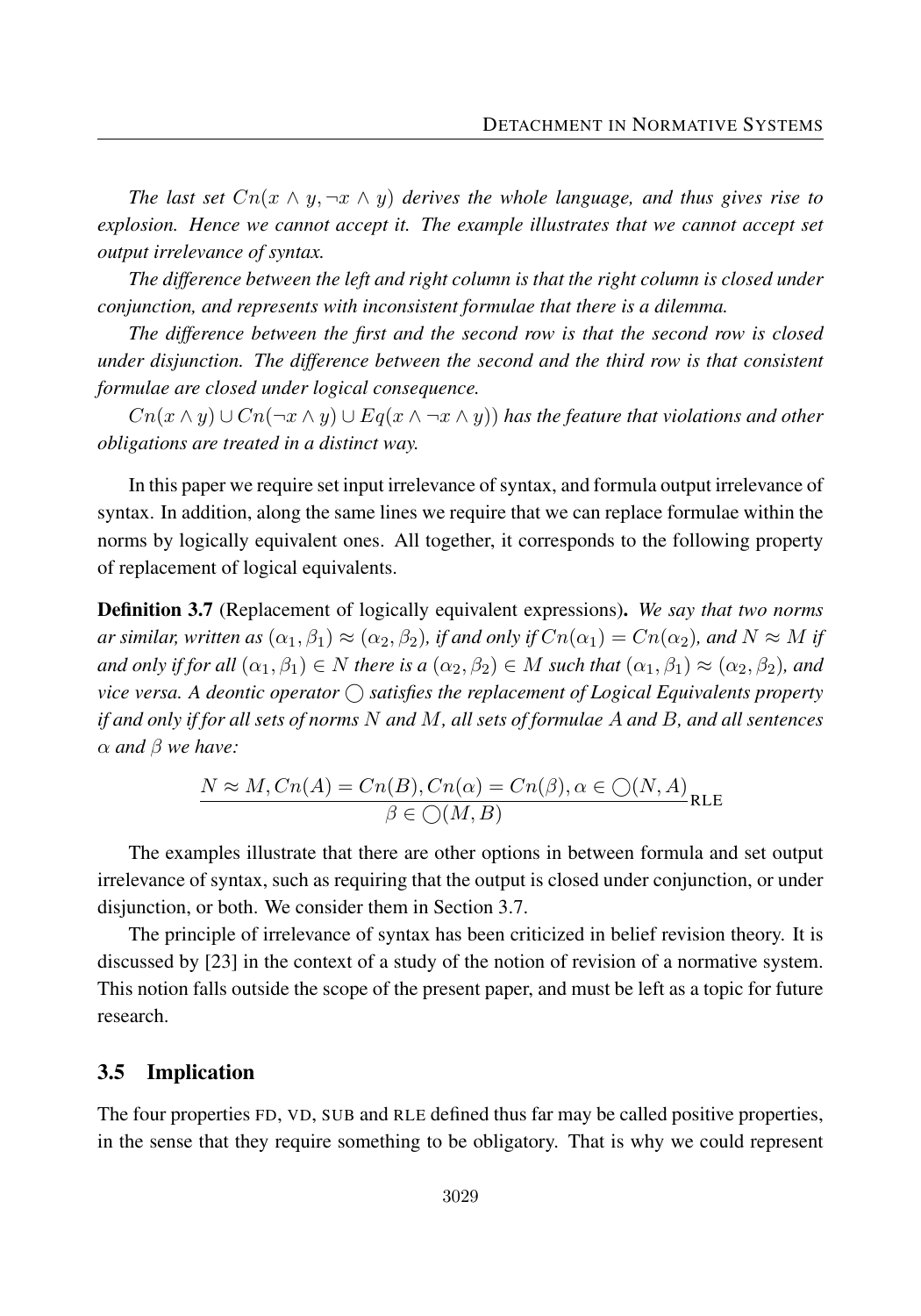them as Horn rules: given a set of conditions, we require some obligation to be derivable. This contrasts with the examples in Section 2, where typically too much is derived.

The implication requirement in this section and the paraconsistency requirement in the following section may be called negative properties, in the sense that they forbid something to be obligatory. The first requirement makes use of the so-called materialisation of a normative system, which means that each norm  $(a, x)$  is interpreted as a material conditional  $a \rightarrow x$ , i.e. as the propositional sentence  $\neg a \lor x$ . The implication requirement says that if the materializations of *N*, written as  $m(N)$ , do not imply  $a \to x$ , then  $(a, x) \notin \bigcirc(N)$ . This represents the idea that we cannot derive more than we can derive in propositional logic. In general, implication in the base logic is the upper bound.

**Definition 3.8** (Implication). Let  $m(N) = \{a \rightarrow x \mid (a, x) \in N\}$  be the set of materializations of N. A deontic operator  $\bigcirc$  satisfies the implication property if and only if for all *sets of norms N and all sets of sentences A we have*  $\bigcirc (N, A) \subseteq Cn(m(N) \cup A)$ *.* 

The elements  $({\alpha}, \beta)$  of  $\bigcirc(N)$  are a subset of  ${(\alpha, \beta) | \alpha \to \beta \in Cn(m(N))}$ . In most systems, the base logic is classical propositional logic, but it need not be so. For instance, *Cn* may be the consequence relation of intuitionistic propositional logic, as in [17]. *Cn* may also be what Makinson calls a pivotal consequence relation  $Cn<sub>K</sub>$ , defined by  $Cn<sub>K</sub>(A) = C(A \cup K)$ , where *K* is a set of formulas, and *C* is the consequence relation of classical propositional logic. [22] defines and studies two such input/output operations. They are aimed to model the interplay between norms and so-called material dependencies. We have  $\bigcirc(N, A) \subseteq Cn_K(m(N) \cup A)$ .

#### 3.6 Paraconsistency

To prevent explosion we do not want to derive the whole language, unless maybe in pathological cases in which the normative system contains a norm for each propositional formula. A consequence relation may be said to be paraconsistent if it is not explosive, though there are various ways to make this formal.

To define our paraconsistency requirement, we distinguish obligations representing violations from other obligations. That is, we decompose an operator  $\bigcirc(N, A)$  into two operators  $V(N, A)$  and  $\overline{V}(N, A)$ , such that we have  $V(N, A) = \{x \in \bigcap (N, A) \mid \neg x \in C_n(A)\}\$ and  $\overline{V}(N, A) = \bigcirc(N, A) \setminus V(N, A)$ . Trivially, we have

$$
\bigcirc(N, A) = V(N, A) \cup \overline{V}(N, A)
$$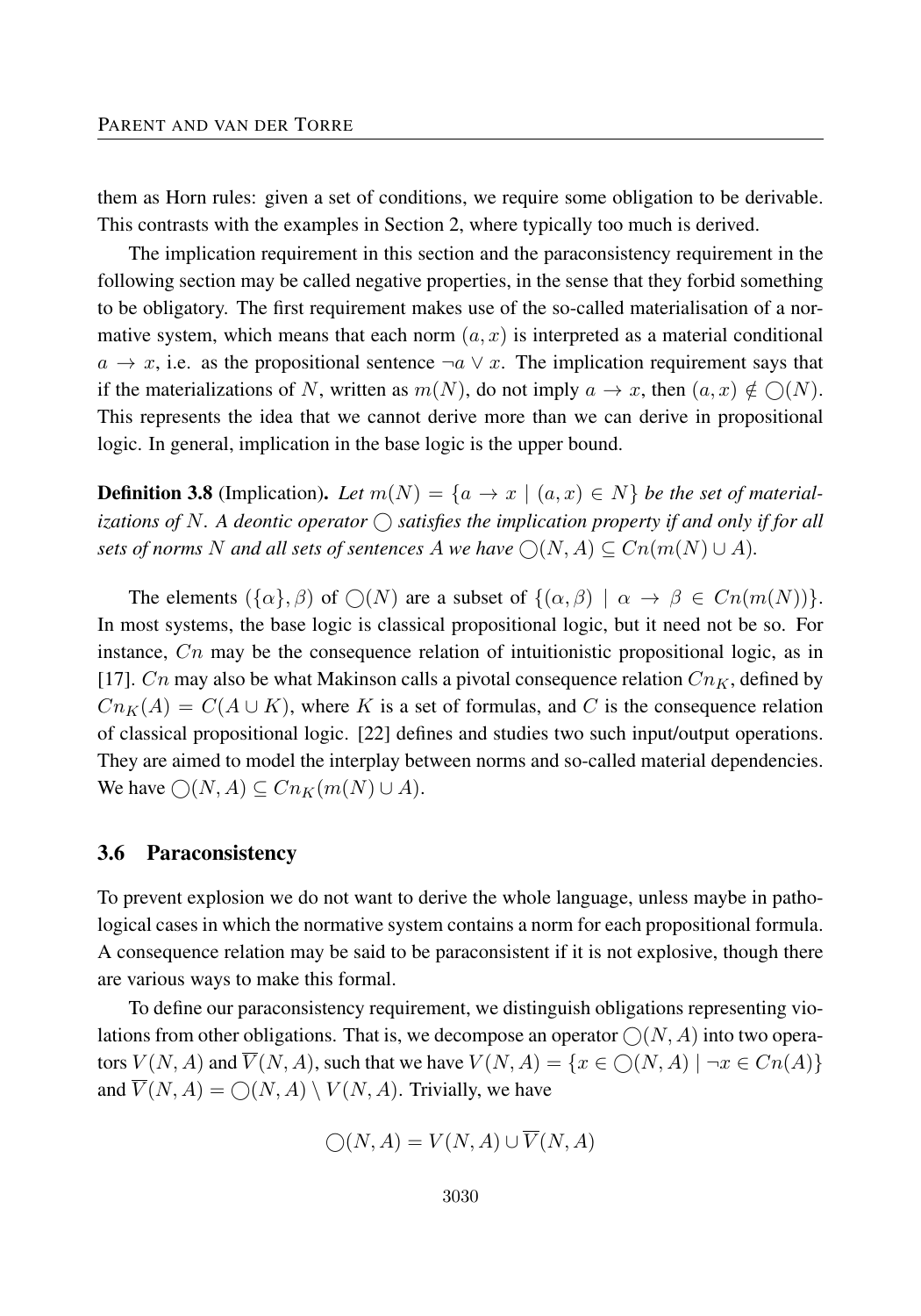The basic idea of our paraconsistency requirement is that obligations in  $\overline{V}$  can be derived from a set of norms *M* in *N*, such that this set of norms *M* does not explode.

**Definition 3.9** (Paraconsistency). A deontic operator  $\bigcap$  satisfies the paraconsistency prop*erty if and only if for all sets of norms N, all sets of formulae A and all sentences α, if*  $\alpha \in \overline{V}(N, A)$ *, then there is a*  $M \subseteq N$  *such that*  $\alpha \in \bigcap (M, A)$  *and*  $\bigcap (M, A) \cup A$  *is classically consistent.*

Implication and paraconsistency together imply that if  $\alpha \in \overline{V}(N, A)$ , then there is  $a \mid M \subseteq N$  such that  $\alpha \in Cn(m(N) \cup A)$  and  $\bigcirc (M, A) \cup A$  is classically consistent. This suggest an additional condition: if  $\alpha \in \overline{V}(N, A)$ , then there is a  $M \subseteq N$  such that  $\alpha \in Cn(m(N) \cup A)$  and  $m(N) \cup A$  is classically consistent.

The underlying intuition to restrict to a set of norms was already raised in Example 1.1 in the introduction. There we observe that if we can derive  $\bigcap (\beta \wedge \gamma)$  from  $\bigcap (\alpha \wedge \beta)$  and  $\bigcap$  $\neg \alpha \land \gamma$ , and we have substitution and replacements of logical equivalents, then we also derive  $\bigcap (\beta)$  from  $\bigcap (\alpha)$  and  $\bigcap (\neg \alpha)$ , in other words, we have deontic explosion. This can be verified by replacing  $\beta$  by  $\alpha \vee \beta$  and  $\gamma$  by  $\neg \alpha \vee \beta$ . Therefore, we restrict the set of norms we use to a set of norms which is in some sense "consistent" with the input *A*.

#### 3.7 Aggregation

The last four properties of aggregation, factual and norm monotony, and norm induction determine the kind of deontic logics we are going to study in our framework. We believe that other choices at this point may be of interest too, but we do not pursue them in this paper.

Aggregation is a core issue in van Fraassen's paradox.

**Definition 3.10** (Aggregation). A deontic operator  $\bigcirc$  satisfies the aggregation property if *and only if for all sets of norms N, sets of sentences A and sentences α and β we have*

$$
\frac{\alpha, \beta \in \bigcirc(N, A)}{\alpha \land \beta \in \bigcirc(N, A)} \text{AND} \qquad \frac{(A, \alpha), (A, \beta)}{(A, \alpha \land \beta)} \text{AND}
$$

Van Fraassen's paradox shows that therefore we cannot accept weakening of the consequent. In the context of our present framework, we prefer to call it weakening of the output.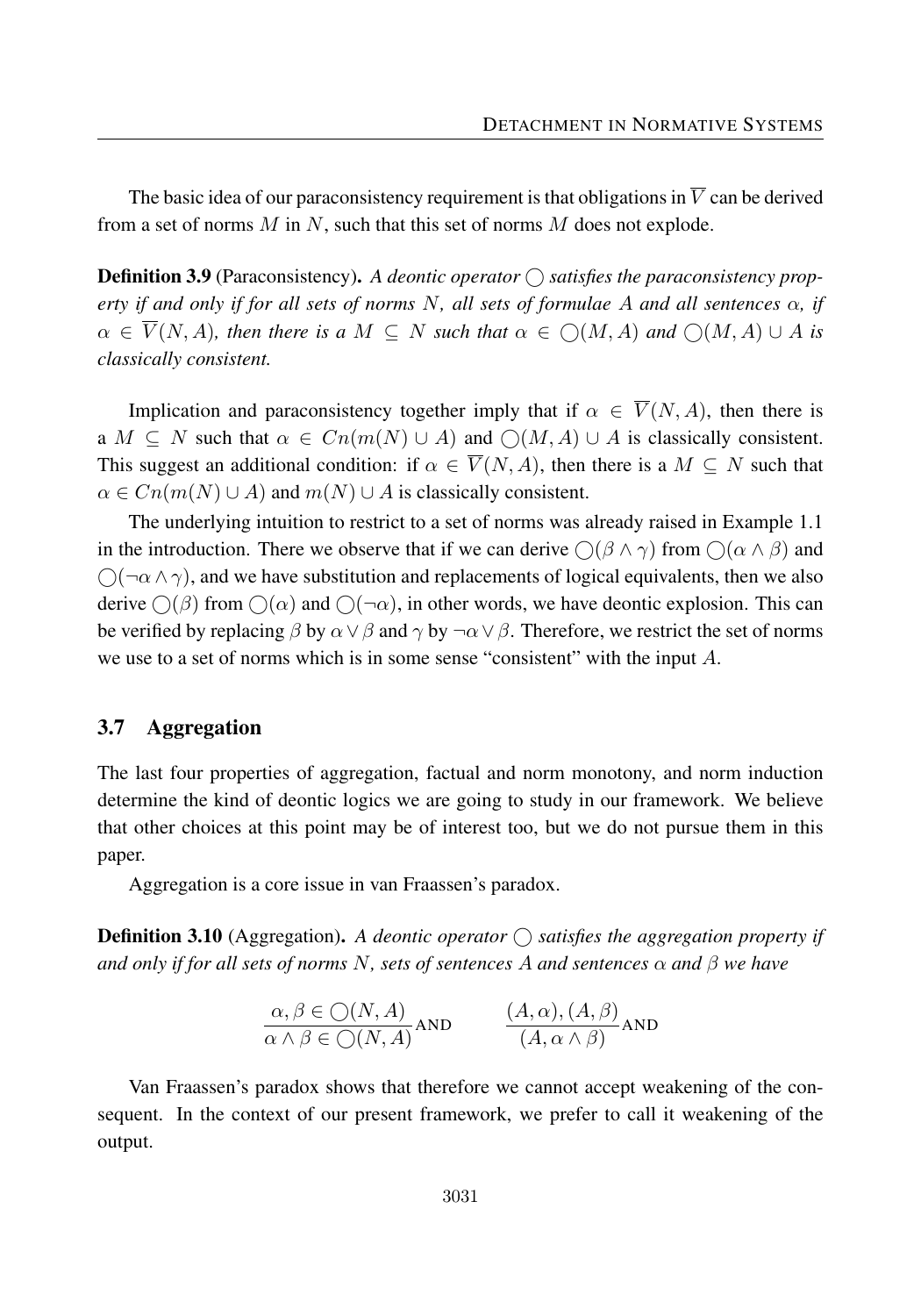**Definition 3.11.** A deontic operator  $\bigcirc$  satisfies the weakening of the output property if and *only if for all sets of norms N, sets of sentences A and sentences α and β we have*

$$
\frac{\alpha \land \beta \in \bigcirc(N, A)}{\alpha, \beta \in \bigcirc(N, A)} \text{wo} \qquad \frac{(A, \alpha \land \beta)}{(A, \alpha), (A, \beta)} \text{wo}
$$

**Proposition 3.12.** *There is no operator*  $\bigcirc$  *satisfying simultaneously paraconsistency, aggregation, and weakening of the output.*

*Proof.* Assume the statement does not hold, so there is a deontic  $\bigcap$  satisfying paraconsistency, aggregation and weakening of the output. Consider van Fraassen's paradox  $N =$  $\{(\top, p), (\top, \neg p)\}\$ . According to aggregation and weakening of the output, we have  $(\top, q) \in$  $\bigcap (N)$ . According to paraconsistency,  $(\top, q) \notin \bigcap (N)$ . Contradiction.  $\Box$ 

#### 3.8 Factual Monotony

In this paper we are interested in monotonic logics. Though non-monotonic logics may have their applications too, we believe they should be build on top of the monotonic ones.

**Definition 3.13** (Factual monotony). *The factual monotony property holds for*  $\bigcap$  *if and only if for all sets of norms N, and all sets of sentences A and B, we have*  $\bigcirc$   $(N, A) \subseteq$  $∩(N, A ∪ B).$ 

As this implies strengthening of the antecedent, Forrester's paradox illustrates that we cannot accept weakening of the consequent.

**Proposition 3.14.** There is no operator  $\bigcap$  satisfying simultaneously paraconsistency, fac*tual monotony, and weakening of the output.*

*Proof.* Assume the statement does not hold, so there is a deontic  $\bigcirc$  satisfying paraconsistency, factual monotony and weakening of the output. Consider the first norm of Forrester's paradox  $N = \{(\top, \neg k)\}\$ . According to factual monotony and weakening of the output, we have  $(k, \neg k \lor g) \in \bigcirc (N)$ . According to paraconsistency,  $(k, \neg k \lor g) \notin \bigcirc (N)$ . Contradiction.  $\Box$ 

#### 3.9 Norm Monotony

**Definition 3.15** (Norm monotony). A deontic operator  $\bigcap$  satisfies the property of norm *monotony if and only if for all sets of norms N* and *M* we have  $\bigcirc(N) \subseteq \bigcirc(N \cup M)$ .

A deontic operator  $\bigcap$  satisfies the property of monotony if and only if it satisfies those of factual and norm monotony, i.e. for all N, M, A, B we have  $\bigcap (N, A) \subseteq \bigcap (N \cup M, A \cup B)$ .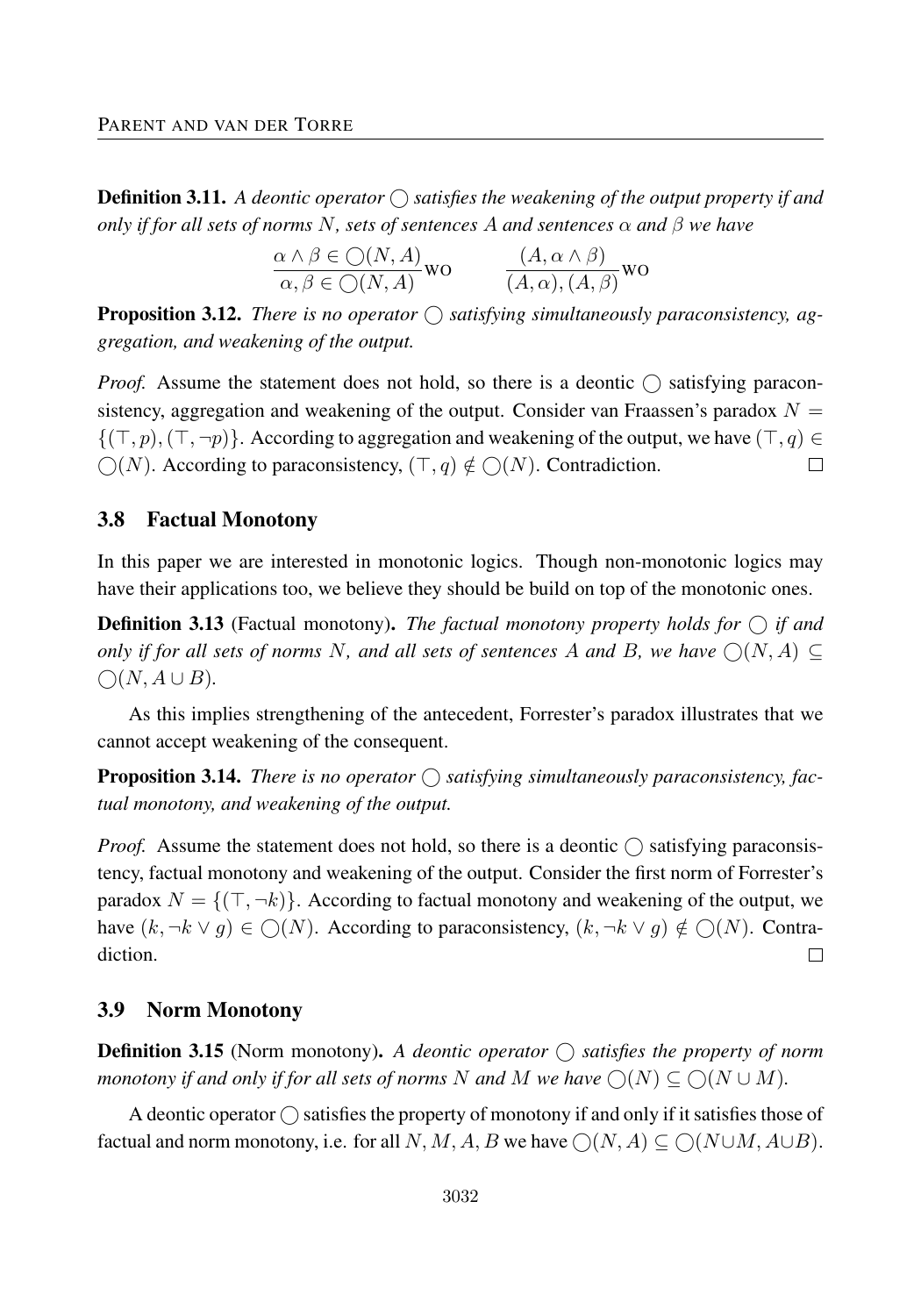### 3.10 Norm Induction

Norm induction says that if there is an output  $\beta$  for an input  $\alpha$ , and we add the norm  $(\alpha, \beta)$ to the normative system, then for all inputs, the output of the normative system stays the same. We call it norm induction, because the norm is induced from the relation between facts and obligations. The norm induction requirement considers a set *M* of such pairs (*α, β*).

Definition 3.16 (Norm induction). *A deontic operator verifies the property of norm induction if and only if for all sets of norms N and M and all sets of sentences A we have*  $M \subseteq \bigcirc(N) \Rightarrow \bigcirc(N) = \bigcirc(N \cup M)$ 

The strong norm induction principle strengthens the norm induction principle to expansion of the normative system with new norms.

**Definition 3.17** (Strong norm induction). A deontic operator  $\bigcirc$  satisfies the property of *strong norm induction if and only if for all sets of norms N, N*0 *, M, and all sets of sentences*  $A$  *we have*  $M \subseteq \bigcirc(N) \Rightarrow \bigcirc(N \cup N') = \bigcirc(N \cup N' \cup M)$ 

Clearly we have that the strong norm induction property implies the norm induction property.

Together, factual detachment, monotony and norm induction are equivalent to requiring that  $\bigcap$  is a closure operator.

**Definition 3.18** (Closure operator).  $\bigcap$  is a closure operator if and only if it satisfies the *following three properties:*

INCLUSION  $N \subseteq \bigcap(N)$ 

MONOTONY  $N \subseteq M$  *implies*  $\bigcirc(N) \subseteq \bigcirc(M)$ 

**IDEMPOTENCE**  $\bigcap (N) = \bigcap (\bigcap (N))$ 

Their counterparts in terms of *Cn* are knowns as the "Tarskian" conditions, after A. Tarski. They can each be rephrased in terms of  $\vdash$  ('proves') as follows.

REFLEXIVITY  $A \vdash x$  for all  $x \in A$ 

MONOTONY  $A \vdash x$  implies  $A \cup B \vdash x$ 

TRANSITIVITY  $A \vdash x$  for all  $x \in B$  and  $B \vdash y$  imply  $A \vdash y$ 

Inclusion for  $C_n$  translates into reflexivity of  $\vdash$ . Monotony for  $C_n$  translates into monotony of  $\vdash$ . Idempotence of *Cn* corresponds to the transitivity of  $\vdash$ .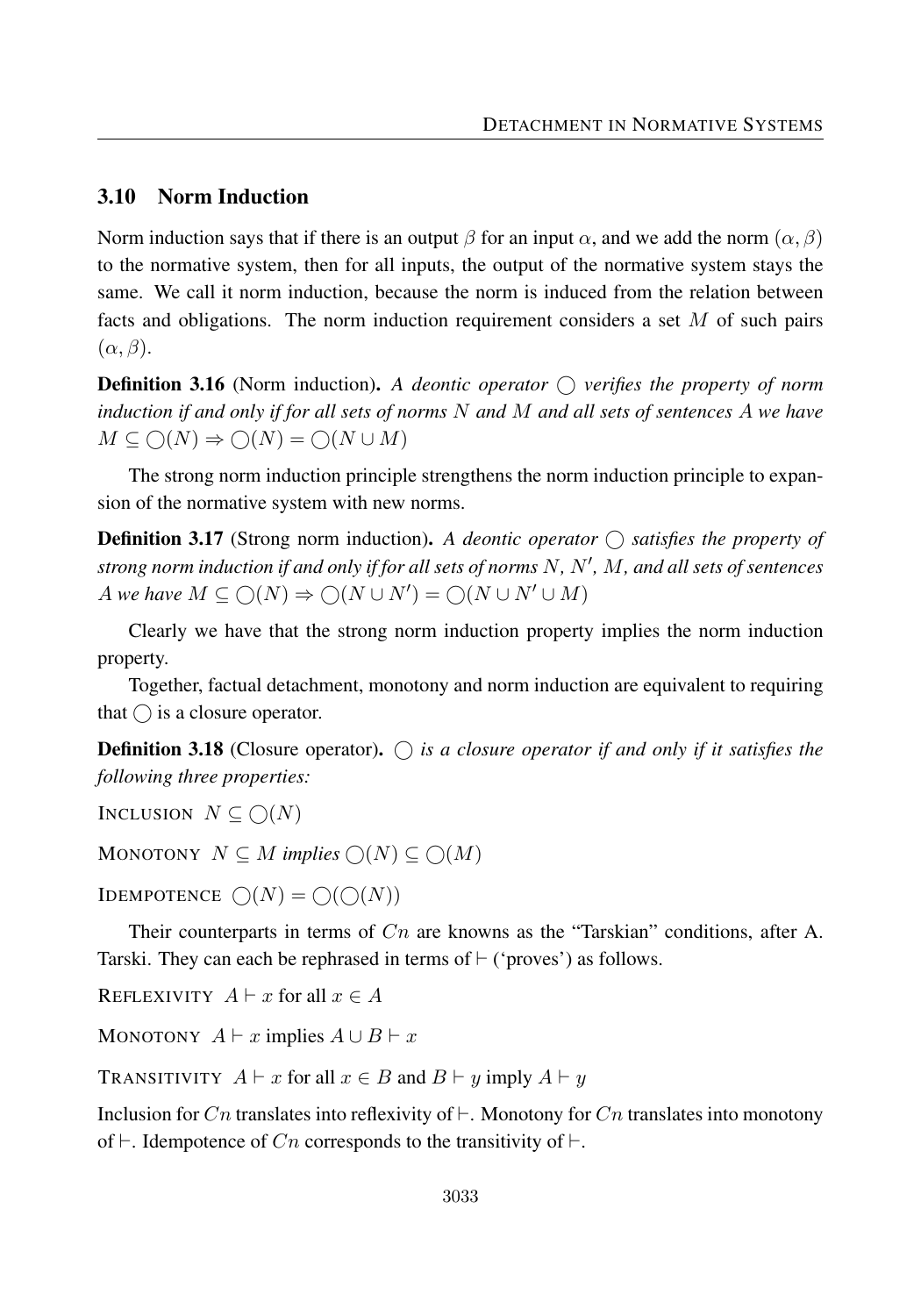# 4 Summary

Table 2 lists the examples we discussed in this paper. Given that the world is full of conflicts, we have that normative systems are developed by humans and full of inconsistencies. We need to represent dilemmas consistently, if only to consider their resolution. Van Fraassen's paradox illustrates that doing so presents a basic dilemma: do we accept aggregation or closure under consequence? Forrester's paradox seems to indicate a dilemma too, as it presents two alternatives. In the cottage regulations, such a dilemma interpretation makes sense: either remove the fence, or paint it white. However, in Forrester's gentle murderer example, you cannot undo killing someone. So only the coherent interpretation makes sense. Dilemmas can be resolved by explicit priorities, for example reflecting the authority creating the obligation, or it can be derived from the specificity of the obligations. In the latter case, as illustrated by the cottage regulations, we have to be careful to distinguish violations from exceptions. Jeffrey's disarmament illustrates the problem of reasoning by cases in deontic reasoning. When conditions have an epistemic reading, reasoning by cases may not be valid. Deontic detachment and transitivity originate from Chisholm's paradox, though it is known in the literature as a contrary-to-duty paradox rather than a deontic detachment paradox. Chisholm's paradox illustrates that an alternative representation of the transitivity pattern makes it analogous to Forrester's paradox. Makinson's Möbius strip illustrates many of the problems of reasoning with transitivity. In particular, the dilemma interpretation highlights that we can have solutions being a strict subset of other solutions. More priority examples are introduced in the area of epistemic reasoning, and reasoning with defaults.

| obligations | patterns                                                               |                    |
|-------------|------------------------------------------------------------------------|--------------------|
| Fraassen    | $\bigcirc p, \bigcirc \neg p$                                          | AND, WC            |
| Forrester   | $\bigcap(\neg k \top),\bigcirc(g k),\vdash g\to k$                     | $FD, (R)$ AND      |
| Forrester   | $\bigcap(\neg k \top),\bigcirc(g k),\vdash g\to k$                     | $(R)SA$ , ANDC, WC |
| Cottage     | $\bigcirc(\neg f \top), \bigcirc(w \wedge f f), \bigcirc(f d)$         | RSA <sub>o</sub>   |
| Jeffrey     | $\bigcirc(d w),\bigcirc(d \neg w),\bigcirc(\neg d d\leftrightarrow w)$ | RSA, ORA           |
| Chisholm    | $\bigcirc(a \top),\bigcirc(t a),\bigcirc(\neg t \neg a),\neg a$        | AND, FD, DD        |
| Chisholm    | $\bigcirc(a \top),\bigcirc(t a),\bigcirc(\neg t \neg a),\neg a$        | T/ CT / ACT, ANDC  |
| Möbius      | $\bigcirc (\neg a c), \bigcirc (c b), \bigcirc (b a), a$               | T/CT               |
| Priority    | $\mathcal{D}(\neg b a), \mathcal{D}(b \top), \mathcal{D}(a \top)$      | T/CT               |
|             |                                                                        |                    |

|  | Table 2: Summary of the examples |  |  |  |
|--|----------------------------------|--|--|--|
|--|----------------------------------|--|--|--|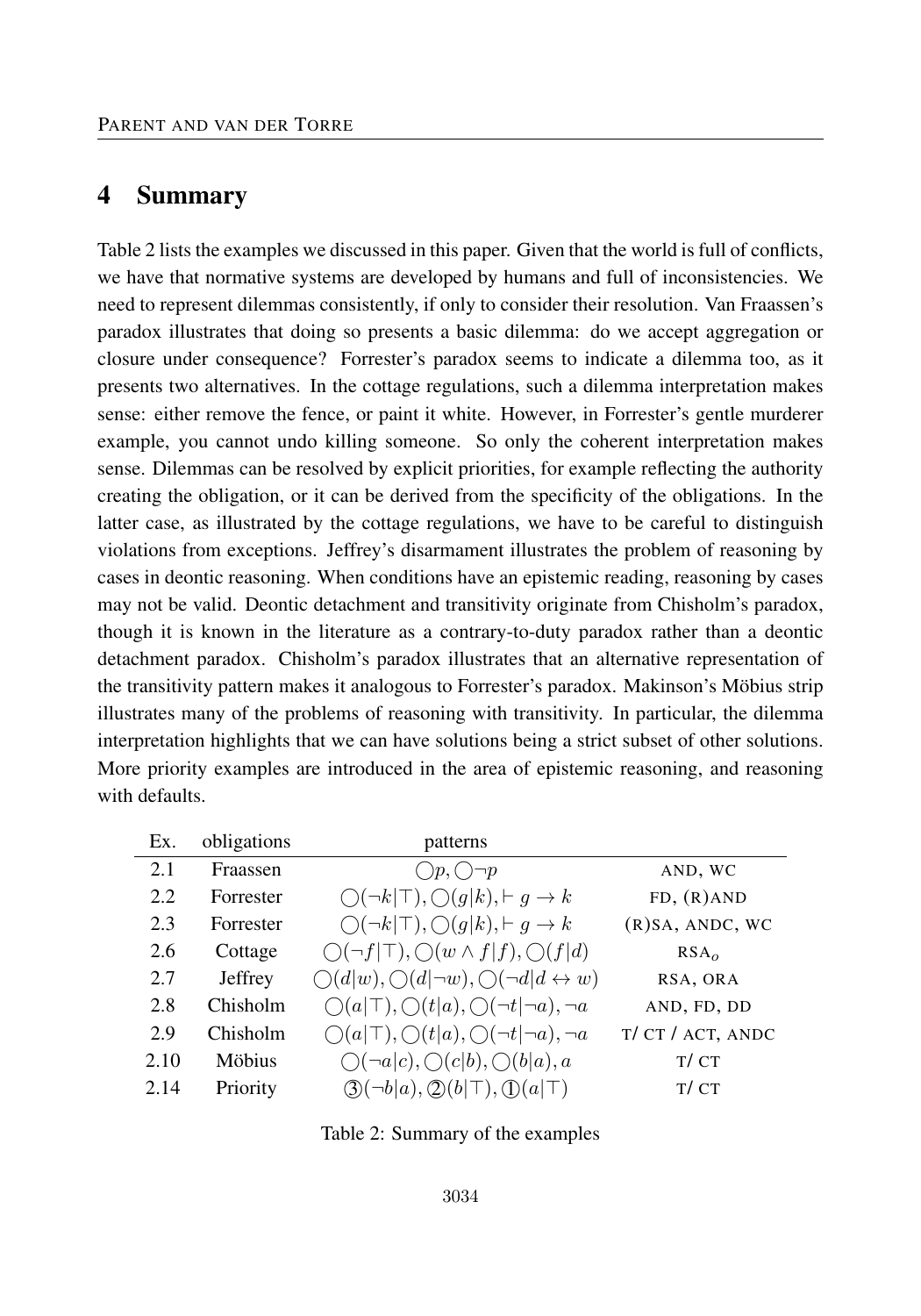Maybe the most important technical innovation of our formal framework is the convention of writing an argument for  $\alpha$  supported by *A* as a pair  $(A, \alpha)$  with  $(A, \alpha) \in \mathcal{O}(N)$ , which means the same as  $\alpha \in \bigcirc (N, A)$ . We can move between  $\bigcirc (N)$  and  $\bigcirc (N, A)$  as we move between  $\vdash$  and *Cn* in classical logic.

The ten properties of our formal framework listed in Table 3. We believe that all deontic logics have to satisfy the deontic properties of factual detachment and violation detection, and the logical properties of substitution, replacement by logical equivalents, implication and paraconsistency. Moreover, we discussed the optional properties of aggregation, factual and norm monotony, and norm induction.

| FD.        | $(\alpha, \beta) \in N \Rightarrow \beta \in \bigcirc(N, \alpha)$                              | <b>Factual detachment</b> |
|------------|------------------------------------------------------------------------------------------------|---------------------------|
| <b>VD</b>  | $(A, \beta) \Rightarrow (A \cup {\neg \beta}, \beta)$                                          | Violation detection       |
| <b>SUB</b> | $\alpha\in\bigcirc(N,A)\Rightarrow\alpha[\sigma]\in\bigcirc(N[\sigma],A[\sigma])$              | Substitution              |
| <b>RLE</b> | $N \approx M, Cn(A) = Cn(B), Cn(\alpha) = Cn(\beta),$                                          | Replacement of            |
|            | $(A, \alpha) \in \bigcirc(N) \Rightarrow (B, \beta) \in \bigcirc(M)$                           | equivalents               |
| <b>IMP</b> | $\bigcirc(N, A) \subseteq Cn(m(N) \cup A)$                                                     | Implication               |
| PC         | $\alpha \in \overline{V}(N, A) \Rightarrow \exists M \subseteq N : \alpha \in \bigcirc (M, A)$ | Paraconsistency           |
|            | and $\bigcirc(M, A) \cup A$ consistent                                                         |                           |
| <b>AND</b> | $(A, \alpha)(A, \beta) \Rightarrow (A, \alpha \wedge \beta)$                                   | Conjunction               |
| FM.        | $(A, \alpha) \Rightarrow (A \cup B, \alpha)$                                                   | Factual monotony          |
| NM         | $\bigcirc(N) \subseteq \bigcirc(N \cup M)$                                                     | Norm monotony             |
| NI         | $M \subseteq O(N) \Rightarrow O(N) = O(N \cup M)$                                              | Norm induction            |
|            |                                                                                                |                           |

Table 3: Properties

There are two ways to look at the operator  $\bigcirc$ . First, given a set of norms, it derives sentences from sentences:  $\alpha \in \bigcirc_N(A)$ . This is the classical way deontic logics considered normative systems: facts go in, obligations go out. Secondly, it derives arguments from norms:  $(A, \alpha) \in \bigcirc (N)$ . These two views can be used to summarise our properties as follows.

First, the operator in  $(A, \alpha) \in O(N)$  must be a closure operator, which means that it satisfies factual detachment, norm monotony and norm induction. In addition, it must satisfy substitution and replacement of logical equivalents. Secondly, the operator in  $\alpha \in$  $\mathcal{O}_N(A)$  must satisfy violation detection, implication, paraconsistency, factual monotony, and aggregation.

The properties of norm monotony and norm induction have the effect that our logics will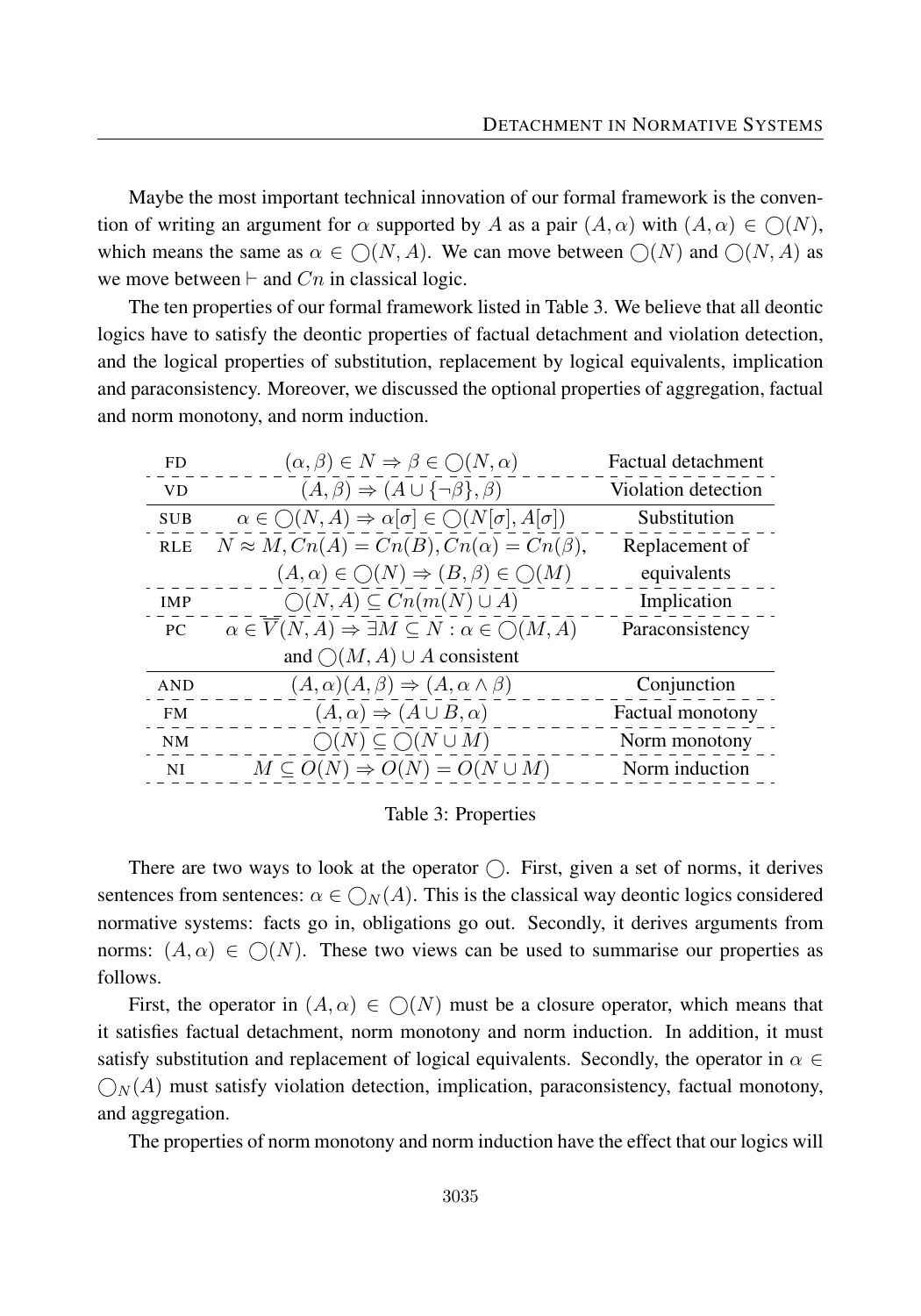behave classically as Tarskian consequence operators. However, it is important to realise that the closure properties on  $\bigcirc$ (N) are not as innocent as they are in other branches of philosophical logic. In particular norm induction is very strong, because it says that every argument  $(A, \alpha)$  can itself be used as a norm. This may be true of some branches of case law, but it is probably too strong to be accepted as a universal law for norms. We therefore expect that future studies will first relax this requirement, before relaxing the others.

Finally, we may consider our ten properties as requirements for the further development of reasoning methods for normative systems and deontic logic. We have recently presented two logics satisfying all ten properties [19], which shows that the ten properties are consistent in the sense that they can be satisfied simultaneously.

# References

- [1] A. R. Anderson. The formal analysis of normative systems. In N. Rescher, editor, *The Logic of Decision and Action*, pages 147–213. Univ. Pittsburgh, 1967, 1956.
- [2] L. Åqvist. Deontic logic. In D. Gabbay and F. Guenthner, editors, *Handbook of philosophical logic*, volume 8, pages 147–264. Kluwer Academic publisher, 2002.
- [3] B.F. Chellas. *Modal Logic: An Introduction*. Cambridge University Press, 1980.
- [4] R.M. Chisholm. Contrary-to-duty imperatives and deontic logic. *Analysis*, 24:33–36, 1963.
- [5] D. Gabbay, J. Horty, R. van der Meyden, X. Parent, and L. van der Torre, editors. *Handbook of Deontic Logic and Normative Systems*, volume 1. College Publications, London, UK, 2013.
- [6] G. Governatori and M. Hashmi. Permissions in deontic event-calculus. In *Legal Knowledge and Information Systems - JURIX 2015: The Twenty-Eighth Annual Conference, Braga, Portual, December 10-11, 2015*, volume 279, pages 181–182. IOS Press, 2015.
- [7] B. Hansson. An analysis of some deontic logics. *Noûs*, 3:373–398, 1969. Reprinted in [8, pp] 121-147].
- [8] R. Hilpinen, editor. *Deontic Logic: Introductory and Systematic Readings*. Reidel, Dordrecht, 1971.
- [9] J. Horty. Defaults with priorities. *Journal of Philosophical Logic*, 36:367–413, 2007.
- [10] J. Horty. Deontic modals: why abandon the classical semantics? *Pacific Philosophical Quarterly*, 95:424–460, 2014.
- [11] R. Jeffrey. *The Logic of Decision*. University of Chicago Press, 2nd edition, 1983.
- [12] N. Kolodny and J. MacFarlane. Iffs and oughts. *Journal of Philosophy*, 107(3):115–143, 2010.
- [13] D. Makinson. On a fundamental problem in deontic logic. In P. Mc Namara and H. Prakken, editors, *Norms, Logics and Information Systems*, Frontiers in Artificial Intelligence and Applications, pages 29–54. IOS Press, Amsterdam, 1999.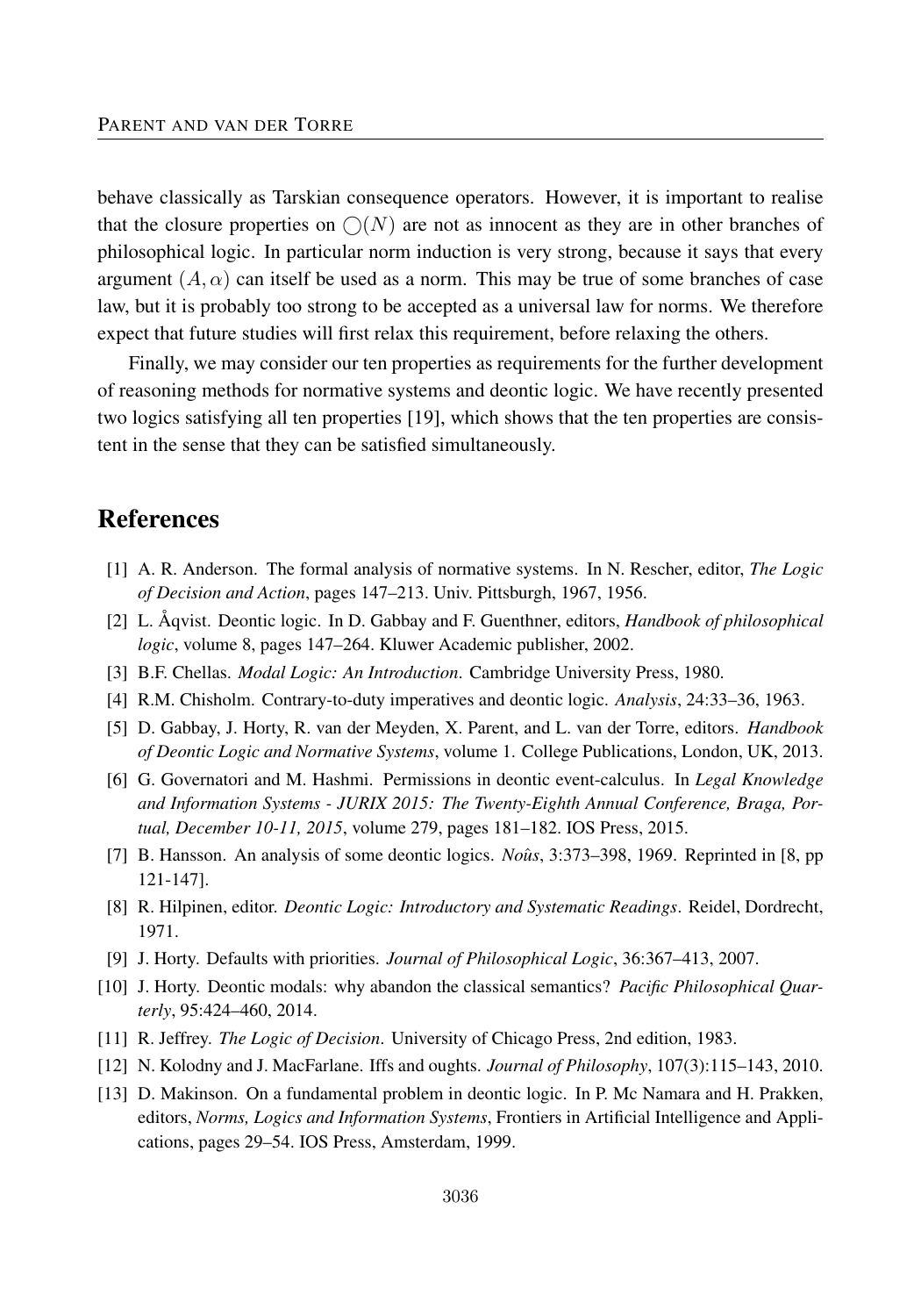- [14] D. Makinson and L. van der Torre. Input/output logics. *Journal of Philosophical Logic*, 29(4):383–408, 2000.
- [15] D. Makinson and L. van der Torre. Constraints for input-output logics. *Journal of Philosophical Logic*, 30(2):155–185, 2001.
- [16] X. Parent. Moral particularism in the light of deontic logic. *Artificial Intelligence and Law*, 19(2-3):75–98, 2011.
- [17] X. Parent, D. Gabbay, and L. van der Torre. Intuitionistic basis for input/output logic. In S. O. Hansson, editor, *David Makinson on Classical Methods for Non-Classical Problems*, pages 263–286. Springer Netherlands, Dordrecht, 2014.
- [18] X. Parent and L. van der Torre. Aggregative deontic detachment for normative reasoning (short paper). In T. Eiter, C. Baral, and G. De Giacomo, editors, *Principles of Knowledge Representation and Reasoning. Proceedings of the 14th International Conference - KR 14*. AAAI Press, 2014.
- [19] X. Parent and L. van der Torre. "Sing and dance!": Input/output logics without weakening. In F. Cariani, D. Grossi, J. Meheus, and X. Parent, editors, *Deontic Logic and Normative Systems - 12th International Conference, DEON 2014, Ghent, Belgium, July 12-15, 2014. Proceedings*, volume 8554 of *Lecture Notes in Computer Science*, pages 149–165. Springer, 2014.
- [20] H. Prakken and M.J. Sergot. Contrary-to-duty obligations. *Studia Logica*, 57:91–115, 1996.
- [21] D. Ross. *The Right and the Good*. Oxford University Press, 1930.
- [22] A. Stolpe. Normative consequence: The problem of keeping it whilst giving it up. In G. Governatori and G. Sartor, editors, *Deontic Logic in Computer Science, 10th International Conference, DEON 2010. Proceedings*, volume 6181 of *Lecture Notes in Computer Science*, pages 174–188. Springer, 2008.
- [23] A. Stolpe. Norm-system revision: Theory and application. *Artif. Intell. Law*, 18(3):247–283, 2010.
- [24] X. Sun and L. van der Torre. Combining constitutive and regulative norms in input/output logic. In F. Cariani, D. Grossi, J. Meheus, and X. Parent, editors, *Deontic Logic and Normative Systems - 12th International Conference, DEON 2014. Proceedings*, volume 8554 of *Lecture Notes in Computer Science*, pages 241–257. Springer, 2014.
- [25] R. Thomason and R. Horty. Nondeterministic action and dominance: foundations for planning and qualitative decision. In *Proceedings of the Sixth Conference on Theoretical Aspects of Rationality and Knowledge (TARK'96)*, pages 229–250. Morgan Kaufmann, 1996.
- [26] L. van der Torre. Violated obligations in a defeasible deontic logic. In *Proceedings of the Eleventh European Conference on Artificial Intelligence (ECAI'94)*, pages 371–375. John Wiley & Sons, 1994.
- [27] L. van der Torre. Contextual deontic logic: Normative agents, violations and independence. *Ann. Math. Artif. Intell.*, 37(1-2):33–63, 2003.
- [28] L. van der Torre and Y.-H. Tan. The many faces of defeasibility in defeasible deontic logic. In